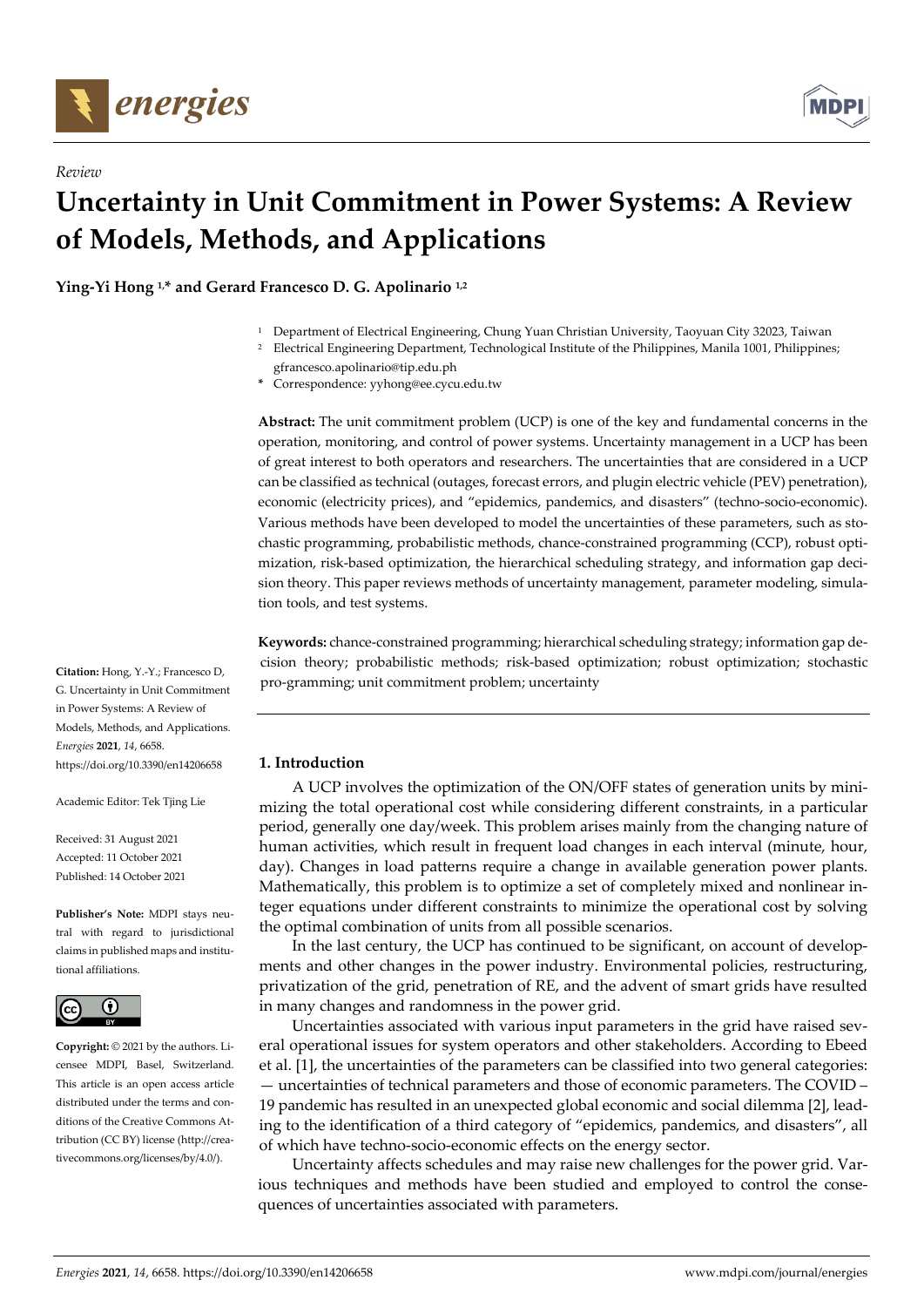Different studies and reviews were published considering uncertainty management. Uncertainty management can be implemented using different decision – making techniques [3] and various system optimization algorithms [4–7]. Abujarad et al. [5] discussed different optimization approaches for a UCP considering intermittent renewable energy resources. Dai et al. [6] provided a summary of different SP applications in a UCP. Lastly, Jurković et al. [7] highlighted the advantages and disadvantages of commonly used methods (stochastic, robust, and interval) in UCPs for uncertainty management. Unlike previous studies, this paper will focus on a review of previously implemented methods such as stochastic programming, probabilistic methods, CCP, RO, risk-based optimization, hierarchical scheduling strategy, and IGDT in uncertainty management considering technical, economical, and "epidemics, pandemics, and disasters" parameters.

The objectives of this paper are as follows:

- 1. Delve into research that has considered uncertainty in the unit commitment problem.
- 2. Discuss models, methods, test systems, and simulation tools that are used for uncertainty management.
- 3. General comparison of different methods in terms of hardware specification, solver, run – time, and results.

This paper is structured as follows: Section 2 formulates the general unit commitment problem. Section 3 shows the modeling of different uncertainties that are considered in relation to unit commitment. Section 4 briefly reviews methods or techniques that are used to address these uncertainties. Section 5 addresses the different constraints that are applied in each method as well as the implemented test systems and simulation tools. Section 6 presents general notes on reviewed methods or techniques in addressing uncertainties. Lastly, Section 7 concludes by presenting the most important findings.

#### **2. Unit Commitment Formulation**

A UCP is a high-dimensional, mixed-variable, and complex problem because of its combinatorial behavior. The UCP involves the minimization of cost or maximization of profit. The formulation in this section involves all commonly used cost functions and constraints from various studies. Section 5 will summarize them.

## *2.1. Objective Function*

The general expression of the objective function in the UCP is minimizing the total cost of running all the units for a given time. The difference between TC and TR is defined as,

Minimize 
$$
\sum_{i}^{N_g} \sum_{t}^{T} (TC_i^t - TR_i^t)
$$
  
or  
Maximize  $\sum_{i}^{N_g} \sum_{t}^{T} (TR_i^t - TC_i^t)$  (1)

where TC, or total operation cost, is specified mainly in terms of fuel cost, shutdown, startup, emissions, and social welfare cost. TR represents the total revenue because of market involvement. The essential parameter that affects TR is the payment method, which is specified in terms of market operations and market-clearing mechanisms. All of these must be optimized by taking into account the constraints that govern the problem. In the classical UCP, TR is not considered because the market is regulated.

#### *2.2. Different Terms of Objective Function*

Section 2.2 presents the terms associated with TC and TR.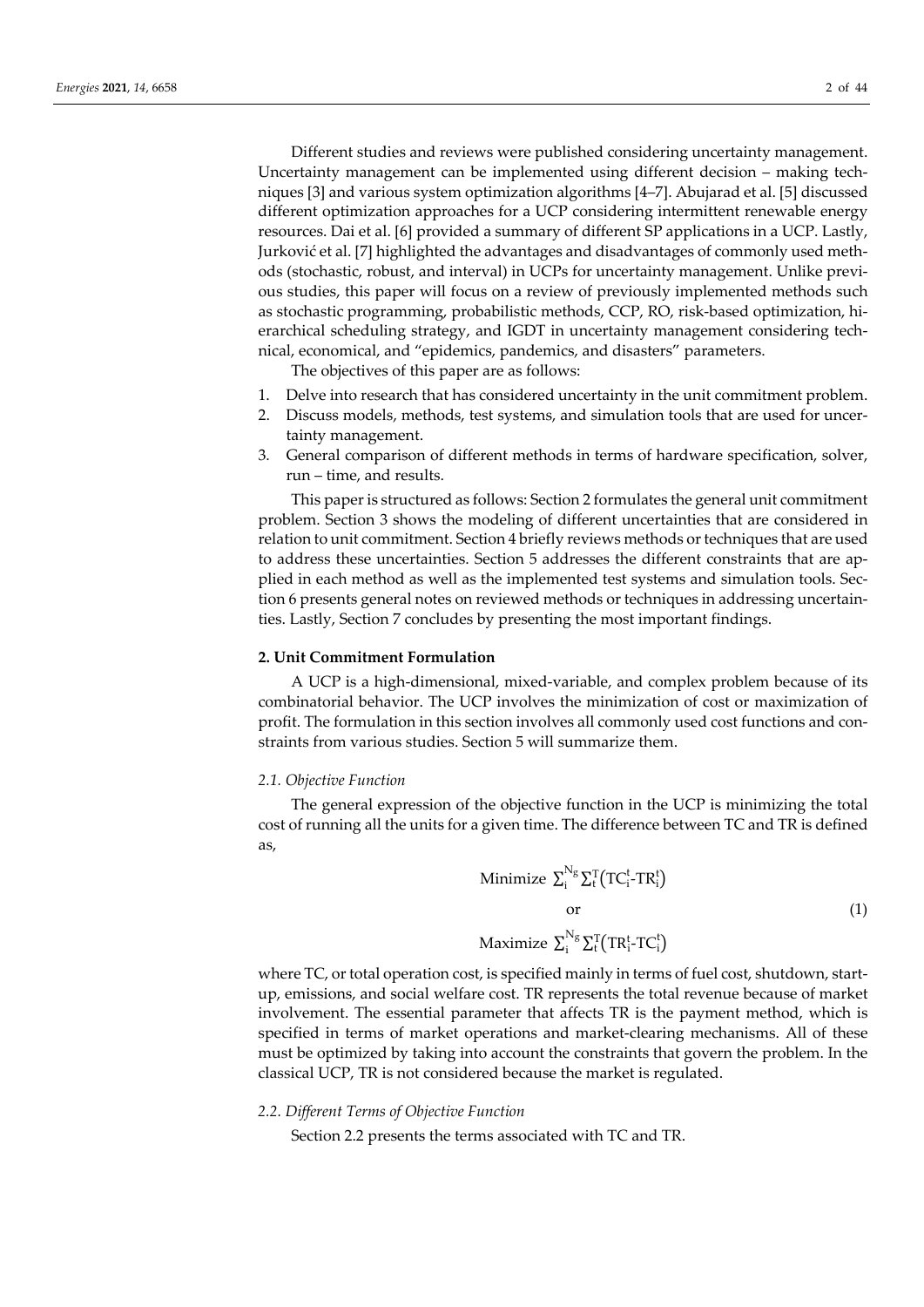#### 2.2.1. Total Cost Terms

The five cost terms are fuel, start-up, shutdown, emission, and social welfare cost functions.

TC is calculated as,

$$
TC_i^t = \sum_{i=1}^{N_g} \sum_{t=1}^{T} F_i (P_{gi}^t + R_{gi}^t) X_i^t + SUC_i X_i^t + SDC_i (1 - X_i^t)
$$
 (2)

The social welfare and emission functions are not directly included in the TC term and will be considered in a multi-objective optimization framework.

## Fuel Cost Function

The fuel cost function of a thermal generator is given in quadratic form. The conventional form of this function is as follows.

$$
F_i(P_{gi}^t + R_{gi}^t) = a_i + b_i(P_{gi}^t + R_{gi}^t) + c_i(P_{gi}^t + R_{gi}^t)^2
$$
\n(3)

Emission Function

Emission function is presented in a non-linear form as follows.

$$
E_{i}(P_{gi}^{t} + R_{gi}^{t}) = \alpha_{i} + \beta_{i}(P_{gi}^{t} + R_{gi}^{t}) + \gamma_{i}(P_{gi}^{t} + R_{gi}^{t})^{2} + \xi_{i}e^{\lambda_{i}(P_{gi}^{t} + R_{gi}^{t})}
$$
(4)

## Social Welfare Function

Social welfare function involves the so-called penalty cost function. Social welfare is maximized when this penalty cost function is minimized. Table 1 shows the different models of this function and the studies that consider them.

| <b>Table 1.</b> Different Models of Penalty Cost (Social Welfare) Function. |  |
|-----------------------------------------------------------------------------|--|
|-----------------------------------------------------------------------------|--|

| Study                           | Model                                   |
|---------------------------------|-----------------------------------------|
| $[8 - 41]$                      | Load Shedding                           |
| [10,24,27,30-33,39,40,42-47]    | Wind Spillage                           |
| [12, 48]                        | <b>Fuel Consumption</b>                 |
| [12, 32, 48]                    | <b>Emission Allowance</b>               |
| $[12, 18, 31, 41, 49 - 52]$     | Replacement Reserve Penalty             |
| $[12, 18, 31, 41, 49 - 51, 53]$ | <b>Spinning Reserve Penalty</b>         |
|                                 | Transmission Capacity/Ramp - Rate Limit |
| $[15 - 18]$                     | Violations                              |
| [25, 29]                        | <b>RE</b> Curtailment                   |
| [44]                            | BESS Charge and Discharge Index         |

# Start-Up Cost

In a thermal power plant, the start-up cost varies on fuel and emission prices, along with depreciation costs. These costs vary on off-time and therefore on a generator's temperature at the time when it is started up again. Mostly, a basic approach is implemented to specify the start – up cost. This cost is a function of the operational status of the thermal generator and can be allocated into cold and hot start – up costs, as follows.

$$
SUC_i = \begin{cases} HSUC_i & T_{i(OFF)}^t \leq T_{i(down)}^t + T_{i(cold)}^t \text{ for all thermal units over all time} \\ CSUC_i & T_{i(OFF)}^t > T_{i(down)}^t + T_{i(cold)}^t \text{ intervals} \end{cases} (5)
$$

The start – up cost of a thermal generator is modeled as,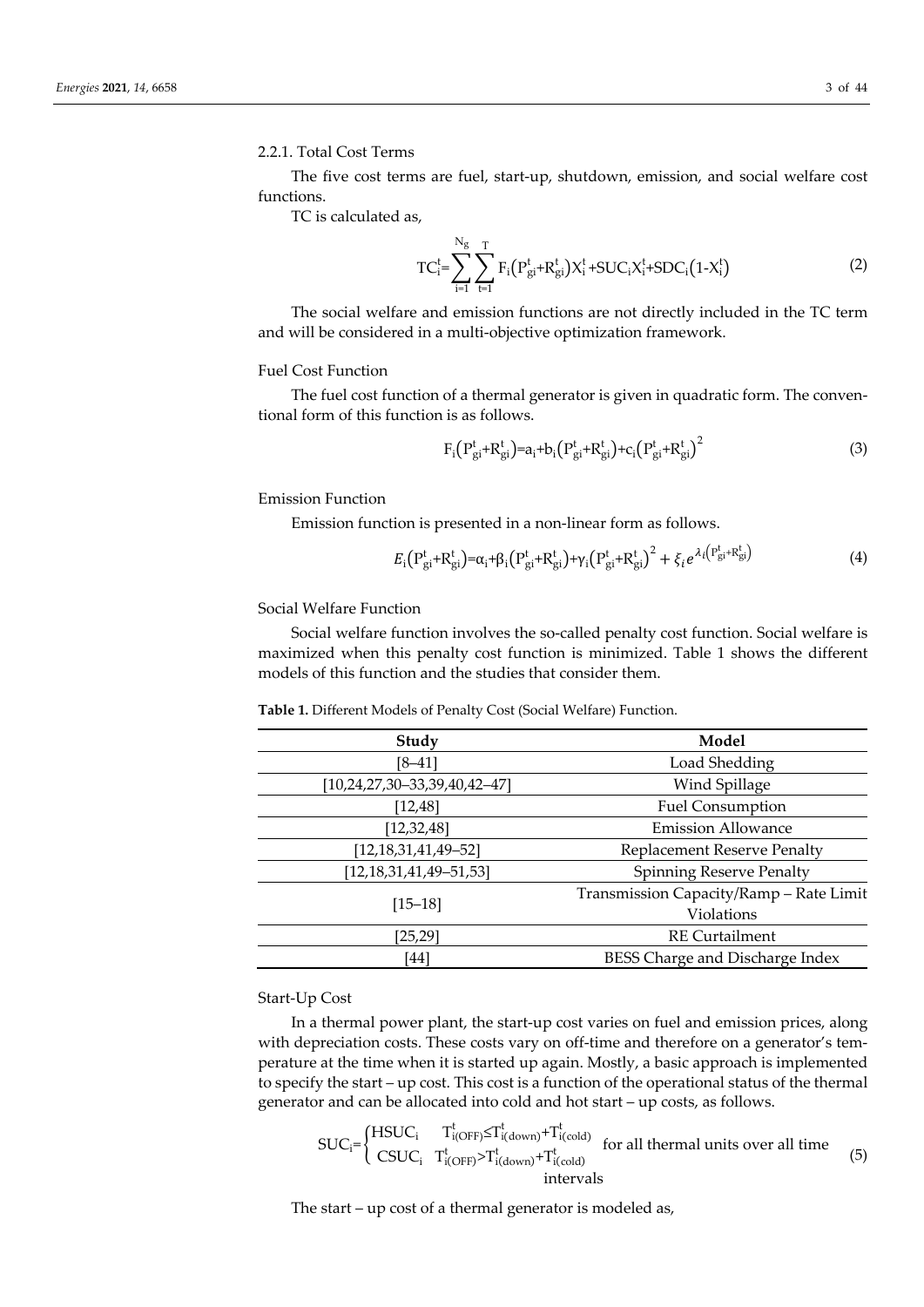$$
SUC_i = CSSMC_i + CSUC_i \left( 1 - e^{\left( \frac{S X_i^t (OFF)}{CC_i} \right)} \right)
$$
 (6)

# Shutdown Cost

Most of the time, the shutdown cost is constant. This cost is developed as a constant term for each thermal generator, which is shut down in a specified hour.

#### 2.2.2. Total Revenue of Generation Companies

The total revenue is taken from the sales of power. The three main approaches for payment are PPD, PRA, and PPRP. Abdi reviewed these methods [54].

# *2.3. Problem Constraints*

This subsection presents the primary constraints in the UCP.

#### 2.3.1. System Constraints

System constraints, known as global constraints, are important in the UCP. The main system constraints are as follows.

System Energy Balance or Real Power Constraints

$$
\sum_{i=1}^{N} P_{gi}^{t} X_{i}^{t} \leq P_{d}^{t} \qquad t=1,\ldots,T
$$
\n
$$
(7)
$$

Energy Constraints

$$
E_i^{\min} \le \sum_{i=1}^N P_{gi}^t X_i^t \le E_i^{\text{MAX}} \tag{8}
$$

Reserve Constraints

$$
\sum_{i=1}^{N} R_{gi}^{t} X_{i}^{t} \geq SR^{t} \quad t=1,...,T
$$
\n(9)

# Transmission Losses

The transmission losses are considered as follows.

$$
P_{loss}^{t} = \sum_{i=1}^{N_g} \sum_{j=1}^{N_g} P_{gi}^{t} B_{i,j} P_{gi}^{t} + \sum_{i=1}^{N_g} B_0 P_{gi}^{t} + B_{00}
$$
 (10)

## 2.3.2. Unit Constraints (Local Constraints)

Unit constraints are the local constraints that are considered on each generating unit. They are as follows.

Power Unit Limits

$$
P_{gi}^{min} \leq P_{gi}^{t} \leq P_{gi}^{MAX}, \quad i=1,...,N
$$
\n(11)

Reserve Unit Limits

$$
0 \le R_{gi}^{t} \le P_{gi}^{\text{MAX}} - P_{gi}^{\text{min}}, i=1,...,N
$$
\n(12)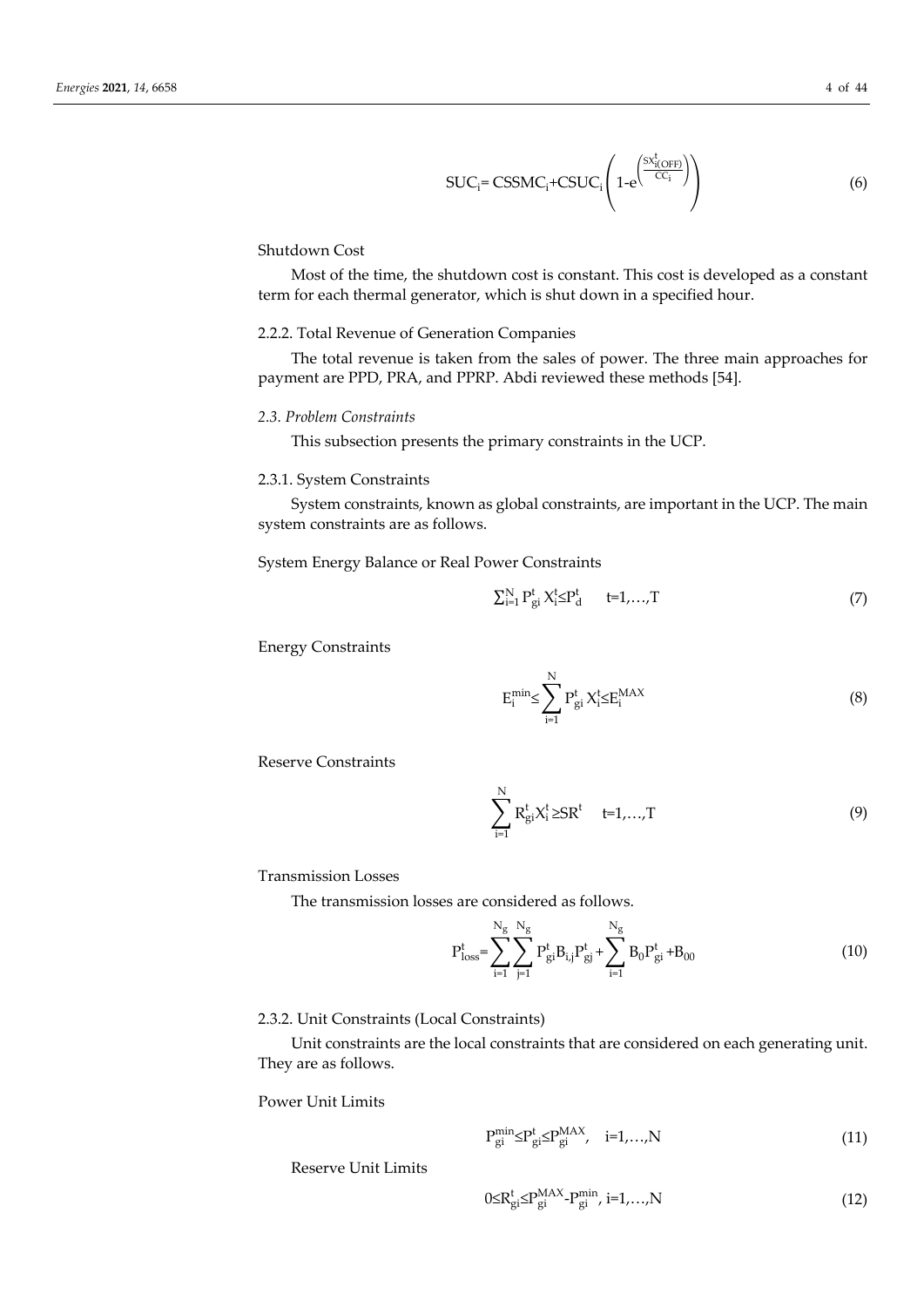$$
P_{gi}^t + R_{gi}^t \le P_{gi}^{MAX}, i=1,...,N
$$
\n(13)

Unit Minimum Up/Down Times (MUT/MDT)

$$
U_i^{t} = \begin{cases} 1; T_{i(ON)}^{t-1} \le T_i^{up} \\ 1; T_{i(OFF)}^{t-1} \le T_i^{down} \\ 1 \text{ or } 0; \text{otherwise} \end{cases}
$$
 (14)

Ramp Rate Limits (RRLs)

$$
P_{gi}^{t} - P_{gi}^{t-1} \leq U R_i
$$
 (15)

$$
P_{gi}^{t-1} - P_{gi}^t \leq DR_i \tag{16}
$$

Unit Status Limits

Several units may be needed to be online at a specified duration (must run) or may become offline due to scheduled maintenance or forced outages (must not run), due to reliability issues, economic factors, or operating limitations.

# 2.3.3. Security Constraints

In the SCUCP, security constraints are developed as follows.

 $\mathbf{v}$ 

AC Power Flow Constraints

$$
P_{Bgp}^t - P_{Bdp}^t - V_p^t \sum_{q=1}^{N_g} V_q^t (G_{pq} \cos \theta_{pq} + B_{pq} \sin \theta_{pq}) = 0 \quad p \in (N_B - 1) \quad t = 1, ..., T \tag{17}
$$

$$
Q_{Bgp}^t - Q_{Bdp}^t - V_p^t \sum_{q=1}^{N_g} V_q^t (G_{pq} \sin \theta_{pq} - B_{pq} \cos \theta_{pq}) = 0 \quad p \in N_{PQ} \quad t = 1, ..., T \tag{18}
$$

Transmission Line MVA Flow Limits

$$
MVA flow_{pq}^{t} \leq MVA flow_{pq}^{MAX}
$$
 (19)

Bus Voltage Constraints

$$
V_q^{\min} \leq V_q^t \leq V_q^{\text{MAX}} \tag{20}
$$

# **3. Modeling of Uncertainty**

The challenges that are raised by uncertain parameters in the power grid have encouraged operators to use different uncertainty modeling techniques to prepare for their consequences and to make the best decisions. Table 2 shows works concerning each category of uncertainty.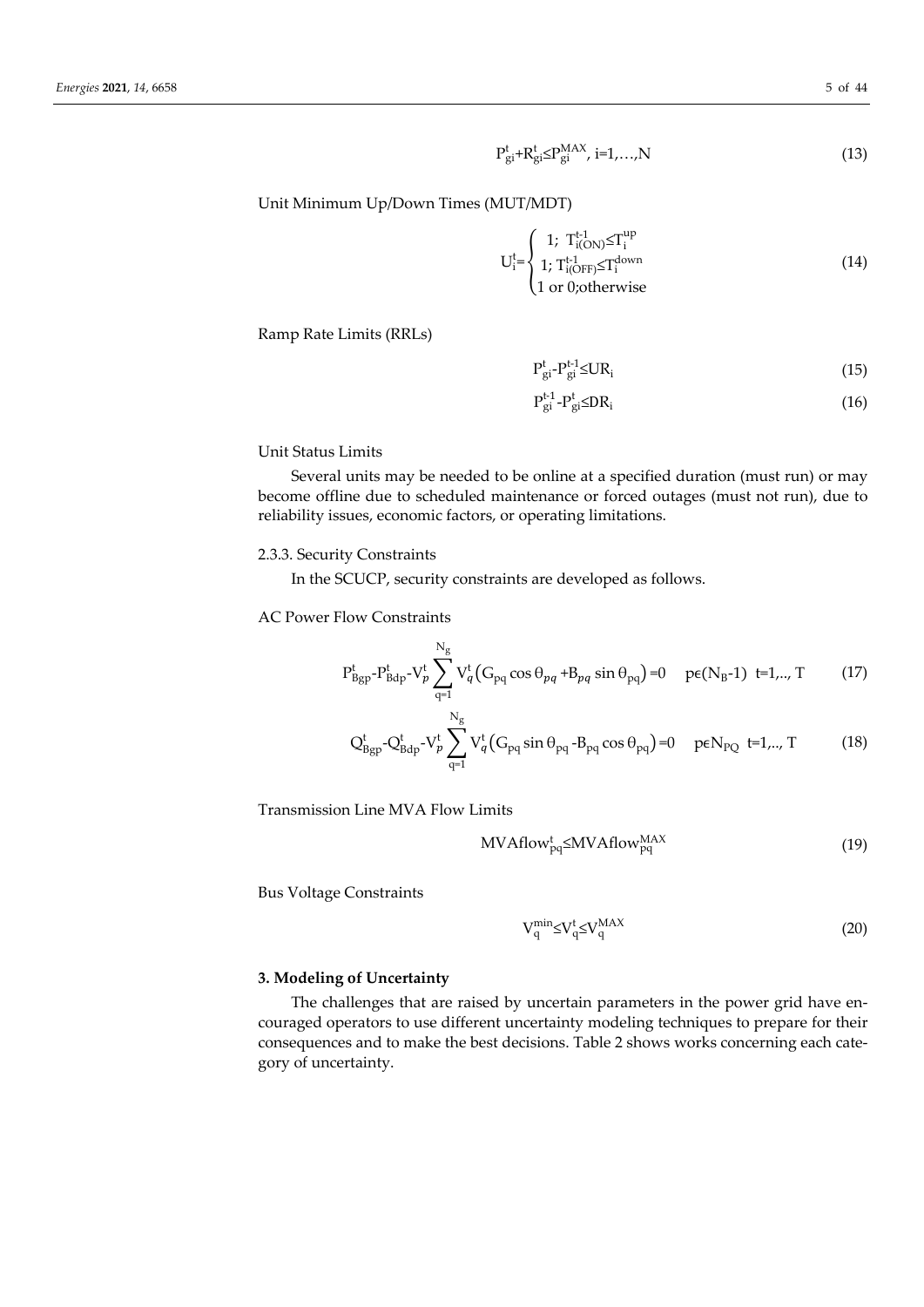| Category        | Description                            | <b>Related Works</b>                                                           |  |  |
|-----------------|----------------------------------------|--------------------------------------------------------------------------------|--|--|
|                 | outage or failure of any               |                                                                                |  |  |
|                 | element (lines, generators, or others) | $[20,21,28,46,53,55-72]$                                                       |  |  |
|                 | load demand alteration/load growth     | $[9-12, 17, 18, 21, 23-25, 27-34, 41, 43, 47-50, 53, 55-58, 60-64, 66, 70-85]$ |  |  |
| (Technical)     | renewable output (wind, PV, etc.)      | $[9,10,12-17,22-35,38-45,47,49,51,53,55,57,58,60,65-76,78,79,81-111]$          |  |  |
|                 | Fluctuation                            | $[11, 13, 24, 35, 44, 50, 65, 74, 76, 112, 113]$                               |  |  |
|                 | uncertain penetration of PEVs          | [55,70,72,75,86,87,104,114]                                                    |  |  |
| 2<br>(Economic) | variations in electricity market price | $[11, 16, 18, 19, 24, 43, 61, 81, 83, 84, 103, 109, 115]$                      |  |  |
| 3               | epidemics, pandemics, and disasters    | [36,100,116]                                                                   |  |  |

**Table 2.** Studies Concerning Uncertainty Parameters in Unit Commitment Problem.

The uncertainties of parameters can be classified as technical, economic, and "epidemics, pandemics, and disasters". The following subsection will describe each model of uncertain parameters in the power system.

#### *3.1. Outage or Failure of Any Element (Lines, Generators, or Others)*

The uncertain parameter in the power system considering failure or outages is obtained using different reliability indices. These reliability indices can be classified as deterministic or probabilistic. Table 3 identifies each parameter, based on the work of Albrecht *et al.* [117].

**Table 3.** Various Reliability Indices in Power System.

| Deterministic Indices                                                                                                                                  | Probabilistic Indices                                                  |  |
|--------------------------------------------------------------------------------------------------------------------------------------------------------|------------------------------------------------------------------------|--|
|                                                                                                                                                        | <b>HLOLE</b>                                                           |  |
| Percent reserve based on peak load<br>Percent reserve based on installed capacity<br>Reserve equal to several large units<br>Maximum load not supplied | LOLE/LOLP<br><b>POPM</b><br>Q<br><b>PLOL</b><br><b>EENS</b>            |  |
| Maximum energy not supplied<br>Minimum load supplying capability<br>Minimum simultaneous interchange capability<br>Maximum line flow                   | XLNS/XLOL<br><b>FLOL</b><br><b>DLOL</b><br><b>BPII</b><br><b>BPECI</b> |  |

#### *3.2. Load Demand Uncertainty Model*

The uncertainty of load demand can be developed using Gaussian or normal PDFs. The PDF of load demand can be stated as follows. [9,24,30,34,53,60,64,66,73,81]

$$
f_{L}(P_{D}) = \frac{1}{\sqrt{2\pi\sigma_{D}}} e^{\left(-\frac{(P_{D} - \mu_{D})^{2}}{2\sigma_{D}^{2}}\right)}
$$
(21)

#### *3.3. Wind Energy Uncertainty Model*

Wind speed is an important parameter in determining wind energy output. The distribution of wind speeds can be modeled as a Weibull PDF or as Rayleigh PDF. Equations (22) and (23) describe the Weibull PDF and Rayleigh PDF of wind speed [23], respectively.

$$
f_{\omega}(\omega) = \left(\frac{\beta}{\alpha}\right) \left(\frac{\omega}{\alpha}\right)^{\beta-1} e^{\left(-\left(\frac{\omega}{\alpha}\right)^{\beta}\right)} \qquad 0 \le V < \infty
$$
 (22)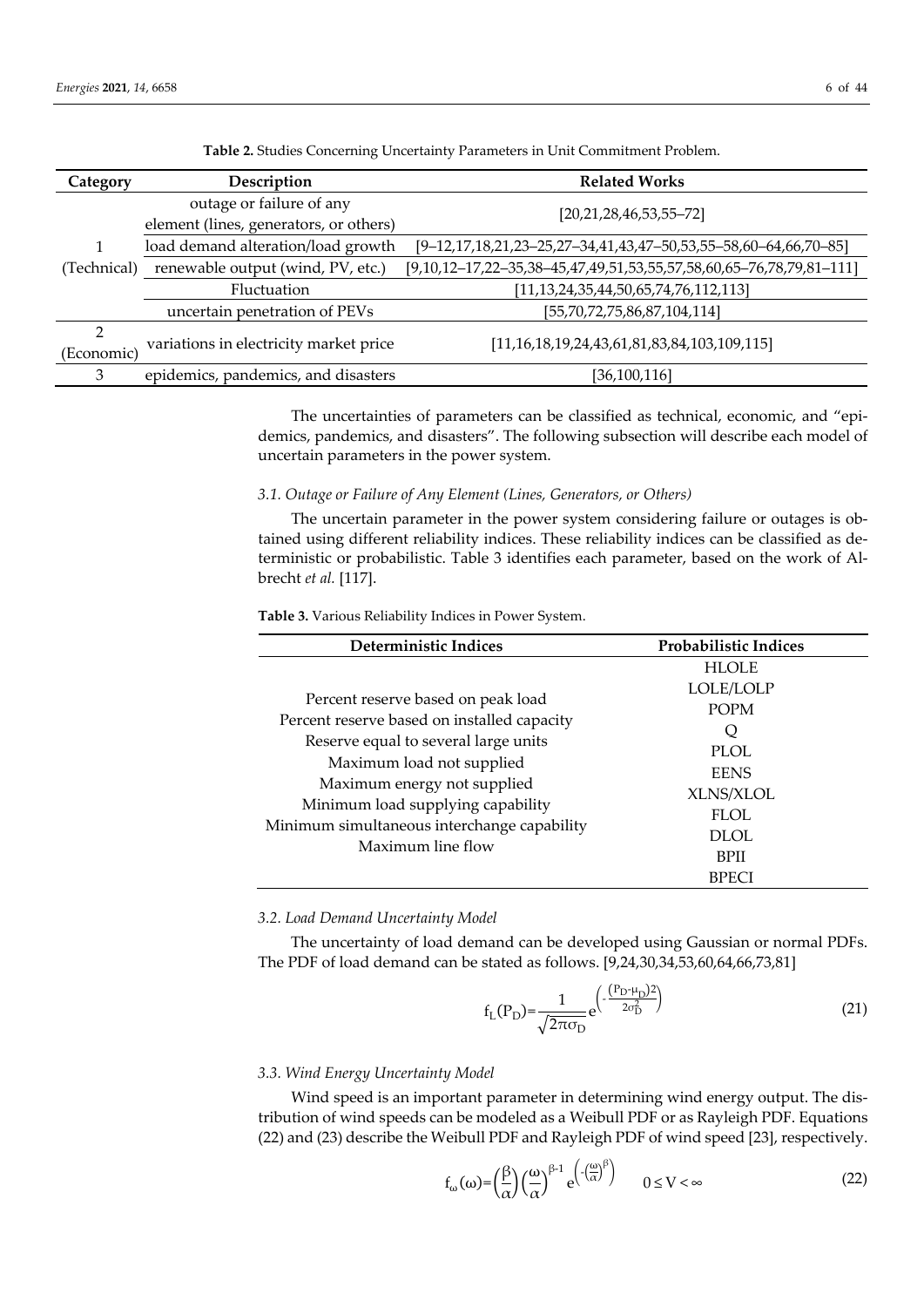$$
f_{\omega}(\omega) = \left(\frac{2\omega}{\alpha^2}\right) e^{\left(\frac{(\omega^2)}{\alpha^2}\right)}\tag{223}
$$

A Weibull PDF with  $β = 2$  is called a Rayleigh PDF.

The output wind power can be expressed by means of various models. Table 4 presents commonly used models.

| Model                                                                                                                                                                                                                                                                                                                                                                                                                                                                                                                                          | Study          |  |  |
|------------------------------------------------------------------------------------------------------------------------------------------------------------------------------------------------------------------------------------------------------------------------------------------------------------------------------------------------------------------------------------------------------------------------------------------------------------------------------------------------------------------------------------------------|----------------|--|--|
|                                                                                                                                                                                                                                                                                                                                                                                                                                                                                                                                                | [42,118–123]   |  |  |
|                                                                                                                                                                                                                                                                                                                                                                                                                                                                                                                                                | [29, 110, 124] |  |  |
|                                                                                                                                                                                                                                                                                                                                                                                                                                                                                                                                                | [49,125]       |  |  |
| <b>Model</b><br>$P_W(\omega) = \begin{cases} 0 & \text{for } \omega < \omega_i \text{ and } \omega > \omega_o \\ P_r\left(\frac{\omega - \omega_i}{\omega_r - \omega_i}\right) & \text{for } (\omega_i \leq \omega \leq \omega_r) \\ P_r & \text{for } (\omega_r < \omega \leq \omega_o) \end{cases}$<br>$P_W(\omega) = \frac{1}{2}\rho A V^3 C_p$<br>$P_W(\omega) = \begin{cases} 0 & \text{for } \omega < \omega_i \text{ and } \omega > \omega_o \\ P_r\left(\frac{\omega^3 - \omega_i^3}{\omega_r^2 - \omega_i^3}\right) & \text{for } (\$ | [126]          |  |  |

### *3.4. PV Energy Uncertainty Model*

The PV energy output is affected by the irradiance at the location. The probability distribution of irradiance is represented as a lognormal PDF as follows [127–129].

$$
f_{S}(G_{S}) = \frac{1}{\text{S}I\sigma_{S}\sqrt{2\pi}} e^{\left(-\frac{(\ln(SI) - \mu_{S})^{2}}{2(\sigma_{S})^{2}}\right)}
$$
(234)

The probability distribution of solar irradiance can also be expressed using the Beta distribution function as follows.

$$
f_T(T) = \begin{cases} \frac{\Gamma(\alpha+\beta)}{\Gamma(\alpha)+\Gamma(\beta)} \times SI^{\alpha-1} \times (1-SI)^{\beta-1} & \text{if } 0 \le S I \le 1, & 0 \le \alpha, \beta \\ 0 & \text{otherwise} \end{cases}
$$
 (245)

where  $β$  and  $α$  are parameters in the beta probability function. The parameter of the Beta PDF can be assessed using the standard deviation and mean of the random variable [128,129]:

$$
\beta = (1 - \mu_S) \times \left(\frac{\mu_S \times (1 + \mu_S)}{\sigma_S^2}\right) - 1
$$
\n(256)

$$
\sigma_{\rm S} = (1 - \mu_{\rm S}) \times \left(\frac{\mu_{\rm S} \times \beta}{1 - \mu_{\rm S}}\right) - 1 \tag{27}
$$

The output PV power can be expressed using different models. Table 5 presents commonly used models.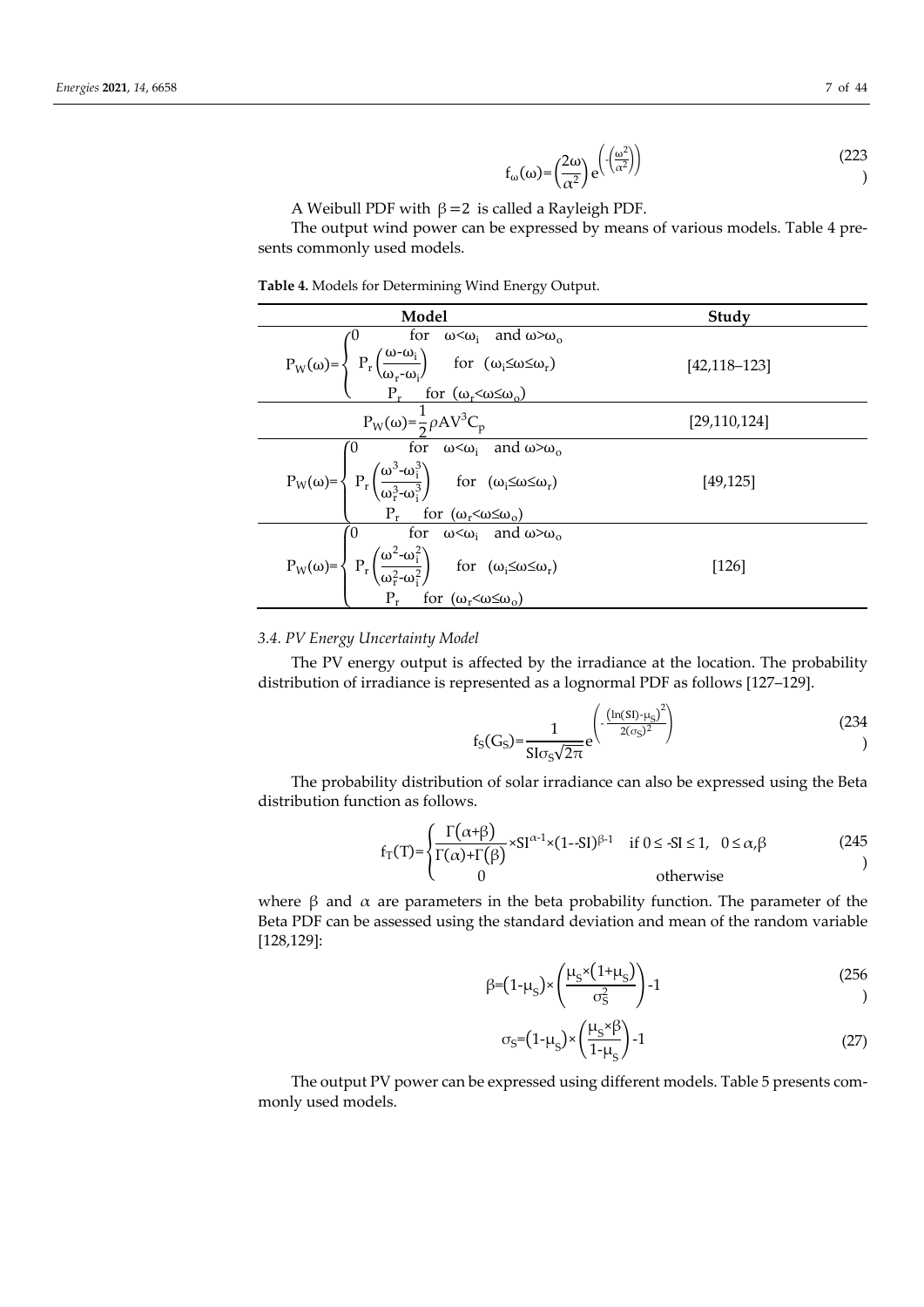| Model                                                                                                                                                                                                                                                                                                                                                                                                                                                                                              | Study      |
|----------------------------------------------------------------------------------------------------------------------------------------------------------------------------------------------------------------------------------------------------------------------------------------------------------------------------------------------------------------------------------------------------------------------------------------------------------------------------------------------------|------------|
| $\frac{P_{PV,out}=\frac{\left(P_{sr}\left(\frac{SI_{S}^{2}}{G_{std}\times X_{c}}\right)\right)}{P_{sr}\left(\frac{SI}{G_{std}}\right)}\text{ for } 0<-SI\leq G_{std}}}{P_{PV,out}=\frac{\left(P_{sr}\left(\frac{SI}{G_{std}}\right)\right)\text{ for } 0<SI\leq G_{std}}{P_{sr}\left(\frac{SI}{G_{std}}\right)\text{ for } 0<SI\leq G_{std}}}{P_{a}(SI)=\int_{R}(SI)\cdot f(SI)\cdot dSI}$                                                                                                         | [119, 123] |
|                                                                                                                                                                                                                                                                                                                                                                                                                                                                                                    | [121, 122] |
|                                                                                                                                                                                                                                                                                                                                                                                                                                                                                                    | [78, 129]  |
| $P_{PV,out} = \zeta_{PV} \times A_{PV} \times SI$                                                                                                                                                                                                                                                                                                                                                                                                                                                  | [110, 130] |
| $P_{PV,out} = N_S \times N_P \times FF \times V_{OC} \times I_{SC}$<br>$V_{OC} = \frac{V_{NOC}}{1 + c_2 \ln\left(\frac{G_{std}}{SI}\right)} \left(\frac{\tau_N}{\tau_a}\right)$<br>$I_{SC} = I_{NSC} \left(\frac{G_{std}}{SI}\right)^{c}$<br>$\text{FF} = \left(1 - \frac{G_{\text{std}}}{\left(\frac{V_{\text{OC}}}{I_{\text{SC}}}\right)}\right) \left(\frac{\frac{V_{\text{OC}}}{nK\tau/q} - \ln\left(\frac{V_{\text{OC}}}{nK\tau/q} + 0.72\right)}{1 + \frac{V_{\text{OC}}}{nK\tau/q}}\right)$ | $[118]$    |
| $P_{PV,out} = N_S \times N_P \times FF \times V_{OC} \times I_{SC}$<br>I=G <sub>a</sub> [I <sub>SC</sub> +K <sub>i</sub> (τ <sub>C</sub> -25)]<br>$V = V_{oc} - K_v \times \tau_c$<br>$\frac{FF=\frac{V_{\rm mpp} \times I_{\rm mpp}}{V_{\rm oc} \times I_{\rm oc}}}{P_{\rm PV}(t)=\frac{SI(t)}{1000} \times P_{\rm sr} \times \eta_{\rm PV} \times [1-\beta_{\rm T}(\tau_{\rm C} - 25)]}$                                                                                                         | [127, 128] |
| $\tau_{C}$ =25+(NOCT-20)× $\frac{SI(t)}{800}$                                                                                                                                                                                                                                                                                                                                                                                                                                                      | [74, 125]  |

**Table 5.** Models for Determining PV Power Output.

# *3.5. PEVs Uncertainty Model*

The random nature of PEVS were considered and modeled using normal or Gaussian PDFs [127,131]. Table 6 presents various random variables that are related with PEVs. The PEV's daily arrival time is a common random variable that can be considered in the modeling uncertainties associated with PEV.

| Table 6. Random Variables Concerning PEVs. |  |  |  |
|--------------------------------------------|--|--|--|
|--------------------------------------------|--|--|--|

| Study                  |
|------------------------|
| [55,70,75,86,114,127]  |
| [72,86,87,127,131]     |
| [55, 70, 75, 86, 87]   |
| [55, 72, 87, 125, 131] |
|                        |

# *3.6. Load Growth Uncertainty Model*

Load growth is essential information in the research of a power system; it is also considered to be a random parameter.  $P_L(0)$  denotes the initial load in the base year while ΔPL(y) is the incremental load growth in year *y*. Therefore, the load in year *y* is  $P_L(y)=P_L(0)+\Delta P_L(y)$ . Its PDF can be expressed as follows [122]: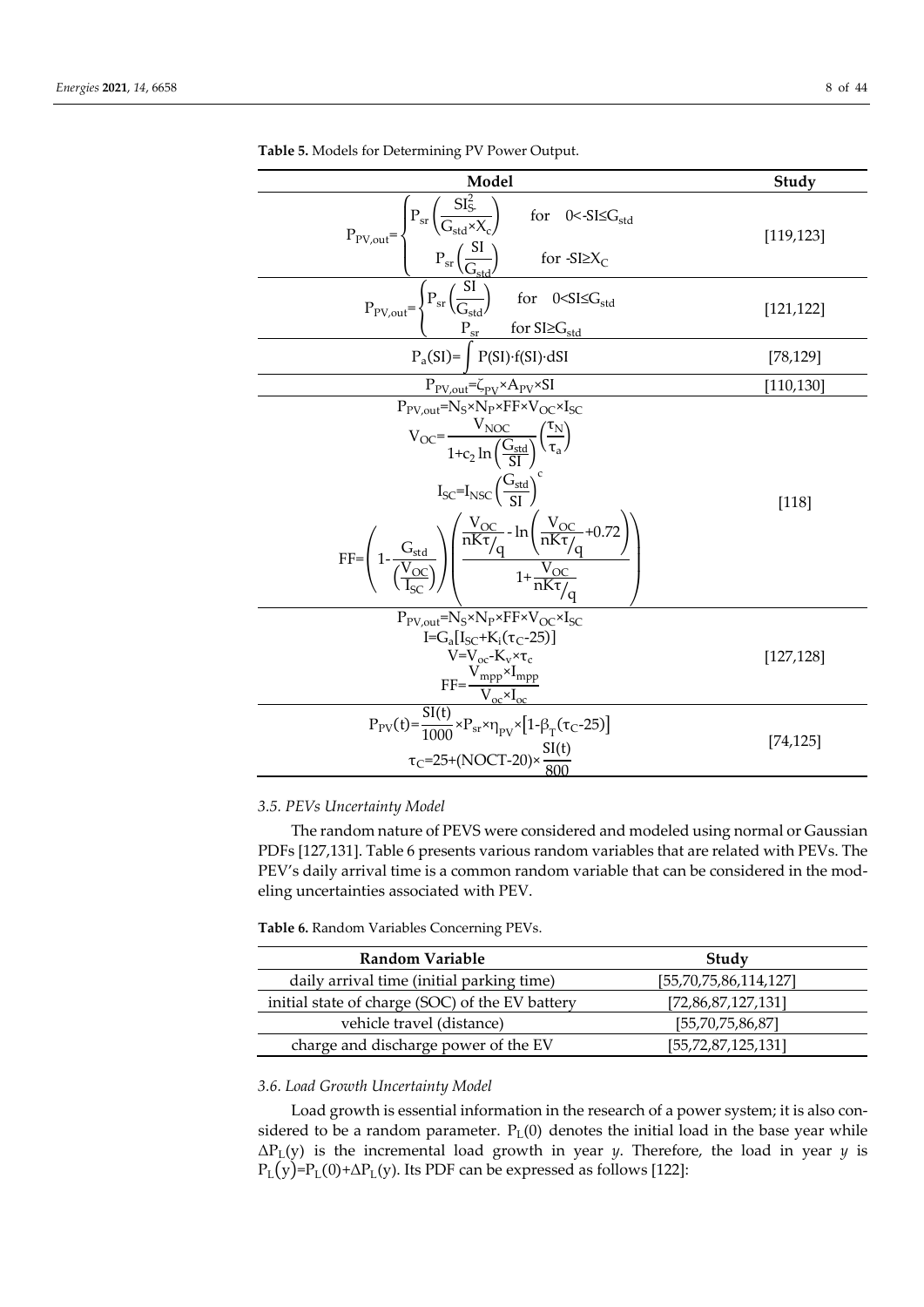$$
f_{\Delta P_{\rm L}}(\Delta P_{\rm L}) = \frac{1}{\sigma_{\Delta P_{\rm L}}\sqrt{2\pi}} e^{-\frac{\left(\Delta P_{\rm L} + \mu_{\Delta P_{\rm L}}\right)^2}{2\left(\sigma_{\Delta P_{\rm L}}\right)^2}}
$$
(268)

#### *3.7. Electricity Price Uncertainty Model*

Electricity price bought from the grid can also cause uncertainties in power system operation. The PDF of the electric price can be expressed as follows. [120,132]

$$
f_{EP}(EP) = \frac{1}{\sigma_{EP}\sqrt{2\pi}} e^{\left(-\frac{\left(EP - \mu_{EP}\right)^2}{2(\sigma_{EP})^2}\right)}
$$
(29)

#### *3.8. Epidemics, Pandemics, and Disasters*

Natural disasters such as typhoons, droughts, tsunamis, and earthquakes may generate uncertainty in the power grid. No base model exists for this category as each type of disaster can have certain consequences in the system (it can cause outages of power system components, a deficiency of supply, or excess supply). Huang et al. modeled the spillage of water from hydropower plants as an uncertain parameter [100]. Arab et al. proposed a post-disaster model that considered whether a component was "damaged" or "functional" [116]. Components that are classified as "damaged" undergo repairs for a specified time, and the VOLL is included in the UCP. Zhao et al. considered the worst load forecasting and line failure scenario in the UCP after a hurricane has occurred [36]. Pandemics and epidemics are presently highly significant,—specifically due to the COVID-19 pandemic [2]. This category will motivate new studies and modeling techniques since it influences the energy sector not only techno-economically but socially as well.

#### **4. Different Methods Used for Uncertainty in Unit Commitment**

The previous section considered the models of different uncertain parameters in the power grid. Different methods are required to solve the UCP with these uncertain parameters. Ebeed et al. [1] and Majidi et al. [133] classified these methods as possibilistic, probabilistic, hybrid possibilistic – probabilistic, IGDT, robust optimization, and interval analysis. This section discusses the methods considered in the literature review.

#### *4.1. Stochastic Programming*

SP is an approach that is risk-neutral and optimizes the expected outcome over a known probability distribution. Li et al. provided a brief history and review of stochastic programming methods [134]. They also discussed instances of SP, such as two – stage SP, multistage SP, multistage SP that goes through endogenous uncertainty, and scenario tree generation that is data-driven. Table 7 presents studies in which stochastic programming was used and the uncertain parameters modeled.

| <b>Uncertainty Model</b> | Ref.                   | Remarks                                                                 |
|--------------------------|------------------------|-------------------------------------------------------------------------|
|                          |                        | MCS is performed to generate possible outcomes.                         |
|                          |                        | SAA replaces the expected value function.                               |
| Demand                   | 1 1                    | The chance constraint is substituted by MILP reformulation.<br>➤        |
|                          |                        | The price – elastic demand curve can be acquired by historical and sim- |
|                          | ulation data analysis. |                                                                         |
| Demand                   |                        | A low expected total cost results from the novel unified stochastic and |
|                          | $[17]$                 | RUC model while ensuring system robustness.                             |

**Table 7.** Studies that Use Stochastic Programming.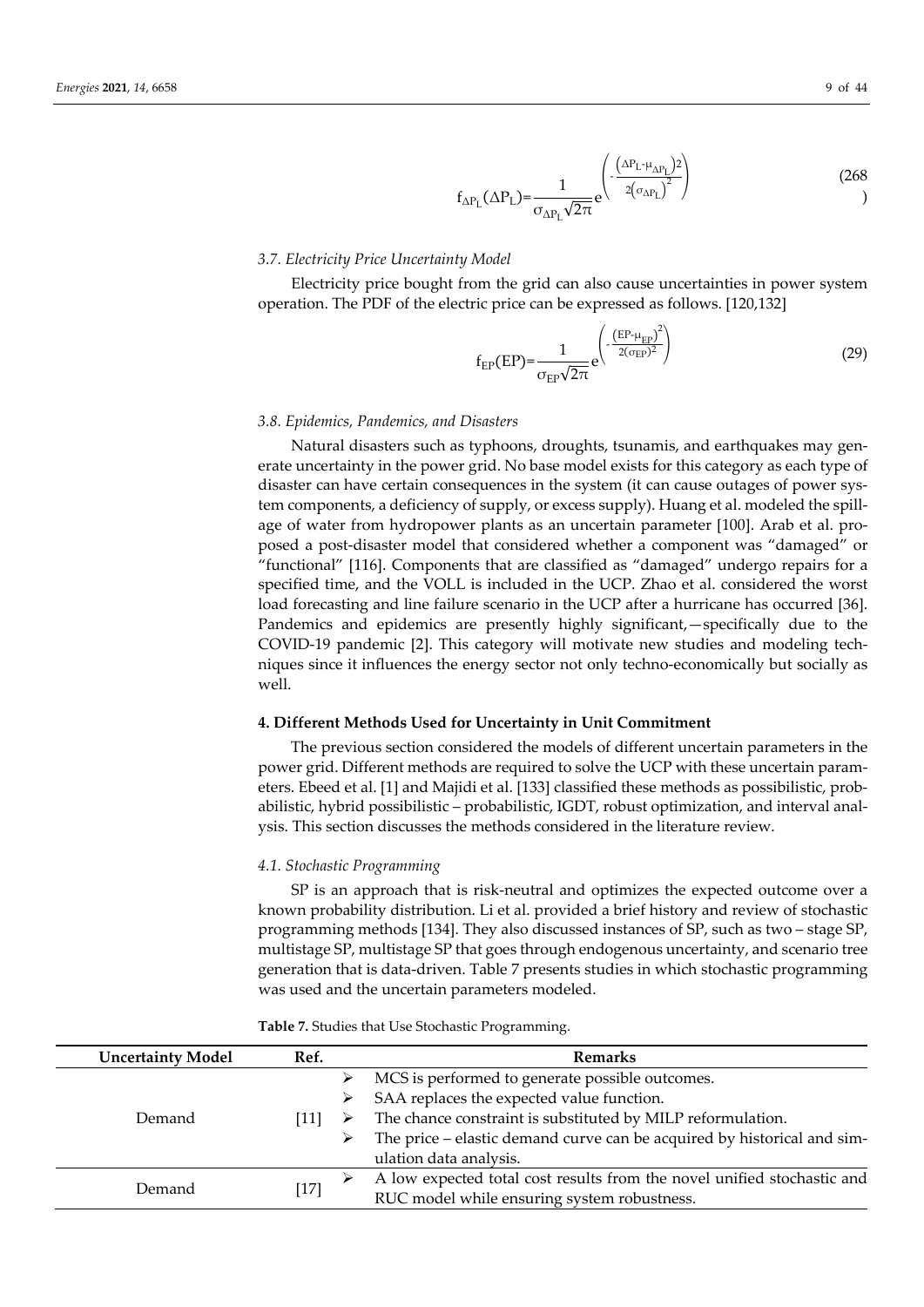|                      |        | ➤                     | The WILMAR model is used. This model consists of two parts: $-$ the                                                                 |
|----------------------|--------|-----------------------|-------------------------------------------------------------------------------------------------------------------------------------|
|                      |        | ➤                     | scheduling model and STT.<br>The main use of STT is to create scenarios used as inputs to the schedul-                              |
|                      |        |                       | ing model.                                                                                                                          |
|                      |        | ➤                     | The STT is used to generate scenarios that are used as inputs to the sched-<br>uling model.                                         |
| Wind Power           | $[12]$ | ➤                     | The required wind and load scenarios are generated through the MCS of                                                               |
|                      |        |                       | the wind and load forecast error coming from and based on an auto-re-                                                               |
|                      |        |                       | gressive moving average model that illustrates the wind speed forecast                                                              |
|                      |        | ➤                     | error.<br>The varied probable scenarios generated are then reduced in number us-                                                    |
|                      |        |                       | ing a scenario reduction approach.                                                                                                  |
|                      |        | ➤                     | A stochastic, mixed - integer optimization model is applied for the                                                                 |
|                      |        |                       | scheduling model.                                                                                                                   |
|                      |        | ➤                     | Wind generation uncertainty is presented using different scenarios that                                                             |
|                      |        |                       | capture all feasible realizations of the stochastic process.                                                                        |
| <b>Wind Power</b>    | $[33]$ | ➤                     | An appropriate set of scenarios were generated using a time series<br>model.                                                        |
|                      |        | ➤                     | SP by market - clearing model was used to calculate the required reserve                                                            |
|                      |        |                       | levels and their associated costs on a daily time horizon.                                                                          |
|                      |        | ➤                     | Proposes analytical EENS and LOLP indices to which wind power un-                                                                   |
| <b>Wind Power</b>    | $[34]$ |                       | certainties contribute, using the Q - function approximation.                                                                       |
|                      |        | $\blacktriangleright$ | Weibull PDF was proposed to characterize the stochastic wind speed                                                                  |
| Wind Power<br>$[42]$ |        |                       | characteristic.                                                                                                                     |
|                      |        | $\blacktriangleright$ | WECS is included in the ED problem model.<br>Together with the classic ED factors, other factors that account for both              |
|                      |        |                       | the overestimation and the underestimation of available wind power are                                                              |
|                      |        |                       | included.                                                                                                                           |
|                      |        | ➤                     | This model optimizes the dispatch and commitment of power generating                                                                |
| <b>Wind Power</b>    | $[43]$ |                       | units in the electricity system by minimizing operating costs.                                                                      |
|                      |        | ➤                     | The scenario tree approach is used to model wind power uncertainty.                                                                 |
|                      |        | $\blacktriangleright$ | The potential value of ESU in power systems with renewable penetration<br>are determined using a two - step framework.              |
|                      |        | ➤                     | The first step uses a stochastic unit commitment with energy storage and                                                            |
|                      |        |                       | wind power generation forecast uncertainty.                                                                                         |
| Wind Power           | $[51]$ | ➤                     | In the second step, the stochastic unit commitment solution is applied to                                                           |
|                      |        |                       | obtain a flexible schedule for energy storage in economic dispatch with                                                             |
|                      |        |                       | a limited look-ahead horizon.                                                                                                       |
|                      |        | ➤                     | GP regression is applied to generate the wind scenarios which account                                                               |
|                      |        | ➤                     | for the errors in the NWP.<br>Stochastic unit commitment including input and rolling planning sce-                                  |
|                      |        |                       | narios, based on wind forecasts, is proposed.                                                                                       |
| Wind Power           | $[58]$ | ➤                     | STT is established that allows forecast error statistics to be modified and                                                         |
|                      |        |                       | simplifies the study of the impacts of statistics on system operation and                                                           |
|                      |        |                       | UC.                                                                                                                                 |
| Wind Power           |        | ➤                     | The proposed scheme differs from already known unit commitments in                                                                  |
|                      | $[73]$ |                       | such a way of explicitly modeling the day - ahead predicted residual                                                                |
|                      |        | $\blacktriangleright$ | demand PDF, including the effect of wind power curtailment.<br>The forecasted sporadic wind power generation is included in the UCP |
|                      |        |                       | and solved in the master problem.                                                                                                   |
| Wind Power           | $[89]$ | ⋗                     | Benders' cuts are generated and combined with the master problem to                                                                 |
|                      |        |                       | revise the commitment solution if the dispatch fails.                                                                               |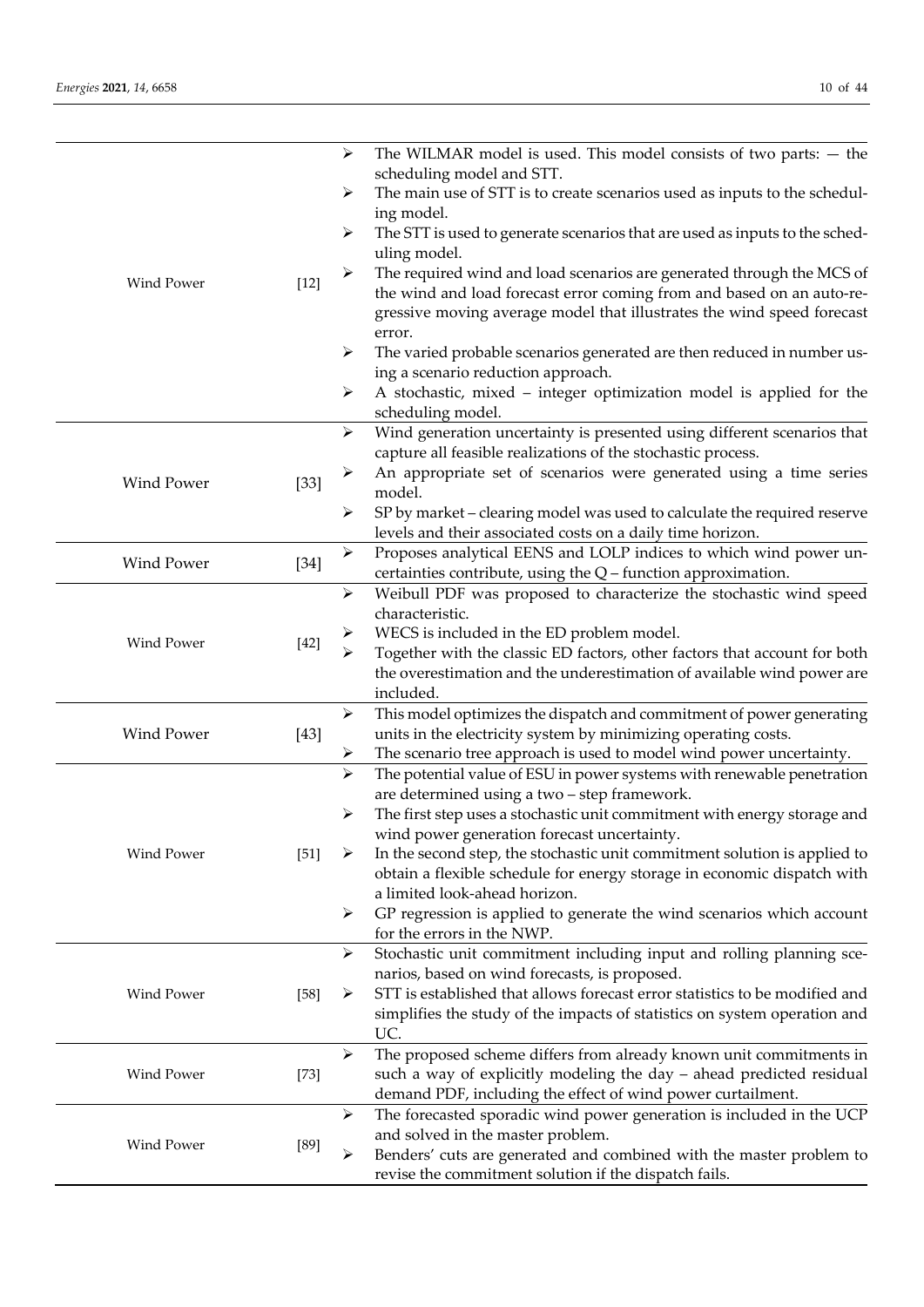|                       |         | ➤                     | Possible scenarios are simulated by MCS to represent wind power vola-                                                                            |
|-----------------------|---------|-----------------------|--------------------------------------------------------------------------------------------------------------------------------------------------|
|                       |         |                       | tility.                                                                                                                                          |
|                       |         | ➤                     | The computational requirement for simulating many scenarios are re-<br>duced by the scenario reduction technique.                                |
|                       |         | $\blacktriangleright$ | Describes a computational framework that combines an advanced NWP                                                                                |
|                       |         |                       | model in economic dispatch/stochastic unit commitment formulations.                                                                              |
| Wind Power            | [91]    | ➤                     | Enhances the NWP model with an ensemble - based uncertainty quanti-                                                                              |
|                       |         |                       | fication approach that is realized in a distributed - memory parallel com-                                                                       |
|                       |         |                       | puting architecture.                                                                                                                             |
|                       |         | $\blacktriangleright$ | Comparison of interval optimization and scenario - based approaches to                                                                           |
|                       |         |                       | stochastic SCUC are presented.                                                                                                                   |
| Wind Power            | $[92]$  | ➤                     | Monte Carlo simulation is used for scenario - based approach.                                                                                    |
|                       |         | ➤                     | Lower and upper bounds are utilized in interval optimization.                                                                                    |
|                       |         | ➤                     | The stochastic SCUC problem is formulated as an MILP problem.                                                                                    |
|                       |         | $\blacktriangleright$ | Development of an Artificial Neural Network - based wind forecast                                                                                |
| Wind Power            | $[95]$  |                       | model that considers wind generation uncertainty by using the probabil-                                                                          |
|                       |         |                       | istic concept of a confidence interval.                                                                                                          |
|                       |         | $\blacktriangleright$ | The stochastic bottom - up electricity market model optimizes unit com-                                                                          |
| Wind Power            |         |                       | mitment taking into account five kinds of market and considering the                                                                             |
|                       | $[96]$  |                       | prediction error and stochastic behavior of wind power generation.<br>It can be used to evaluate varying electricity prices and system costs be- |
|                       |         | ➤                     | cause of wind power integration and to study integration measures.                                                                               |
|                       |         | ➤                     | Wind power is approximated using a normal PDF.                                                                                                   |
|                       |         | ➤                     | Many scenarios are generated by MCS in describing the stochastic nature                                                                          |
|                       |         |                       | of wind power output.                                                                                                                            |
|                       |         | ➤                     | The generated scenarios are separated into three types (typical, normal,                                                                         |
| Wind Power            | $[97]$  |                       | extreme) using CFSDP.                                                                                                                            |
|                       |         | ➤                     | Extreme scenarios are discovered to establish the on/off states of gener-                                                                        |
|                       |         |                       | ators, and the typical scenarios are utilized to solve the day $-$ ahead                                                                         |
|                       |         |                       | SCED problem.                                                                                                                                    |
|                       |         | ➤                     | Novel formulation of FDCUCP.                                                                                                                     |
|                       |         | ➤                     | The impact of wind uncertainty on FDCUCP is considered using interval                                                                            |
| Wind Power            | $[107]$ |                       | - based optimization.                                                                                                                            |
|                       |         | ➤                     | The original nonlinear model is reformulated to an MILP problem using                                                                            |
|                       |         |                       | the reformulation - linearization technique.                                                                                                     |
|                       |         | $\blacktriangleright$ | The optimal schedule of generation units and the required flexible ramp                                                                          |
|                       |         |                       | and spinning reserves on a daily horizon are implemented on a proposed<br>stochastic NCUC model that includes uncertainties of demand and wind   |
|                       |         |                       | power.                                                                                                                                           |
| Wind Power and Demand | $[30]$  | ➤                     | Reduction of scenarios in modeling demand and wind power uncertain-                                                                              |
|                       |         |                       | ties is implemented using PEM.                                                                                                                   |
|                       |         | $\blacktriangleright$ | Worst - case scenarios that are based on regional wind and demand var-                                                                           |
|                       |         |                       | iations are defined and incorporated into the proposed model together                                                                            |
|                       |         |                       | with the PEM scenarios.                                                                                                                          |
|                       |         | $\blacktriangleright$ | This paper formulates a short - term forward electricity market clearing                                                                         |
|                       |         |                       | problem with stochastic security that is capable of accounting for varia-                                                                        |
| Wind Power and Demand | $[57]$  |                       | ble and non - dispatchable wind power generation sources.                                                                                        |
|                       |         | ➤                     | Demand is modeled using a normal distribution function.                                                                                          |
|                       |         | ➤                     | Wind speed is modeled using a Rayleigh distribution function.                                                                                    |
|                       |         | $\blacktriangleright$ | Establishes a stochastic gas - power - network-constrained unit commit-                                                                          |
| Renewable Energy      | $[44]$  |                       | ment model that considers both combined - cycle units and gas net-                                                                               |
|                       |         |                       | works.                                                                                                                                           |
|                       |         | ➤                     | ADP is proposed to prevent the curse of dimensionality.                                                                                          |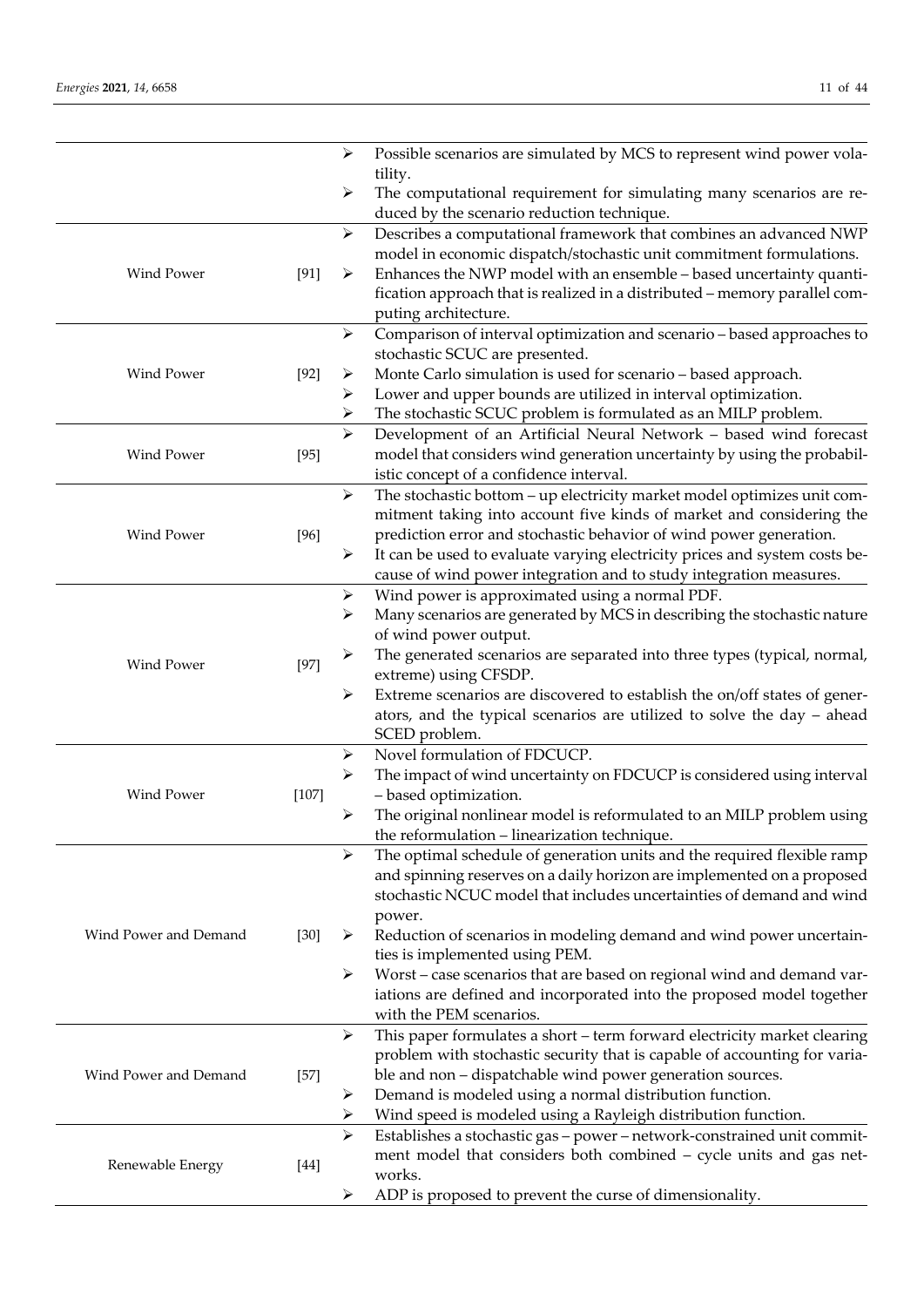|                             |         | ➤                     | Renewable energy output is modeled using a probabilistic distribution<br>function.                                                             |
|-----------------------------|---------|-----------------------|------------------------------------------------------------------------------------------------------------------------------------------------|
|                             |         | ➤                     | A stochastic programming model of the short - term peak shaving oper-                                                                          |
|                             |         |                       | ation of a photovoltaic - wind - hydro hybrid system is implemented.                                                                           |
| Renewable Energy and Demand | $[111]$ | $\blacktriangleright$ | The renewable energy production and load demand uncertainties are                                                                              |
|                             |         |                       | simulated using scenario trees and synthetic ensemble forecasts.                                                                               |
|                             |         | $\blacktriangleright$ | RTED is carried out every 5 - 15 min using static snapshot forecast data.                                                                      |
|                             |         | ➤                     | The minute-to-minute variability of wind, PV, and demand on a given                                                                            |
| Solar, Wind, and Demand     | [123]   |                       | scheduling period is considered in the evaluation of "best-fit" PFs.                                                                           |
|                             |         | ⋗                     | The Weibull probability density function is obtained from the wind and                                                                         |
|                             |         |                       | solar profiles.                                                                                                                                |
|                             |         |                       | Load demand is modeled using a normal PDF.                                                                                                     |
|                             |         | $\blacktriangleright$ | Suggests a new stochastic framework based upon UT in modeling un-                                                                              |
| <b>PEV</b>                  | $[86]$  |                       | certainties related with PEVs' behaviors in considering the correlated                                                                         |
|                             |         |                       | WTs' power generation.                                                                                                                         |
|                             |         | ➤                     | MCS is utilized in the proposed stochastic model.                                                                                              |
|                             |         | ➤                     | PEV energy consumption patterns, load forecast errors, and the number<br>of PEVs in a fleet are characterized by truncated normal PDFs.        |
|                             |         | ➤                     | Wind speed variations are simulated by the Weibull PDFs, diurnal pat-                                                                          |
| PEV, Demand and Wind Power  | $[72]$  |                       | tern, and auto correlation factor, and wind generation is found by incor-                                                                      |
|                             |         |                       | porating it to a wind turbine power curve and wind speed at wind sites.                                                                        |
|                             |         | $\blacktriangleright$ | Forward backward and forward algorithms are created to reduce the                                                                              |
|                             |         |                       | number of scenarios while providing acceptable accuracy.                                                                                       |
|                             |         | $\blacktriangleright$ | The scheduling of local electricity flows is presented using a central plan-                                                                   |
|                             |         |                       | ner - decentral operator method.                                                                                                               |
|                             |         | ➤                     | The central planner performs a two-stage optimization to derive the de-                                                                        |
|                             |         |                       | mand limit and a corresponding battery schedule. The decentral opera-                                                                          |
| PEV, Demand and PV          | $[75]$  |                       | tor, on the other hand, applies the battery schedule and heuristically re-                                                                     |
|                             |         |                       | acts to unforeseen deviations between the actual and forecasted genera-                                                                        |
|                             |         |                       | tion and demand.                                                                                                                               |
|                             |         | ➤                     | The reserve capacity and relaxation factor of the battery are derived from                                                                     |
|                             |         |                       | MCS that considers underlying uncertainties.                                                                                                   |
|                             |         | $\blacktriangleright$ | Utilizes three coordinated PEV - wind energy dispatching methods in<br>the V2G context (variable - rate energy dispatching, interruptible, and |
|                             |         |                       | valley searching) to encourage user demand response by optimizing the                                                                          |
|                             |         |                       | utilization efficiency of wind power generation and meet dynamic                                                                               |
|                             |         |                       | power demands.                                                                                                                                 |
| PEV and Wind Power          | $[87]$  | ≻                     | These approaches are addressed in a stochastic framework, considering                                                                          |
|                             |         |                       | the uncertainties.                                                                                                                             |
|                             |         | ➤                     | A comparative study involves numerical simulation experiments that                                                                             |
|                             |         |                       | cover adequate system scenarios using scenario generation and reduc-                                                                           |
|                             |         |                       | tion techniques.                                                                                                                               |
|                             |         | ➤                     | Scenario trees are used to generate the scenarios for electricity price un-                                                                    |
|                             |         |                       | certainty.                                                                                                                                     |
|                             |         | ➤                     | Power trading is included in the stochastic UC model.                                                                                          |
| <b>Electricity Price</b>    | $[19]$  | ➤                     | Fuel constraints and prices are considered in the model that may change                                                                        |
|                             |         | ➤                     | with electricity prices and demand.<br>Lagrangian relaxation and Bender's decomposition are applied in the                                     |
|                             |         |                       | MILP model.                                                                                                                                    |
|                             |         | ➤                     | A scenario-based technique is used in modelling the uncertainties of PV                                                                        |
| <b>Electricity Price</b>    | [81]    |                       | and WT output power, demand forecast errors, and grid bid changes for                                                                          |
| Wind, Solar, and Demand     |         |                       | the optimal energy management of microgrid.                                                                                                    |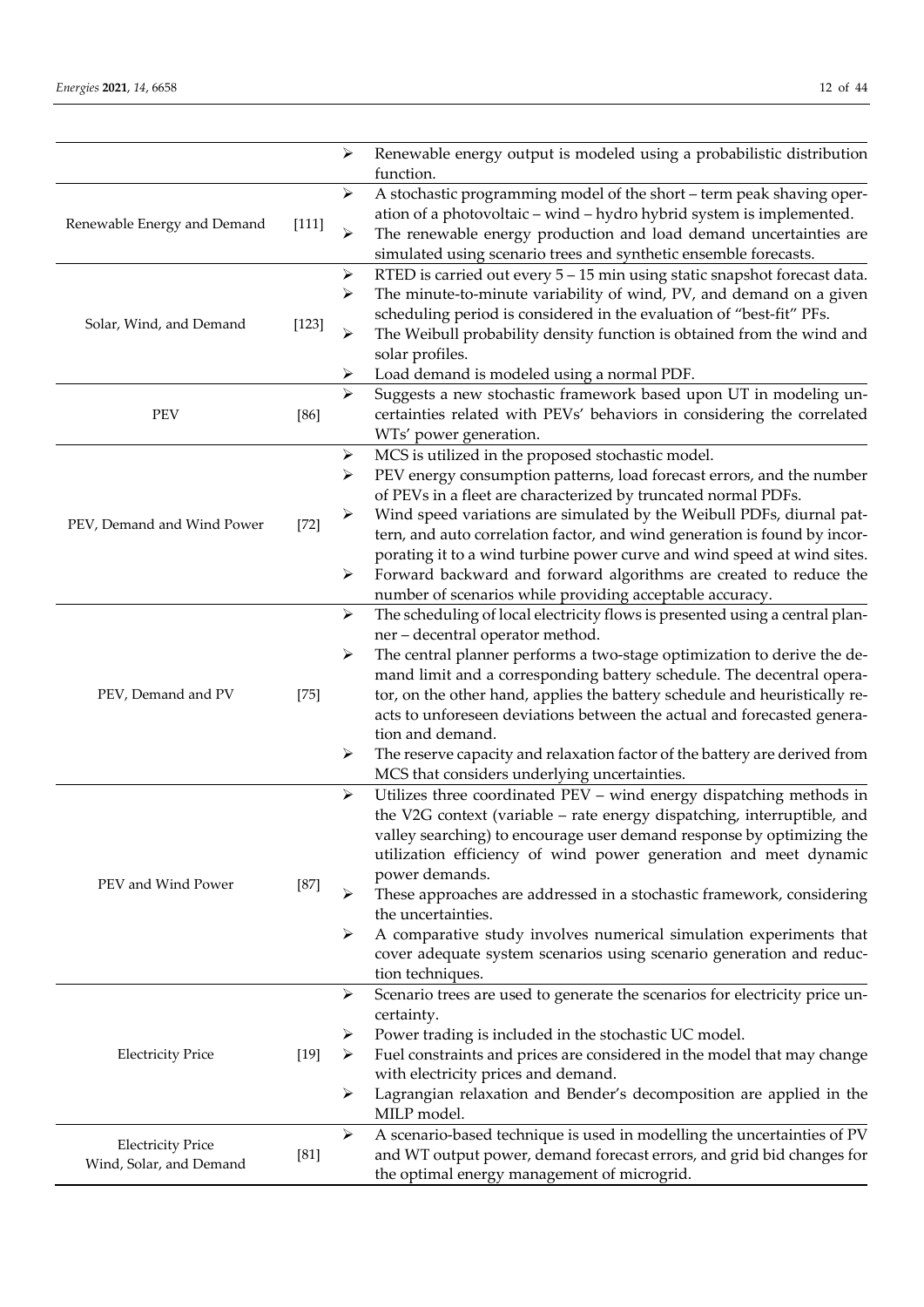|                                       |         | ➤                     | MBA is used to optimize the energy management of the grid-connected         |
|---------------------------------------|---------|-----------------------|-----------------------------------------------------------------------------|
|                                       |         |                       | microgrid with large uncertainties.                                         |
| <b>Electricity Price (Investment)</b> |         | ➤                     | The day-ahead reserve and energy markets, and real time operation are       |
| Load Growth                           | $[83]$  |                       | implemented using a proposed two - stage SP.                                |
|                                       |         | ➤                     | Scenario tree is used to generate the investment and load growth model.     |
| <b>Electricity Price</b>              |         | $\blacktriangleright$ | Scenario generation (Roulette Wheel) is used to model uncertainty.          |
| Wind Power                            | $[103]$ | $\blacktriangleright$ | The initial scenarios are reduced using SCENRED.                            |
|                                       |         | ➤                     | A multi - objective offering strategy is proposed.                          |
|                                       |         | $\blacktriangleright$ | An innovative formulation for UBFUCC <sup>DRRs</sup> is suggested.          |
|                                       |         | ➤                     | The price - elasticity of electrical consumption is modeled, as an uncer-   |
| <b>Electricity Price</b>              | [113]   |                       | tain, unavailable, and hard $-$ to $-$ estimate parameter using $Z$ numbers |
| Renewable Energy                      |         |                       | in a possibilistic - probabilistic method.                                  |
|                                       |         | ⋗                     | Supply-side resource uncertainty is considered using MCS.                   |
| <b>Electricity Price</b>              |         |                       |                                                                             |
| Load Growth                           | $[120]$ | ➤                     | MCS is used to model uncertainty.                                           |
| <b>PEV</b>                            |         |                       |                                                                             |
|                                       | $[20]$  | ➤                     | Random disturbances are modeled using scenario trees.                       |
|                                       |         | ➤                     | The failure probability law used is binomial.                               |
| Outages of Generation Units           |         | $\blacktriangleright$ | The use of an augmented Lagrangian technique provides the decompo-          |
|                                       |         |                       | sition algorithm with satisfactory convergence properties.                  |
| <b>Outages of Generation Units</b>    |         |                       |                                                                             |
| Demand                                | $[21]$  | ➤                     | Scenario generation is used to model the uncertainty.                       |
| <b>Electricity Price</b>              |         |                       |                                                                             |
| Outages of Generation Units and       |         | ➤                     | Uncertainty modeled using scenario trees via MCS.                           |
| <b>Transmission Lines</b>             | $[48]$  | ➤                     | The scenario aggregation method and scenario reduction are used to re-      |
| Demand                                |         |                       | duce computation time.                                                      |
|                                       |         | ➤                     | Compares the reserve and stochastic approach and evaluates the benefits     |
|                                       |         |                       | of a combined method for the efficient management of uncertainty in the     |
|                                       |         |                       | unit commitment problem.                                                    |
| <b>Outages of Generation Units</b>    | $[56]$  | ➤                     | Two-state Markov process is implemented in modeling the state of gen-       |
| Demand                                |         |                       | eration resources.                                                          |
|                                       |         | $\blacktriangleright$ | Uncertainty in the demand is handled by the addition of the stochastic      |
|                                       |         |                       | forecast error.                                                             |
|                                       |         | ➤                     | Load is modeled using a normal distribution function.                       |
| Outages of Generation Units De-       | [60]    | $\blacktriangleright$ | The 2 - state capacity model is used to represent generator availability.   |
| mand and Wind Power                   |         | ➤                     | ARMA is used to model wind speed variations.                                |
|                                       |         | $\blacktriangleright$ | The uncertainties due to generator outages, PV, wind, and demand fore-      |
| <b>Outages of Generation Units</b>    | $[67]$  |                       | cast errors are incorporated into the proposed optimization problem us-     |
| Wind, PV, and Demand                  |         |                       | ing EUE and LOLP reliability indices.                                       |
|                                       |         |                       |                                                                             |

# *4.2. Probabilistic Methods*

A PDF is identified for each random input parameter. Numerical and analytical methods are the commonly known category of probabilistic approaches or uncertainty modeling methods.

# 4.2.1. Numerical Methods

Numerical methods are mathematical tools used to find the uncertain input parameter. The main drawback of this method, also known as the conventional or purely mathematical method, is its high dimensionality and computing time. The following subsection will discuss MCS and MCMCS.

Monte Carlo Simulation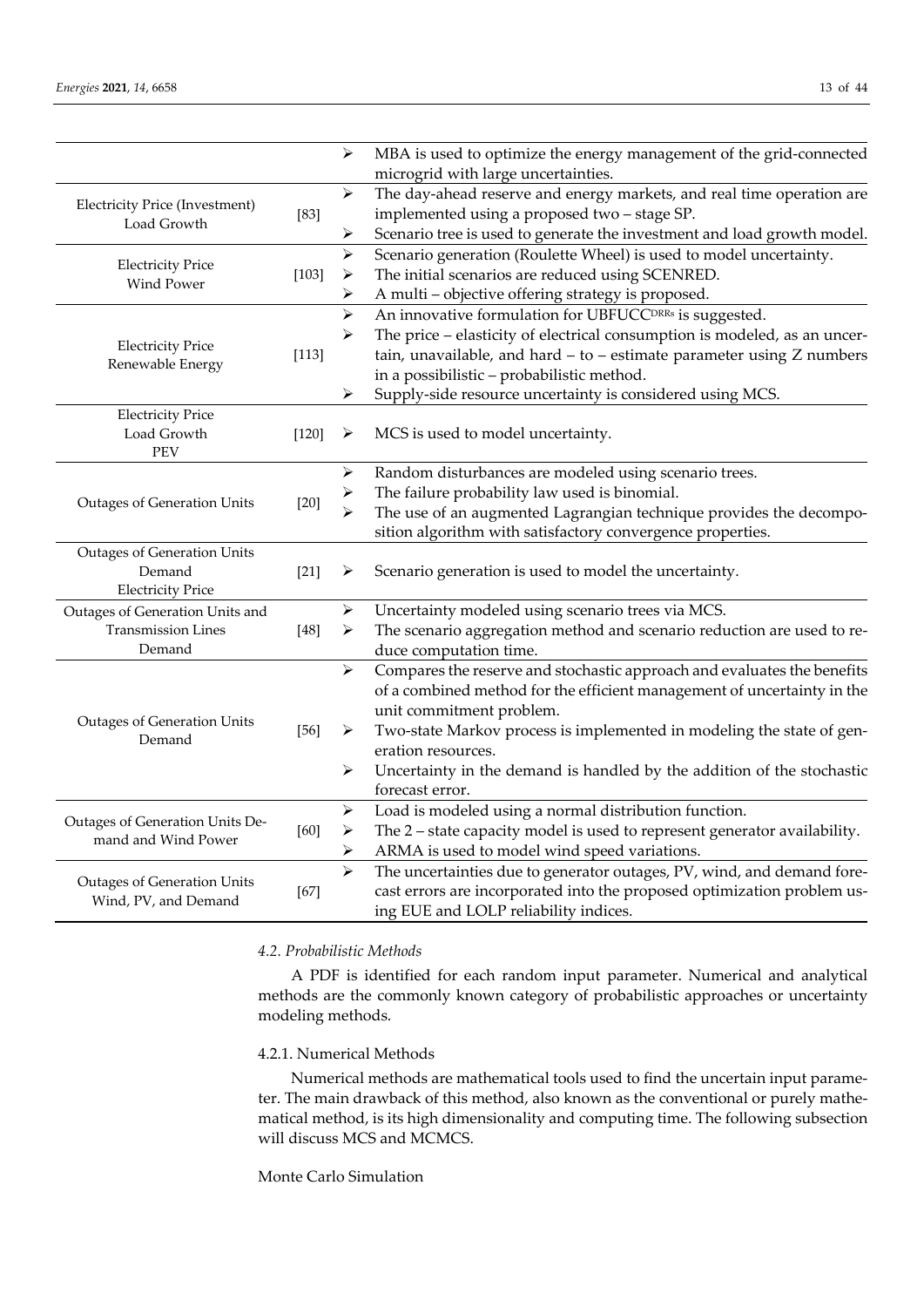The MCS is applied to develop the probabilities of several outcomes of a process that cannot easily be predicted owing to the involvement of random variables. This is used to understand the impact of uncertainty and risk in forecasting and prediction models. Table 8 lists studies in which the MCS method was used and the uncertain parameters that were modeled in them. Most studies that use this method focus on renewable energy and demand as sources of uncertainty for the power grid.

| Ref.   | <b>Uncertainty Model</b>                |
|--------|-----------------------------------------|
| [11]   | Demand                                  |
| [12]   | Wind Power                              |
| [48]   | Demand                                  |
| [60]   | Demand and Wind Power                   |
| $[75]$ | Demand, PEV and PV                      |
| [89]   | <b>Wind Power</b>                       |
| $[92]$ | Wind Power                              |
| [97]   | Wind Power                              |
| [113]  | RE                                      |
| 120    | Load Growth, Electricity Price and PHEV |

**Table 8.** Studies In Which MCS Is Used.

# Markov Chain MCS

MCMCS is a dynamic variation of the MCS method that is utilized to manage the uncertainty of parameters of a system. In this method, MCMCS is used to generate the samples based on the probability distribution, in which the probability of creating a unique state in the chain is based only on the present state.

In the MCMCS implementation, the probability of change is defined using the Metropolis method, which states that transition probability from state m to  $\overline{m}$ , is  $q(m,\overline{m})$ while the probability of the accepted state is  $\alpha(m,\bar{m})$  [1].

Table 9 presents studies in which the MCMS method has been used and the uncertain parameters that are modeled in them.

**Table 9.** Studies In Which MCMS Is Used.

| Ref. | <b>Uncertainty Model</b>                           |
|------|----------------------------------------------------|
| [46] | Outages of Generation Units and Transmission Lines |
| [56] | <b>Outages of Generation Units</b>                 |
| (60) | <b>Outages of Generation Units</b>                 |

#### 4.2.2. Analytic Methods

Different analytical methods (scenario – based and PDF approximation) are established for calculation with PDFs of uncertain input parameters.

#### Scenario-Based Method

The scenario – based method is a simple and efficient method for developing probabilistic uncertainties in which the continuous space of an uncertain function is converted into discrete scenarios with subsequent probabilities, and the PDF curve is divided into subregions [1]. Each region denotes a scenario that has a particular probability. Suppose that the divided regions have k = 1,2, 3..., N and their subsequent probabilities are  $p_{1'}$ ,  $p_{2'}$  $\mathrm{p}_{\mathrm{3'}}\, ...\, \mathrm{p}_{\mathrm{N}}.$  The expected output value is given by,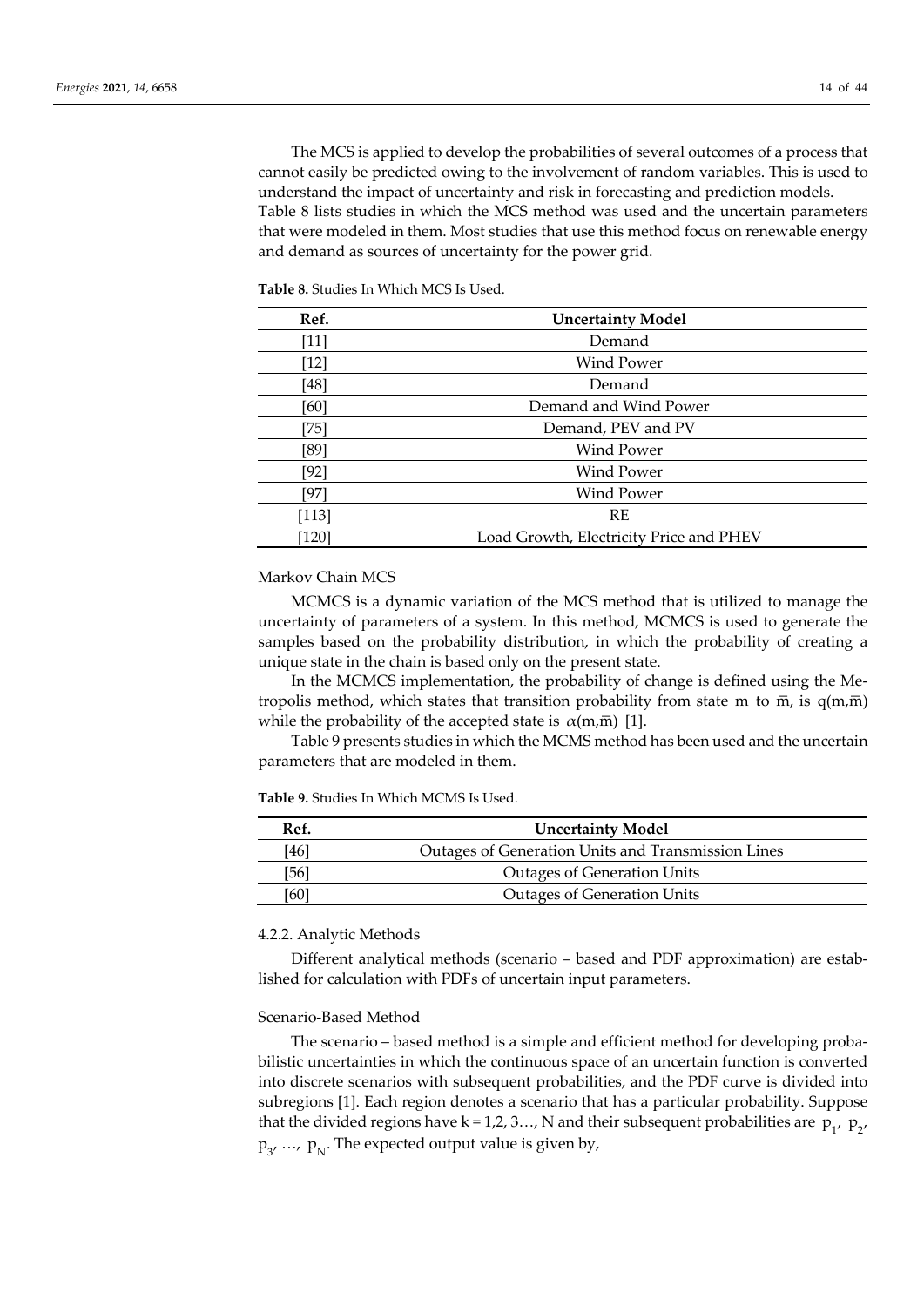$$
E(y) = \sum_{k=1}^{N} p_k * f(x)
$$
 (30)

The scenario-based method approximates and provides the expected values of the output functions.

Table 10 lists studies in which a scenario – based method is used, and the associated uncertain parameters. Scenario Trees are most used in the scenario-based method. Other methods include the WILMAR model, the PEM, GP regression, and the Roulette Wheel.

**Table 10.** Studies In Which Scenario-based Is Used.

| Ref.    | <b>Uncertainty Model</b>              | Approach/Technique                          |  |
|---------|---------------------------------------|---------------------------------------------|--|
| $[12]$  | <b>Wind Power</b>                     | <b>WILMAR Model</b>                         |  |
| $[19]$  | <b>Electricity Prices</b>             | Scenario Trees                              |  |
|         | <b>Outages of Generation Units</b>    |                                             |  |
| $[21]$  | Demand                                | Scenario Generation (not stated)            |  |
|         | <b>Electricity Price</b>              |                                             |  |
| [30]    | Wind Power and Demand                 | <b>PEM</b>                                  |  |
| [43]    | Wind Power                            | Scenario Trees                              |  |
| [48]    | Demand                                | Scenario Trees                              |  |
| [51]    | Wind Power                            | <b>GP</b> Regression                        |  |
| [58]    | <b>Wind Power</b>                     | Scenario Trees                              |  |
|         | Wind, Solar, and Demand               | The Scenario – Based Technique (not stated) |  |
| [81]    | <b>Electricity Price</b>              |                                             |  |
|         | Load Growth                           | Scenario Trees                              |  |
| [83]    | <b>Electricity Price (Investment)</b> |                                             |  |
| $[103]$ | <b>Electricity Price</b>              | Scenario Generation (Roulette Wheel)        |  |
|         | Wind Power                            |                                             |  |
| [111]   | Renewable Energy and De-              | Synthetic Ensemble Forecasts and Scenario   |  |
|         | mand                                  | Trees                                       |  |

#### PDF Approximation

Approximate methods provide a simple description of the uncertain parameters by random variables. The main advantage of these methods is the use of deterministic routines for solving the UCP. In addition, approximate methods are computationally more efficient than other probabilistic methods.

Table 11 presents studies in which the PDF approximation method was used, the uncertain parameters modeled, and the type of technique considered. This method has been mostly applied to uncertainties with demand and renewable energy.

**Table 11.** Studies In Which PDF Approximation Is Used.

| Ref.    | <b>Uncertainty Model</b>    | Approach/Technique                        |
|---------|-----------------------------|-------------------------------------------|
| $[36]$  | Disaster (Hurricane)        | Fast Kernel Density Estimation Algorithm  |
| $[74]$  | PV                          | Cornish - Fisher Expansion                |
| [75]    | PV and Demand<br><b>PEV</b> | Kernel Distribution Estimation            |
| [78]    | PV and Demand               | Gaussian Copula                           |
| [86]    | <b>PEV</b>                  | Unscented Transformation                  |
| $[104]$ | RE and Demand               | Maximum Entropy and Gram – Charlier Prob- |
|         |                             | ability Density Function Reconstructions  |
| 1121    | Wind Power                  | Nonparametric Density Estimators          |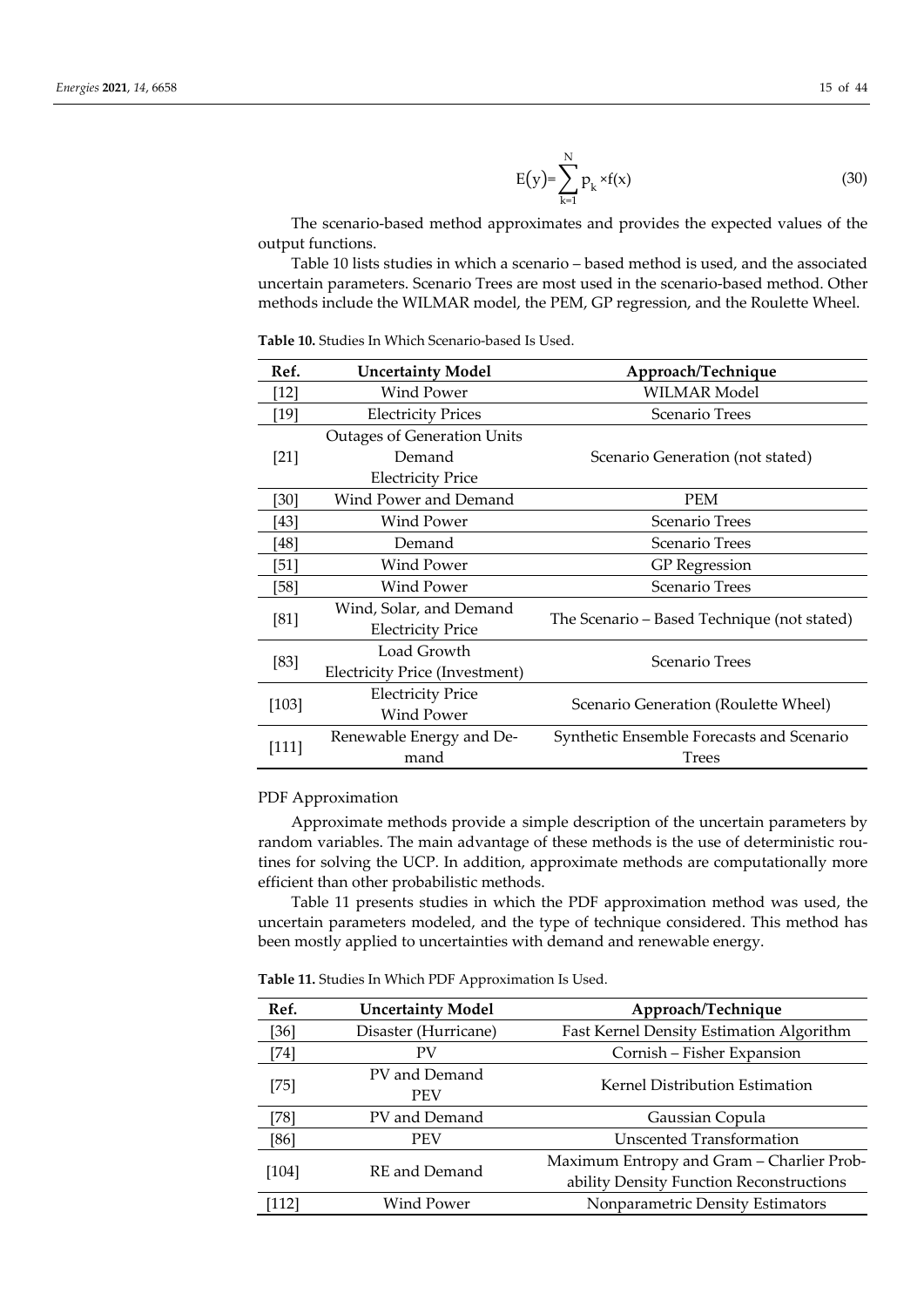## *4.3. Chance Constrained Programming*

The core idea of conventional CCP is to permit constraint violation. The probability violation must be smaller than a predefined risk level (confidence interval). A general form of a chance constraint is as follows. [40]

$$
Pr{f_i(x,\xi) \leq B_i} \geq 1-A_i
$$
\n(31)

The symbol "Pr{•}" indicates the value of a probability.

CCP is regarded as solving a stochastic problem with some probabilistic constraints, such that certain constraints that are related to some uncertain parameters are fulfilled with a given probability.

Table 12 presents different studies in which CCP is used and the uncertain parameters modeled. A significant number of studies uses CCP to deal with uncertainties that are generated by wind power and demand.

**Table 12.** Studies In Which CCP Is Used.

| <b>Uncertainty Model</b> | Ref.    | Remarks               |                                                                                        |  |
|--------------------------|---------|-----------------------|----------------------------------------------------------------------------------------|--|
|                          |         | $\blacktriangleright$ | This paper suggests an expected value and chance constrained stochastic optimi-        |  |
|                          |         |                       | zation approach to solve the UCP with uncertain wind power output.                     |  |
|                          |         | $\blacktriangleright$ | The model utilizes the wind power generation by varying the utilization rate in the    |  |
|                          |         |                       | proposed expected value constraint.                                                    |  |
| Wind Power               | [9]     | ➤                     | In the model, the utilization of wind power can be adjusted by changing the utili-     |  |
|                          |         |                       | zation rate in the proposed expected value constraint.                                 |  |
|                          |         | ➤                     | The chance constraint is imposed to inhibit the probability of load imbalance.         |  |
|                          |         | ➤                     | The expected value and chance constraint, and the objective function are trans-        |  |
|                          |         |                       | formed using SAA.                                                                      |  |
|                          |         | $\blacktriangleright$ | The problem is formulated as CCTS stochastic program.                                  |  |
| Wind Power               |         | $\blacktriangleright$ | The two-stage stochastic and chance - constrained stochastic program features          |  |
|                          | $[14]$  |                       | were included in the given model.                                                      |  |
|                          |         | ➤                     | The model is effectively solve using a combined SAA algorithm.                         |  |
|                          |         | $\blacktriangleright$ | A novel CCGP model was proposed to optimize the risk adjustable UCP.                   |  |
| Wind Power               | $[40]$  | ➤                     | A tractable MILP resulted to the transformation of the proposed model using a de-      |  |
|                          |         |                       | terministic equivalent and piecewise linearization.                                    |  |
|                          |         | $\blacktriangleright$ | MILP - based chance - constrained optimization model is proposed to establish          |  |
|                          | $[45]$  |                       | efficiently the optimal wind power output ranges, which are quantified using max-      |  |
| Wind Power               |         |                       | imum and minimum wind generation levels in a certain time interval.                    |  |
|                          |         | $\blacktriangleright$ | The developed wind power range is then used to create dynamic uncertainty inter-       |  |
|                          |         |                       | vals for the robust SCUC model.                                                        |  |
|                          |         | $\blacktriangleright$ | Transforms the conventional UC model into a chance - constrained stochastic prob-      |  |
|                          |         |                       | lem to satisfy the optimal schedule objective.                                         |  |
| <b>Wind Power</b>        | $[99]$  | ➤                     | The non – convex problem is solved by introducing the PSO algorithm and BB tech-       |  |
|                          |         |                       | nique; PSO is initialized using simplex algorithms.                                    |  |
|                          |         | $\blacktriangleright$ | A novel method for solving GRCC - RTD with wind power uncertainty is pro-              |  |
| Wind Power               | $[108]$ |                       | posed.                                                                                 |  |
|                          |         | $\blacktriangleright$ | A new approach for reserve scheduling and joint energy and reserve scheduling          |  |
|                          |         |                       | and unit commitment under reliability constraints for the day - ahead market is        |  |
|                          |         |                       | provided.                                                                              |  |
|                          |         | ➤                     | The proposed method includes a novel $n - K$ criterion under which load must be        |  |
| Wind Power               | $[64]$  |                       | satisfied with a specified probability under any instantaneous loss of K generating    |  |
| Demand                   |         |                       | units.                                                                                 |  |
|                          |         | ➤                     | A chance – constrained method is proposed with an $\alpha$ -quantile measure to deter- |  |
|                          |         |                       | mine the confidence level, where demand is met under K simultaneous contingen-         |  |
|                          |         |                       | cies.                                                                                  |  |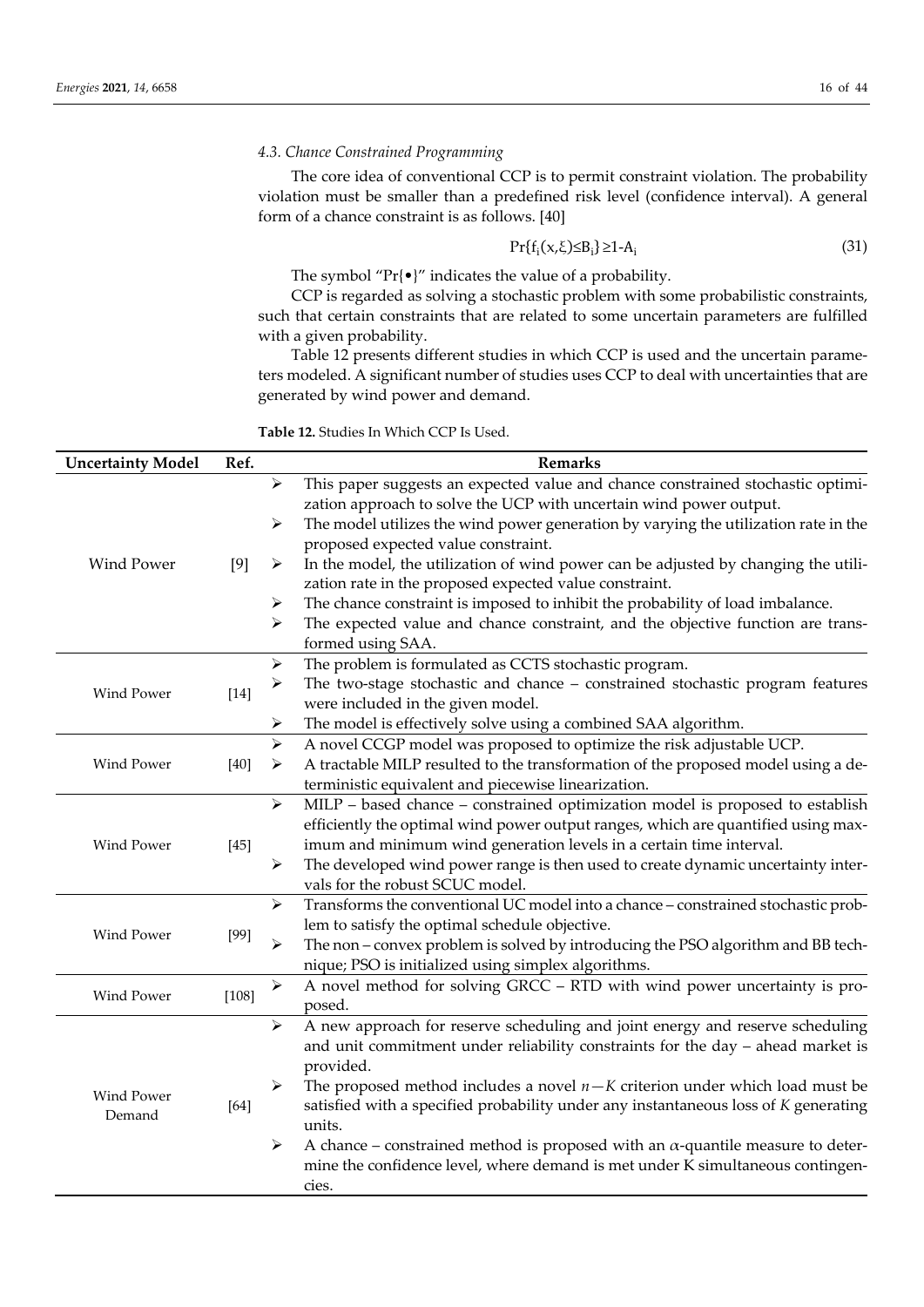|                            |         | ➤                     | The chance - constrained optimization problem CCP is recast as a MILP optimiza-<br>tion problem.                                                            |
|----------------------------|---------|-----------------------|-------------------------------------------------------------------------------------------------------------------------------------------------------------|
|                            |         | $\blacktriangleright$ | The UCP is devised as a chance - constrained two - stage stochastic programming                                                                             |
|                            |         |                       | problem where the chance constraint is applied to limit the probability of load im-<br>balance.                                                             |
| Wind Power                 | $[79]$  | ➤                     | Presents the bilinear mixed – integer formulation of the chance constraint, and then                                                                        |
| Demand                     |         |                       | derives its linear equivalent using the McCormick linearization method.                                                                                     |
|                            |         | ➤                     | Develops a bilinear variant of Benders' decomposition method, which is an easy-                                                                             |
|                            |         |                       | to-implement algorithm, to answer the resulting large - scale linear equivalent.                                                                            |
|                            |         | $\blacktriangleright$ | An optimal bidding strategy for independent power producers in a deregulated                                                                                |
|                            |         |                       | electricity market is proposed.                                                                                                                             |
|                            |         | ➤                     | The problem is devised as a two - stage stochastic price - based UCP with chance                                                                            |
|                            |         |                       | constraints to ensure wind power operation.                                                                                                                 |
|                            |         | ➤                     | The 1st stage decision includes unit commitment and the amount of electricity sub-                                                                          |
| Wind Power                 | $[13]$  |                       | mitted to the day-ahead market.                                                                                                                             |
| <b>Electricity Price</b>   |         | ➤                     | The 2nd stage outcome includes actual usage of wind power, generation dispatch,                                                                             |
|                            |         |                       | and energy imbalance among the day - ahead and real - time markets.                                                                                         |
|                            |         | ➤                     | The chance constraint is utilized to guarantee a specific percentage of wind power                                                                          |
|                            |         |                       | operation to satisfy renewable energy utilization regulations.                                                                                              |
|                            |         | ➤                     | SAA is applied to solve the problem.                                                                                                                        |
|                            |         | $\blacktriangleright$ | The problem is devised as a chance - constrained two - stage stochastic program-                                                                            |
|                            |         |                       | ming model.                                                                                                                                                 |
|                            |         | $\blacktriangleright$ | Three different policies are used to guarantee that the utilization of renewable en-                                                                        |
| Renewable Energy           | $[52]$  |                       | ergy is high in microgrid operations.                                                                                                                       |
|                            |         | $\blacktriangleright$ | The 1st policy imposes a specific percentage of renewable energy utilization for the                                                                        |
|                            |         |                       | full interval while the 2nd and 3rd policies impose renewable energy utilization for                                                                        |
|                            |         |                       | certain hours and all operating hours, respectively.                                                                                                        |
|                            |         | ➤                     | A combined SAA algorithm is used in solving the proposed model.                                                                                             |
|                            |         | ➤                     | The method uses CCP to manage uncertainties in power that are generated by re-                                                                              |
| Renewable Energy           | $[110]$ |                       | newable resources.                                                                                                                                          |
|                            |         | ➤                     | The design variables are the PV panel area, the number of batteries, and the rotor's                                                                        |
|                            |         |                       | swept area.                                                                                                                                                 |
| Renewable Energy<br>Demand | $[107]$ | ➤                     | The total storage power and energy constraints are presented as chance constraints,                                                                         |
|                            |         |                       | for which conservative convex approximations are used for tractability.<br>Formulates a stochastic optimization program with chance constraints that deter- |
|                            |         |                       |                                                                                                                                                             |
|                            |         |                       | mine the probability of fulfilling the transmission capacity constraints on genera-<br>tion and the lines limits.                                           |
|                            |         | ➤                     | The steady - state behavior of the secondary frequency controller is considered to                                                                          |
|                            |         |                       | incorporate a reserve decision scheme.                                                                                                                      |
| Fluctuation                | $[65]$  | ➤                     | Deployed reserves are taken as linear function of the total generation-load mis-                                                                            |
|                            |         |                       | match.                                                                                                                                                      |
|                            |         | ➤                     | They are proposed for tractability.                                                                                                                         |
|                            |         | ➤                     | A scenario – based approach and an approach that considers only the quantiles of                                                                            |
|                            |         |                       | the stationary distribution of the wind power error are used in dealing the chance                                                                          |
|                            |         |                       | constraint.                                                                                                                                                 |
|                            |         | $\blacktriangleright$ | A new electricity market - clearing structure based on LMPs is provided for as-                                                                             |
|                            |         |                       | sessing the uncertain generation and load.                                                                                                                  |
| <b>Electricity Price</b>   | $[85]$  | ➤                     | U – LMP is developed from a distributionally robust chance – constrained optimal                                                                            |
|                            |         |                       | power flow model where only the 1st order and 2nd order moments of the uncer-                                                                               |
|                            |         |                       | tain sources' probability distribution are required.                                                                                                        |
| PEV                        |         | ➤                     | Uses a fuzzy CCP that considers wind power forecasting errors.                                                                                              |
| Wind Power                 | $[106]$ | ➤                     | The demand response and PEVs may change the demand curve to solve the mis-                                                                                  |
| Demand                     |         |                       | match problem.                                                                                                                                              |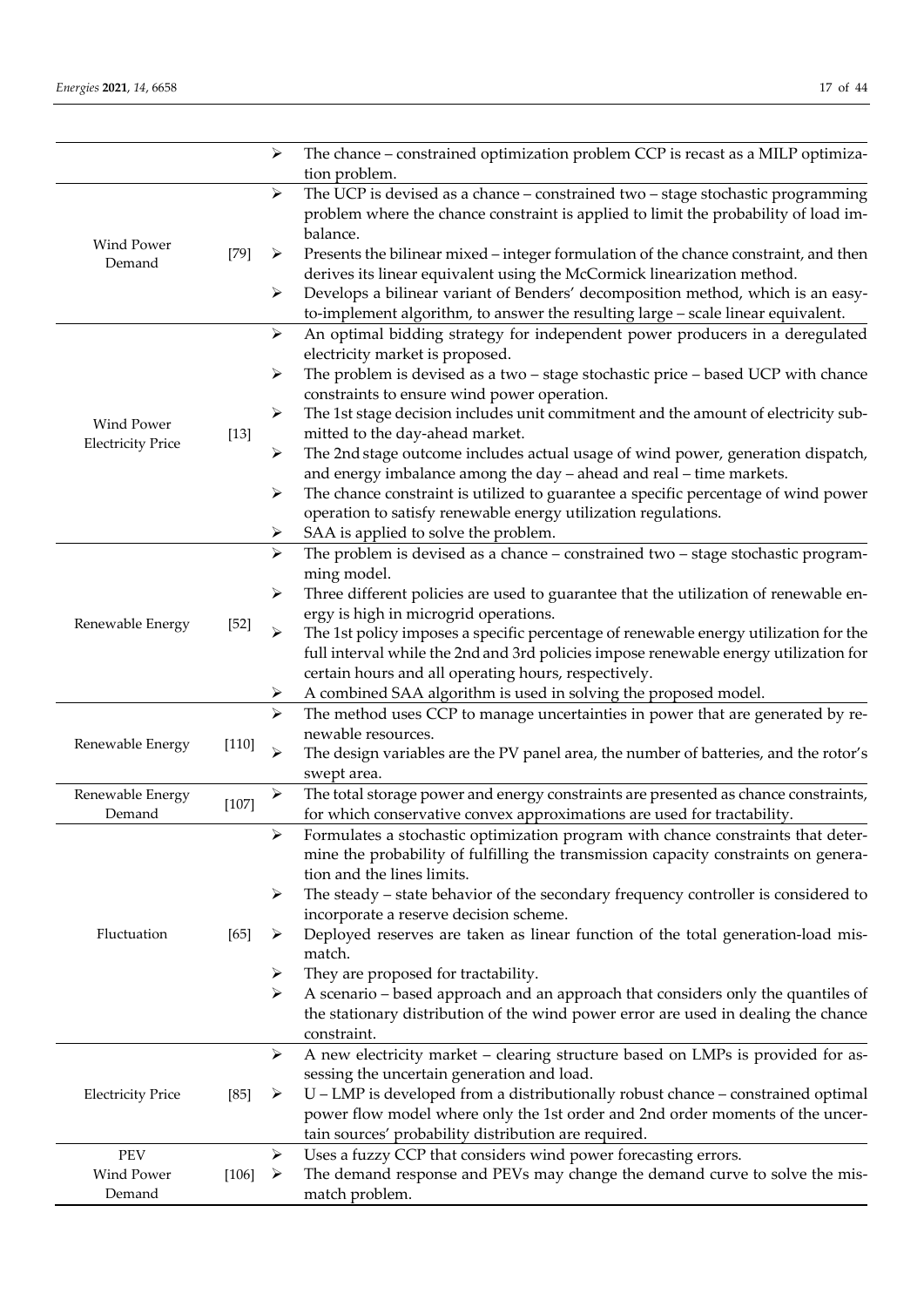|                                               | ➤      | A new method is introduced to manage uncertainties (Wind, PV, and PEVs) in the<br>optimal sizing of DGs.                                                                                                                                                                                                                                                                                                                      |
|-----------------------------------------------|--------|-------------------------------------------------------------------------------------------------------------------------------------------------------------------------------------------------------------------------------------------------------------------------------------------------------------------------------------------------------------------------------------------------------------------------------|
| <b>PEV</b><br>Wind Power<br>[122]<br>PV Power | ➤<br>➤ | A mathematical model of CCP is created with the minimization of the DGs' mainte-<br>nance cost, network loss cost, capacity adequacy cost, operating cost, and the in-<br>vestment cost as the objective function, security limitations as constraints, and the<br>sizing and siting of DGs as optimization variables.<br>An MCS – embedded genetic – algorithm – based method is used in solving the<br>developed CCP model. |

#### *4.4. Robust Optimization*

RO methods are commonly used for uncertainty management in power systems. For instance, RO methods are used to solve the optimization problem with the worst scenario concerning the uncertain parameters.

Table 13 lists studies in which robust optimization is used and how this method is implemented for uncertain parameters. Different studies consider the uncertainty set to have fixed limits [15–18,22], while others model it as a flexible one [25,27,31]. MCS [17,94], PSO [82], and historical data [15,22,29,114,115] are commonly used to generate the uncertainty set for the reviewed studies.

**Table 13.** Studies In Which Robust Optimization Method Is Used.

| Ref.   | <b>Method Implementation</b>                                                                                                                                                                                                                                                             | <b>Remarks</b>                                                                                                                                                                                                                                                                                                                                                                                                                                                                             |
|--------|------------------------------------------------------------------------------------------------------------------------------------------------------------------------------------------------------------------------------------------------------------------------------------------|--------------------------------------------------------------------------------------------------------------------------------------------------------------------------------------------------------------------------------------------------------------------------------------------------------------------------------------------------------------------------------------------------------------------------------------------------------------------------------------------|
| $[15]$ | ➤<br>The random wind power output is model with an<br>➤<br>uncertainty set.<br>The assumed uncertain wind power output is<br>➤<br>within a given lower and upper limit.<br>The lower and upper limit can be found based on<br>➤<br>an interval forecast or historical data.              | Proposes an RO approach to accommodate wind<br>output uncertainty, and, to provide an RUC<br>schedule for the thermal generators in the day-<br>ahead market that minimizes the total cost in the<br>worst wind power output scenario.<br>RO is used to model the randomness using an un-<br>certainty set that includes the worst-case scenario<br>and keeps this scenario under the minimal incre-<br>ment of costs.                                                                     |
| $[16]$ | The uncertain wind power output is based on the<br>➤<br>uncertainty set with limit set at 0.95 and $0.05\frac{1}{2}$<br>quantiles.<br>The demand response uncertainty set can be for-<br>➤<br>mulated using the price - elastic demand curve.                                            | A multi-stage robust MIP problem.<br>An exact solution that uses Benders' decomposi-<br>tion is developed to obtain the optimal robust unit<br>commitment schedule for the given problem.                                                                                                                                                                                                                                                                                                  |
| $[17]$ | $\blacktriangleright$<br>In generating the uncertainty set for the robust<br>➤<br>optimization part, the assumed demand at each<br>time in each bus is between an upper and a lower<br>bound, which can be set as the 5th and 95th per- $\mathcal{L}$<br>centiles of random demand.<br>➤ | A novel unified robust and stochastic UC model<br>can attain a low expected total cost while ensuring<br>system robustness.<br>Introduces weights of the components for the ro-<br>bust and stochastic parts in the objective function,<br>SO can adjust the weights according to prefer-<br>ences.<br>The model is solved using Benders' decomposi-<br>tion algorithm.<br>For the stochastic part, MCS is performed to gen-<br>erate scenarios for load uncertainty (stochastic<br>part). |
| $[18]$ | The uncertainty model in an RO formulation is<br>$\blacktriangleright$<br>not a probability distribution, but rather a deter-<br>ministic set.<br>In this paper, the uncertain parameter is the nodal<br>➤<br>net injection.                                                             | Proposes a two - stage adaptive RUC model for<br>the SCUCP with nodal net injection uncertainty.<br>The proposed model is more practical compared<br>to other models since it requires only a determin-<br>istic uncertainty set rather than a hard - to - obtain<br>probability distribution of uncertain parameters.                                                                                                                                                                     |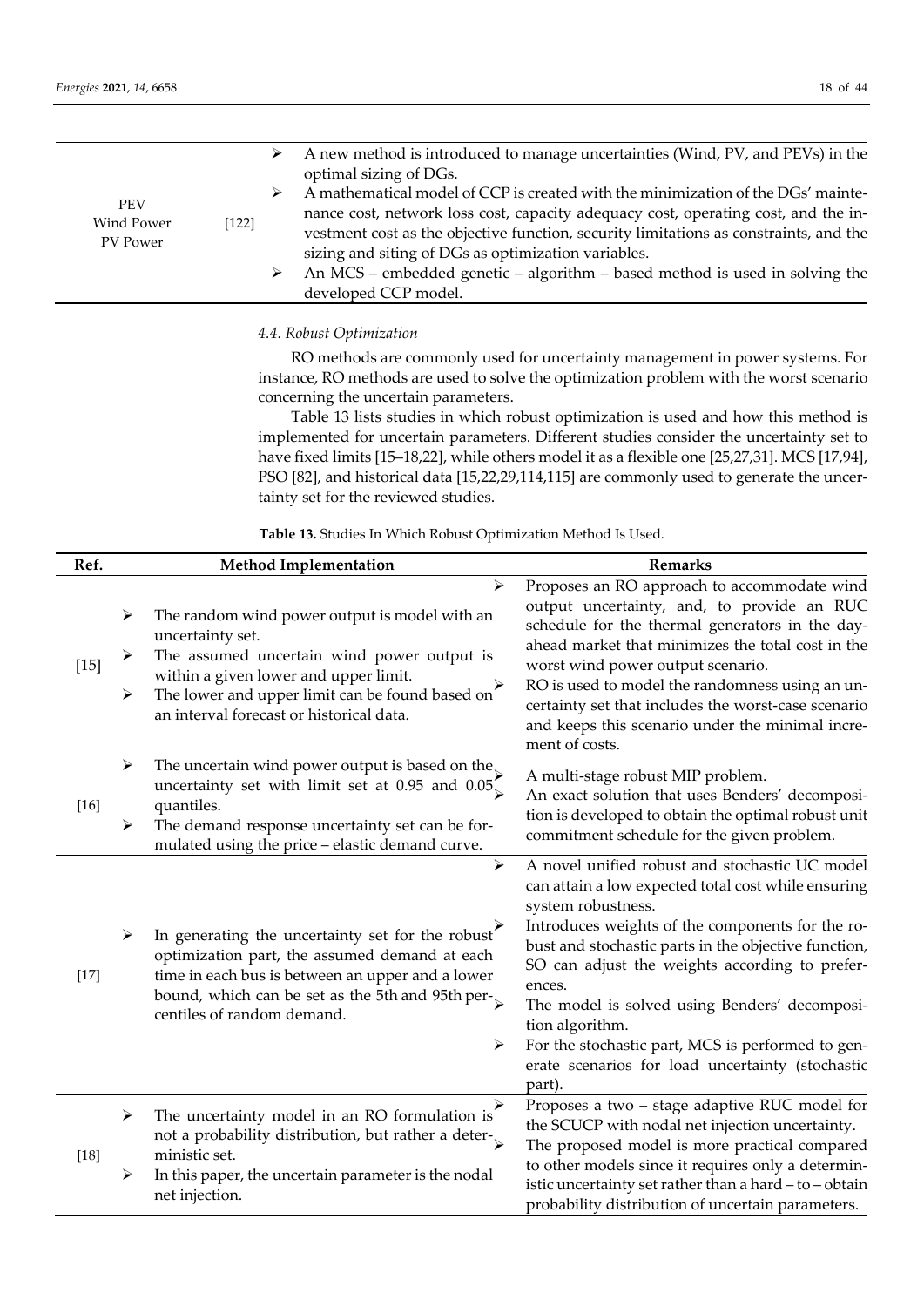|        |   | ➤                                                                       | Develops a practical solution method using a com-<br>bination of Benders' decomposition and the outer |
|--------|---|-------------------------------------------------------------------------|-------------------------------------------------------------------------------------------------------|
|        |   |                                                                         | approximation technique.                                                                              |
|        |   |                                                                         | An RUC model is proposed for hybrid AC/DC                                                             |
|        | ➤ | The uncertain wind power injections are assumed                         | transmission grids.                                                                                   |
|        |   | to be changeable within a polyhedron.                                   | Full decomposition of network feasibility evalua-                                                     |
|        | ➤ | This polyhedron is specified by the deterministic'                      | tion improves scalability.                                                                            |
| $[22]$ |   | confidence bounds for each uncertain variable                           | Nonanticipativity is maintained using robust gen-                                                     |
|        |   | over the time horizon, which can be computed us-                        |                                                                                                       |
|        |   | ing statistical inference techniques based on his-                      | erator-wise reserve margins.                                                                          |
|        |   | torical data.                                                           | Improves hosting capacity and loadability for<br>RES.                                                 |
|        | ➤ | The operation risk of load shedding and RE cur- $\triangleright$        | The uncertainty of RE in UC is dealt by the pro-                                                      |
|        |   | tailment is reduced through the participation of                        | posed adjustable uncertainty set.                                                                     |
| $[25]$ |   | DR when the RE falls out of the adjustable uncer->                      | DR is co-optimized to reduce the operational risk                                                     |
|        |   | tainty set.                                                             | of RE curtailment and load shedding.                                                                  |
|        |   | $\blacktriangleright$                                                   | Implements a rolling look-ahead UC scheme in a                                                        |
|        |   |                                                                         | joint PDN and DHN to exploit the operational                                                          |
|        | ➤ | Linear decision rules are used as an effective esti-                    | flexibility of rapid - response CHP units under                                                       |
|        |   | mate to solve the multistage robust model, where                        | substantially variable RES power output.                                                              |
| $[26]$ |   | decision variables are assumed to depend linearly>                      | The scheme is formulated as a multistage distribu-                                                    |
|        |   | on uncertain parameters.                                                | tionally robust commitment model that the non-                                                        |
|        |   |                                                                         | anticipativity of decision variables for sequential                                                   |
|        |   |                                                                         | revelations of uncertainties.                                                                         |
|        |   |                                                                         | Proposes a flexible robust risk-constrained UC for-                                                   |
|        | ➤ | The uncertainty set in the proposed model is rele-                      | mulation where energy storage is allocated to cope                                                    |
|        |   | vant and variable to the availability of system                         |                                                                                                       |
|        |   | flexible resources.                                                     | with the uncertainty of wind power.                                                                   |
| $[27]$ | ➤ | The position and scale of the variable uncertainty $\overrightarrow{B}$ | The model creates an adjustable and flexible un-                                                      |
|        |   | set depend on the flexible reserve capacity and the $\mathbb{R}$        | certainty set.                                                                                        |
|        |   | system operation state.                                                 | The model balances the operational risk and the                                                       |
|        |   |                                                                         | operational costs.                                                                                    |
|        |   | ⋗                                                                       | Two - stage RUC models use an alternate scenario                                                      |
|        | ➤ | Uncertainty set is described as the convex hull of                      | - based framework to characterize uncertain re-                                                       |
|        |   | a set of multivariate points representing RE pro-                       | newable power generation by a polyhedral uncer-                                                       |
|        |   | files.                                                                  | tainty set.                                                                                           |
| $[29]$ | ➤ | Historical daily profiles are used as scenarios,                        | The data - driven RUC protects against the convex                                                     |
|        |   | thus embedding relevant information about the                           | hull of realistic scenarios empirically capturing the                                                 |
|        |   | true underlying uncertainty process in each ver-                        | time - varying and complex intra - day spatial and                                                    |
|        |   | tex of the uncertainty set.                                             | temporal interdependencies between renewable                                                          |
|        |   |                                                                         | units.                                                                                                |
|        | ➤ | The formation of the partition $-$ combine uncer-                       |                                                                                                       |
|        |   | tainty set can be separated into three steps.                           |                                                                                                       |
|        | ➤ | First, the box set surrounding all the historical                       |                                                                                                       |
|        |   | data is divided into subsets.<br>➤                                      | RUC is conducted using the partition – combine –                                                      |
| $[31]$ | ➤ | Second, the subsets with new developed bounda-                          | method to create the minimal uncertainty set with                                                     |
|        |   | ries are combined to reformulate the new uncer-                         | erratically distributed historical data.                                                              |
|        |   | tainty set.                                                             |                                                                                                       |
|        | ➤ | Third, the inner subsets are found to reduce the                        |                                                                                                       |
|        |   | scale of uncertainty variables.                                         |                                                                                                       |
|        |   |                                                                         | An RUC model for multiple energy sources based                                                        |
|        | ➤ | The wind power system is assumed to receive no                          | on the optimal uncertainty set is proposed.                                                           |
| $[32]$ |   | dispatch signals and generate unlimited power, $_{\sim}$                | The RUC model is used to elucidate the effect of                                                      |
|        |   | whereas other energy systems are considered dis-                        | wind power fluctuations on power system sched-                                                        |
|        |   | patchable.                                                              | uling.                                                                                                |
|        |   |                                                                         |                                                                                                       |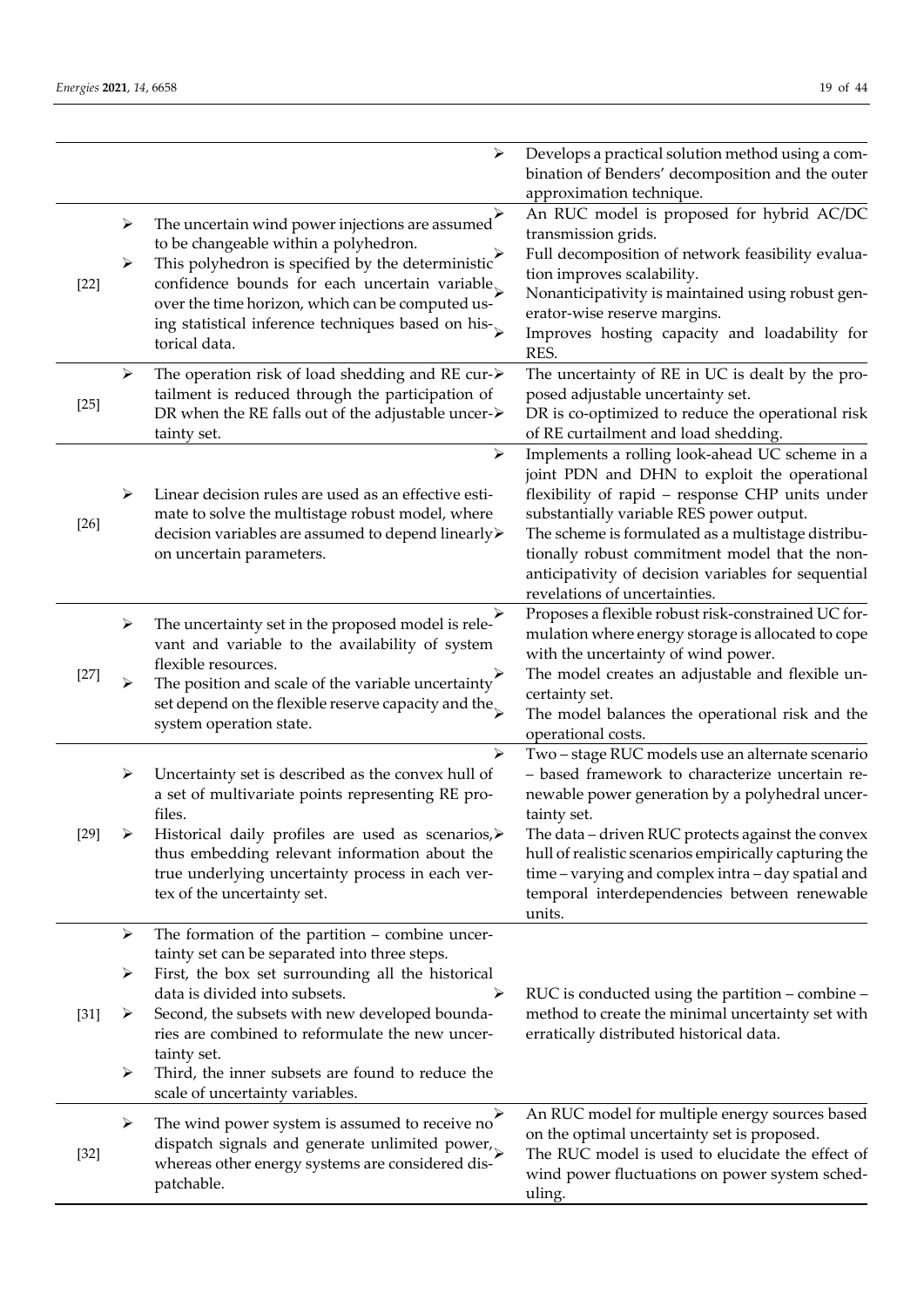|        | $\blacktriangleright$      | The uncertainty set contains three scenarios for<br>wind power output. (predicted, error and ex-<br>treme)                                                                                                                                                                                                                                                                                                                                                                                          |                                                                                                                                                                                                                                                                                                                                                                                                                                                                                                                                                                                      |
|--------|----------------------------|-----------------------------------------------------------------------------------------------------------------------------------------------------------------------------------------------------------------------------------------------------------------------------------------------------------------------------------------------------------------------------------------------------------------------------------------------------------------------------------------------------|--------------------------------------------------------------------------------------------------------------------------------------------------------------------------------------------------------------------------------------------------------------------------------------------------------------------------------------------------------------------------------------------------------------------------------------------------------------------------------------------------------------------------------------------------------------------------------------|
| $[35]$ | ➤<br>➤                     | The 1st and 2nd order moments of stochastic pa-<br>rameters can be assumed from historical data, and ><br>then employed to model the set of probability dis-<br>tributions.<br>The resulting problem is a two – stage distribu- $\triangleright$<br>tional RUC with 2nd order moment constraints,<br>and it can be recast as $MI - SDP$ with finite con-<br>straints.                                                                                                                               | The UC problem considering uncertainties of RES<br>is examined using a distributionally robust opti-<br>mization approach.<br>The solution algorithm of the problem solves a se-<br>ries of relaxed MI-SDPs and includes a subroutine<br>of vertex generation and feasibility checking.                                                                                                                                                                                                                                                                                              |
| $[36]$ | $\blacktriangleright$<br>➤ | In the 1st stage, the energy, reserves and commit-<br>ment of generators are pre - scheduled to mini-<br>mize the operational cost, responding to the line<br>failure scenario and worst load forecasting in a<br>day of operations.<br>The 2nd stage constraint set includes the schedul-<br>ing of generators, power flow, load shedding,<br>generation curtailment after the realization of<br>load forecasting errors and transmission line op-<br>erating status.                              | A resilient UC problem is created as a two-stage<br>DR&RO problem.<br>The formulated DR&RO problem is resolved us-<br>ing the column - and - constraint generation<br>scheme and hybrid Benders' decomposition.                                                                                                                                                                                                                                                                                                                                                                      |
| $[37]$ | ➤<br>➤                     | $\blacktriangleright$<br>Zonal disaster – specific uncertainty sets are used><br>to capture the dynamic behaviors of windstorms.<br>The unavailability uncertainties of N-K contin-<br>gencies, as well as the forecast uncertainties of<br>wind power, PV power, and demand are consid-<br>ered.<br>➤                                                                                                                                                                                              | A robust - resilient operational schedule for active<br>distribution networks against windstorms is pro-<br>posed.<br>Instead of committing microturbines and ESS in<br>the 1st stage (here $-$ and $-$ now) of the decision-<br>making process, the proposed model considers re-<br>lated commitment decisions in the 2nd stage (wait<br>- and - see) of the decision - making process. This<br>approach is more reliable with the short response<br>time of these units.<br>A new solution that is based on LS and BCD tech-<br>niques is suggested to solve the bi-level problem. |
| $[38]$ | ➤                          | ➤<br>A data – driven, distance – based ambiguity set<br>can be constructed to capture the uncertainty of<br>wind power distribution.                                                                                                                                                                                                                                                                                                                                                                | Develops DDRC UC model.<br>The two $-$ stage UC model aims on the commit-<br>ment decision and dispatch plan in the 1st stage<br>and considers the worst - case expected cost for a<br>possible power imbalance or re - dispatch in the<br>2nd stage.                                                                                                                                                                                                                                                                                                                                |
| $[59]$ | ➤<br>➤                     | The upper – level agent (the SO) determines the $\triangleright$<br>schedule of reserves and power so that the overall<br>cost is minimized. This cost minimization prob-><br>lem is subjected to the worst - case contingency in<br>each period and is modeled by the lower - level<br>optimization.<br>The lower - level determines the combination of<br>out – of – service generators so that the available $\triangleright$<br>post – contingency power output in each period is<br>minimized. | A new approach for solving contingency - con-<br>strained single - bus UCP is presented<br>The proposed model explicitly incorporates an<br>$n-K$ security criterion by which the power bal-<br>ance is guaranteed under any contingency state<br>that involves the simultaneous loss of up to K gen-<br>eration units.<br>The resulting model is a particular instance of bi-<br>level programming and is solved by transforming<br>it into an equivalent single - level MIP problem.                                                                                               |
| $[82]$ | ➤<br>➤                     | Different wind penetration levels are generated><br>using PSO.<br>In addition, 10%, 15%, 20%, 25%, 30% and 35%<br>wind penetration are considered.                                                                                                                                                                                                                                                                                                                                                  | A PSO - based scenario reduction and generation<br>algorithm is used to model uncertain parameters.<br>The stochastic UCP is solved using a new param-<br>eter – free self – adaptive PSO algorithm.                                                                                                                                                                                                                                                                                                                                                                                 |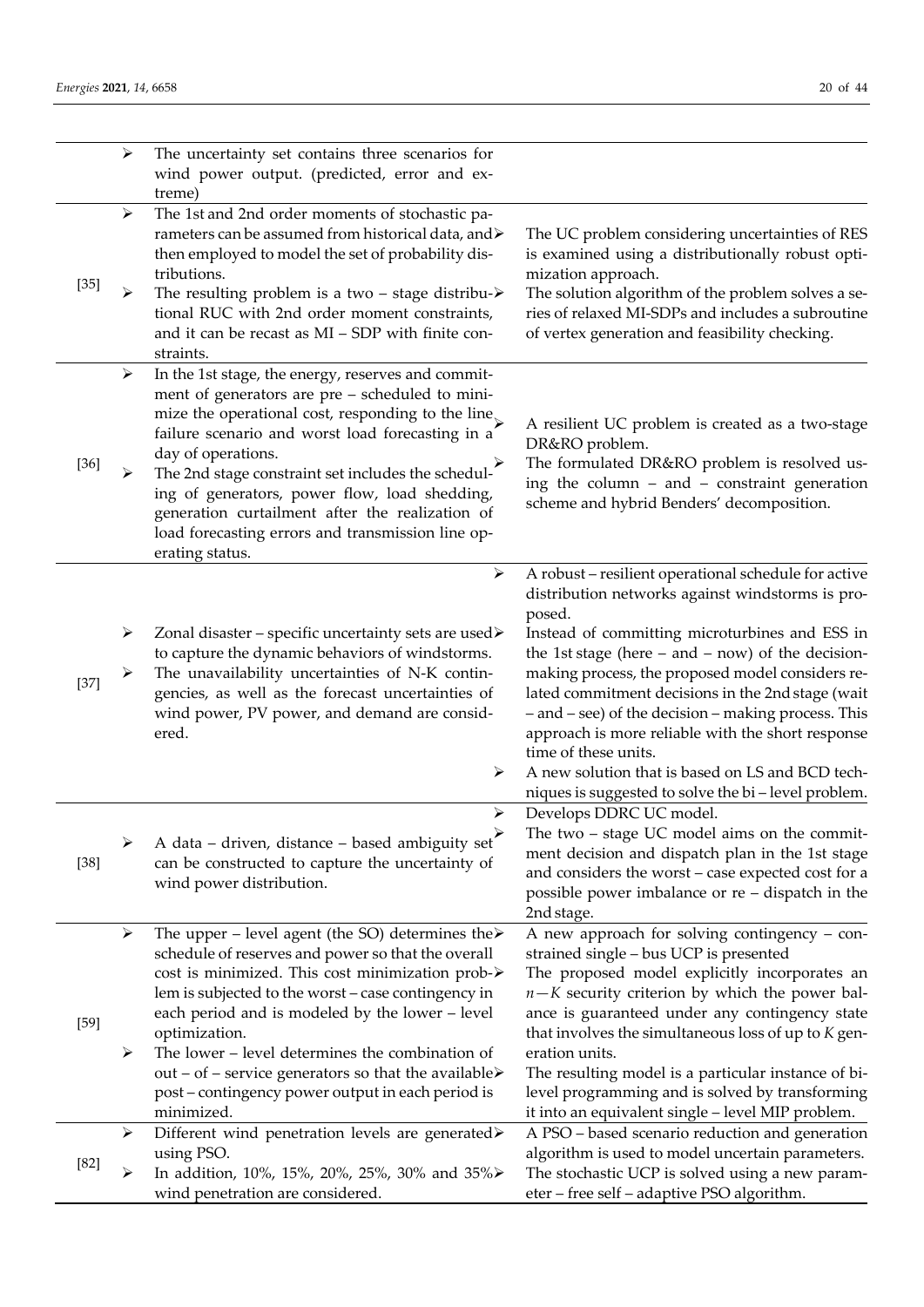| $[85]$  | ➤<br>➤<br>➤<br>≻                | The 1st and 2nd order moments of the forecast er-<br>rors for demand and wind power generation are<br>needed, which are obtained from historical data<br>instead of the predefined uncertainty sets.<br>The transmission power flow limits and genera-><br>tion output constraints are developed as chance<br>constraints in which a flexible coefficient uses the<br>robustness of the chance constraints to the fore-><br>cast errors.<br>The LMP uncertainty components for the trans-<br>mission overloading and the generation viola-<br>tions are derived from the Lagrangian function.<br>These uncertainty components in the LMP repre-<br>sent the marginal contribution of the uncertainty<br>in variable sources such as demand and wind<br>power on the system cost. | A new electricity market - clearing mechanism<br>that is based on LMPs is provided for pricing un-<br>certain demand and generation.<br>U - LMP is developed from a distributionally ro-<br>bust chance - constrained optimal power flow<br>model in which only the 1st order and 2nd order<br>moments of the uncertain sources' probability dis-<br>tribution are required. |
|---------|---------------------------------|----------------------------------------------------------------------------------------------------------------------------------------------------------------------------------------------------------------------------------------------------------------------------------------------------------------------------------------------------------------------------------------------------------------------------------------------------------------------------------------------------------------------------------------------------------------------------------------------------------------------------------------------------------------------------------------------------------------------------------------------------------------------------------|------------------------------------------------------------------------------------------------------------------------------------------------------------------------------------------------------------------------------------------------------------------------------------------------------------------------------------------------------------------------------|
| $[93]$  | ➤<br>➤                          | Implementation and development of two algo-><br>rithms within a two - level framework.<br>The 1st stage decision variables should be made<br>day-ahead while the 2nd stage decision variables><br>should be made after wind power uncertainty is<br>shown.                                                                                                                                                                                                                                                                                                                                                                                                                                                                                                                       | A two - stage robust UC model yields day-ahead<br>generator schedules; wind uncertainty is captured<br>by a polytropic uncertainty set.<br>Includes a DR strategy such that both generator<br>schedules and price levels are obtained for the fol-<br>lowing day.                                                                                                            |
| $[94]$  | ➤<br>➤                          | $\blacktriangleright$<br>Feasibility and optimality cuts in Bender's decom-<br>position are considered.<br>MCS is used to find the lower bound and upper<br>bound of the wind power forecast.<br>≻                                                                                                                                                                                                                                                                                                                                                                                                                                                                                                                                                                               | Introduces an innovative min - max regret UC<br>model to minimize the maximum regret of the day<br>- ahead decision scheduling from the actual reali-<br>zation of the uncertain wind power generation.<br>Benders' decomposition is developed to solve the<br>problem.                                                                                                      |
| $[108]$ | ➤                               | Wind power forecast errors follow a normal dis-<br>tribution, and their first and second - order mo-><br>ments are allowed to change within predeter-<br>mined regions.                                                                                                                                                                                                                                                                                                                                                                                                                                                                                                                                                                                                          | A novel solution method of GRCC - RTD, consid-<br>ering wind power uncertainty, is proposed.                                                                                                                                                                                                                                                                                 |
| $[114]$ | $\blacktriangleright$<br>➤<br>➤ | The robustness of the PHEV transition model is<br>examined with respect to perturbations in elec-<br>tricity prices.<br>The performance of the robust solution as a func-<br>tion of the protection level for an emission<br>cost/credit.<br>Data uncertainty from both electricity grid and<br>transport sector are considered (54 parameters).                                                                                                                                                                                                                                                                                                                                                                                                                                 | The method is based on comprehensive RO plan-<br>ning that considers the constraints associated with<br>both the transport sector and the electricity grid.                                                                                                                                                                                                                  |
| [115]   | ➤<br>➤                          | Offering curves are done based on price-taker<br>producer. The effectiveness of these curves aim to<br>achieve high profit.<br>Electricity prices are obtained using ARIMA<br>method.<br>➤                                                                                                                                                                                                                                                                                                                                                                                                                                                                                                                                                                                       | Provides a technique for building hourly offering<br>curves for a price - taking producer that partici-<br>pates in a pool.<br>The technique relies on solving a sequence of ro-<br>bust MILP problems.<br>Price confidence intervals are considered.                                                                                                                        |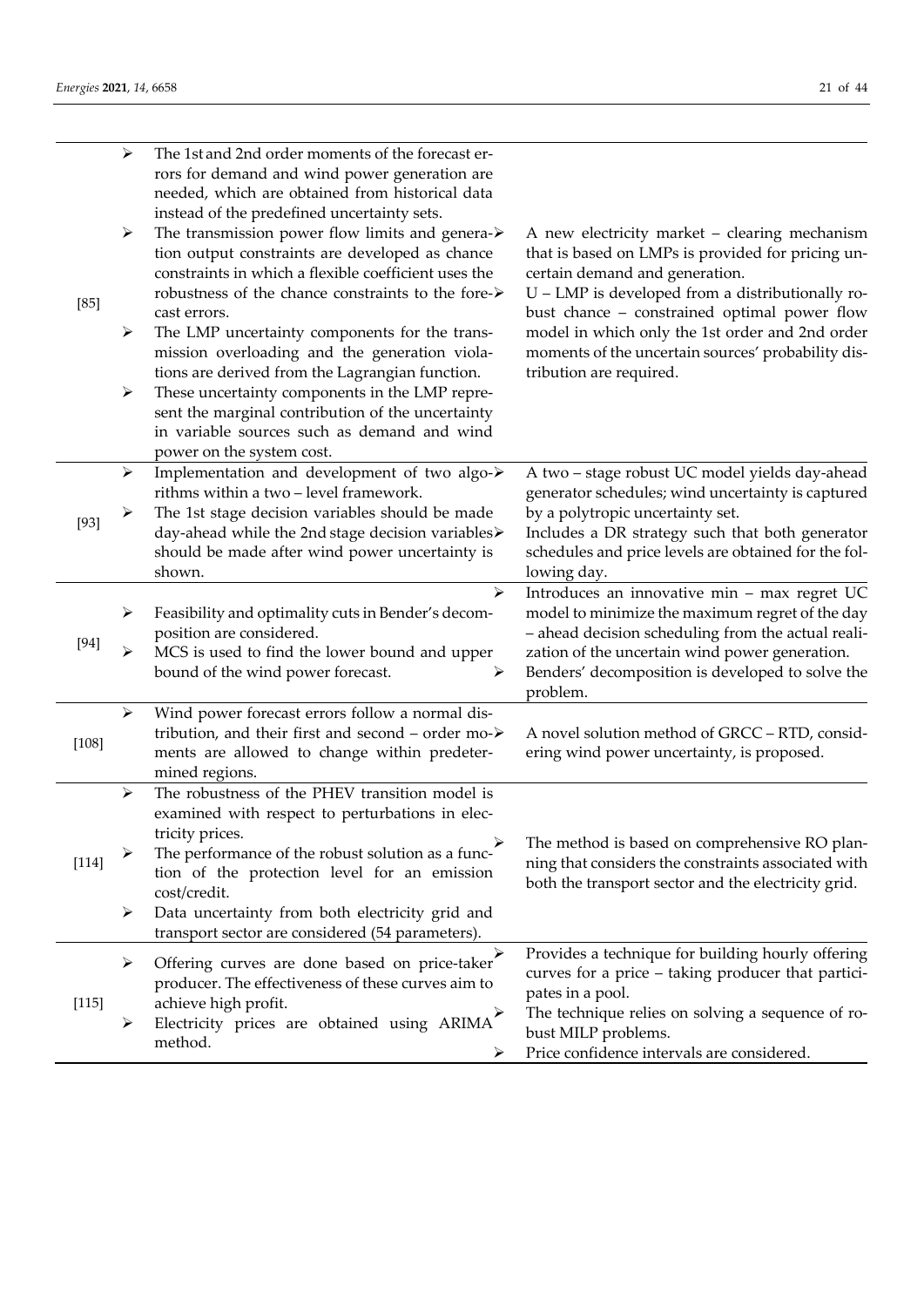## *4.5. Risk-Based Optimization*

Risk-based optimization is based on the definition of risk measures and associated optimization problem formulation that accounts for the risk induced in system-level outputs by uncertain parameters.

Table 14 presents studies in which risk-based optimization is used, and the risk considered. Risk-based optimization is performed by adding a penalty term in the objective function [10,98], or by including the risk to constraints in the UCP [28,84], or by doing both [39,49,50,77]. Additional constraints are defined in [77,84] while others integrate the risk in the energy balance [98] and reserve constraint [28,49,50]. Wind power [10,28,39,49,98], demand [10,50,84], and failure of units [28,49,77] are considered as uncertain parameters in the risk-based optimization.

**Table 14.** Studies In Which Risk-Based Optimization Is Used.

| ➤<br>≻<br>$[10]$<br>➤<br>⋗<br>➤           | The risk considered are EENS, EWPC and $\sim$<br>EOB.<br>EENS considers the load uncertainty pa-<br>rameter.<br>EWPC considers the wind power uncer-<br>tainty.<br>EOB considers the power flow uncertainty.<br>EENS, EWPC and EOB are considered to<br>the objective function as the penalty cost.<br>⋗<br>The PDF of the residual demand can be ob-                                                                                                                                                                                                                                        | Presents a novel RBDAUC model considering the risks of<br>the wind curtailment, branch overflow and loss of load.<br>The risks are expressed in using the probabilistic distri-<br>butions of the wind power generation forecast that are<br>found in the objective function and the constraints.<br>The RUC model is shown to be convex and is transformed<br>into a MILP problem using relaxation and piecewise lin-<br>earization.                                                                                                                |
|-------------------------------------------|----------------------------------------------------------------------------------------------------------------------------------------------------------------------------------------------------------------------------------------------------------------------------------------------------------------------------------------------------------------------------------------------------------------------------------------------------------------------------------------------------------------------------------------------------------------------------------------------|------------------------------------------------------------------------------------------------------------------------------------------------------------------------------------------------------------------------------------------------------------------------------------------------------------------------------------------------------------------------------------------------------------------------------------------------------------------------------------------------------------------------------------------------------|
|                                           |                                                                                                                                                                                                                                                                                                                                                                                                                                                                                                                                                                                              |                                                                                                                                                                                                                                                                                                                                                                                                                                                                                                                                                      |
| $\blacktriangleright$<br>$[28]$<br>➤<br>➤ | tained by the convolution of the PDFs of the<br>demand and the post curtailment wind gen-<br>eration.<br>The residual demand is considered as the<br>operating risk and is integrated in the re-<br>serve constraints.<br>$N-1$ security stochastic criterion is also<br>considered in the reserve constraints.                                                                                                                                                                                                                                                                              | A new bi-objective PRCBUC model is developed to sim-<br>ultaneously minimize the risks and operational costs.<br>The novel formulation of PRCBUC offers a new power<br>redispatch procedure to comply with the up - and -<br>down ramp rate constraints.<br>A new operational - cycles - based UC algorithm is de-<br>veloped.<br>The approach uses a new nondominated sorting back-<br>tracking search optimization algorithm for extracting the<br>Pareto-optimal set.                                                                             |
| $\blacktriangleright$<br>$[39]$<br>≻      | CVaR is adopted to specify the risk loss<br>when the wind power output falls outside><br>the predefined uncertainty set.<br>CVaR is defined as wind spillage and load≻<br>shedding cost and integrated in the objec-<br>tive function.                                                                                                                                                                                                                                                                                                                                                       | A risk - based two - stage RUC model is developed to<br>analyze the admissibility of wind power generation.<br>ESS is utilized to manage wind power uncertainty and re-<br>duce the risk of loss.                                                                                                                                                                                                                                                                                                                                                    |
| ➤<br>➤<br>$[49]$<br>➤<br>➤<br>≻           | Cost of the down $-$ spinning reserve is the<br>penalty cost due to wind power (unavaila-><br>bility) and demand uncertainty (overesti-<br>➤<br>mating).<br>Cost of the up – spinning reserve is the pen-<br>alty cost due to wind power uncertainty<br>(overestimating) and generation outage.<br>$\rightarrow$<br>The risk constraint of load shedding is<br>based on the up - spinning reserve.<br>The risk constraint of wind energy waste is<br>based on the down - spinning reserve.<br>➤<br>N-1 condition is also considered in terms of<br>the total up and down – spinning reserve. | A modified ED optimization model with wind power<br>penetration is developed.<br>Underestimation and overestimation of the available<br>wind power are offset by using up and down – spinning<br>reserves.<br>Risk-based up and down - spinning reserve constraints<br>are presented considering not only the uncertainty of<br>available wind power generation but also the load fore-<br>cast error and generator outage rates.<br>The predictor $-$ corrector primal $-$ dual interior $-$ point<br>(IP) method is applied to solve the ED model. |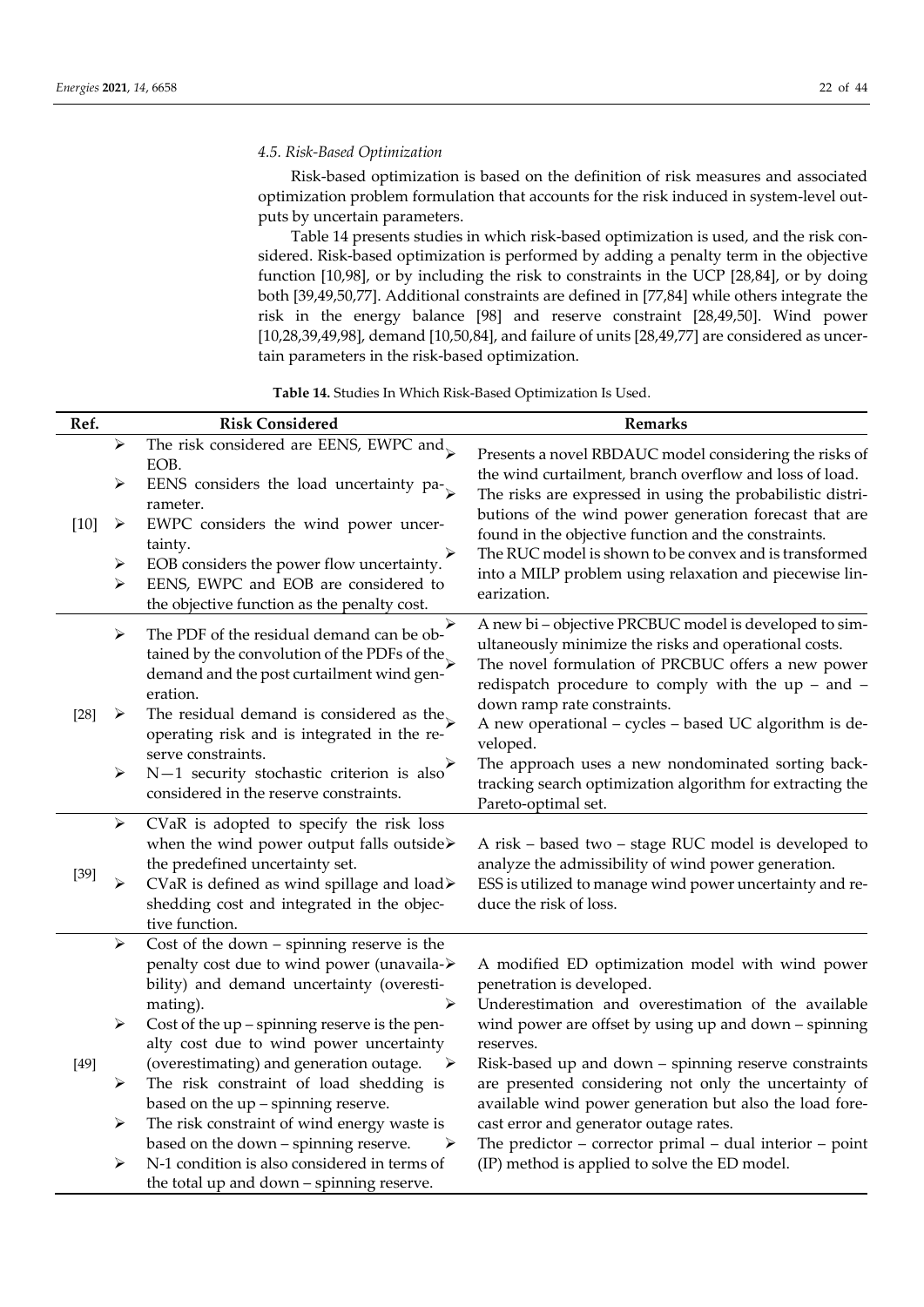| $[50]$ | ➤<br>➤<br>➤                | The reserve capacity constraint integrates<br>the demand uncertain parameter in terms<br>of RMSE.<br>The RMSE considers the line flow and<br>power/required reserve.<br>The negative and positive reserve capacities<br>are integrated into the objective function as<br>the penalty cost. | A risk-based approach is presented to find the stochastic<br>solution of NCUC when additional uncertainties are in-<br>corporated into the power system scheduling.<br>The NCUC problem is formulated as a single $-$ stage $-$<br>2nd order cone program which is a convex algorithm.<br>The proposed method provides efficient solutions to<br>large - scale stochastic problems and aids to accommo-<br>date DER variabilities in economic and secure operations<br>of power systems.                    |
|--------|----------------------------|--------------------------------------------------------------------------------------------------------------------------------------------------------------------------------------------------------------------------------------------------------------------------------------------|-------------------------------------------------------------------------------------------------------------------------------------------------------------------------------------------------------------------------------------------------------------------------------------------------------------------------------------------------------------------------------------------------------------------------------------------------------------------------------------------------------------|
| $[77]$ | $\blacktriangleright$<br>➤ | $\blacktriangleright$<br>The UC risk considers the failure of genera- $\triangleright$<br>tors, failure of lines, and risk of responsive<br>demand.<br>The UC risk is defined as a penalty cost in $\triangleright$<br>the objective function.<br>➤                                        | The Day-Ahead Demand Response Program is imple-<br>mented as an incentive - based in providing the spinning<br>reserve.<br>A certain number of demands are selected based on a sen-<br>sitivity analysis and simulated as a virtual generation<br>unit.<br>The reserve market is cleared for spinning reserve alloca-<br>tion using a probabilistic technique.<br>A comparison is made concerning economics and relia-<br>bility between the absence and use of a Day - Ahead De-<br>mand Response Program. |
| $[84]$ | ➤                          | ➤<br>A reliability constraint is accommodated di-<br>rectly in terms of the power balance be-<br>tween supply and demand.                                                                                                                                                                  | RLD is a new framework that integrates complex inputs<br>and allows decision-makers to balance tradeoffs and<br>quantify benefits that arise from increased flexibility and<br>improved forecasting.                                                                                                                                                                                                                                                                                                        |
| [98]   | ➤<br>⋗                     | $\blacktriangleright$<br>The curtailment of wind power is included,<br>in the energy balance constraint.<br>The curtailment cost of wind turbine is inte- $\mathcal{L}$<br>grated in the objective function.                                                                               | Addresses a generic continuous - time risk - based model<br>for sub - hourly scheduling of energy generating units<br>and bulk ESUs in the day - ahead UCP.<br>The continuous - time risk - based UCP is modeled using<br>Bernstein polynomials and considers ESU constraints.<br>The continuous - time risk - based model ensures that the<br>generating units and ESUs track the sub - hourly varia-<br>tions of WPG, and the generation and demand are stable<br>in each sub-hourly interval.            |

*4.6. Hierarchical Scheduling Strategy*

A hierarchical scheduling strategy is the process of scheduling components or entities according to rank of importance. In a UCP, it can be carried out concerning committed generation units or reserve allocation [23,24], [88].

Table 15 presents studies in which the hierarchical scheduling strategy is used and how this method is implemented for uncertain parameters modeling. Power trading is implemented in [23] to manage the uncertainty of renewable energy and demand. In this study, the penalty cost of power trading between microgrids is implemented through the hierarchical approach considering the least cost. In [24], the author emphasize that the tieline schedule is solved first before considering the generation schedule when a power interchange occurs during load uncertainty. Lastly, in [88], the study implements a hierarchical scheduling strategy considering generation reserve, ramping reserve, and transmission reserve. This method is implemented in the UCP using the energy balance constraint and penalty cost function.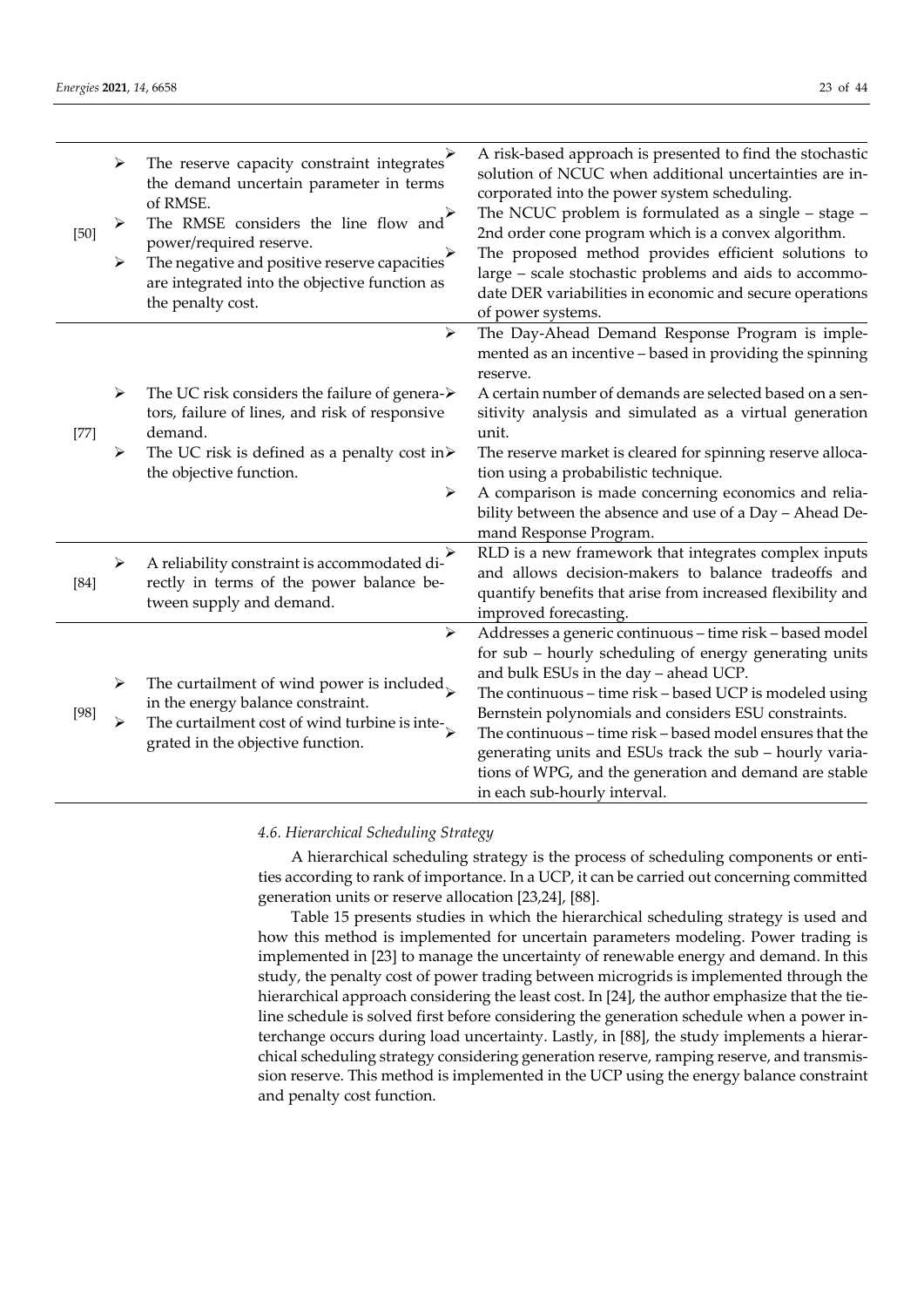| Ref.   | <b>Method Implementation</b>                                                                                                                                                                                                                                                                                                                                                                                 | <b>Remarks</b>                                                                                                                                                                                                                                                                                                                                                                                                |
|--------|--------------------------------------------------------------------------------------------------------------------------------------------------------------------------------------------------------------------------------------------------------------------------------------------------------------------------------------------------------------------------------------------------------------|---------------------------------------------------------------------------------------------------------------------------------------------------------------------------------------------------------------------------------------------------------------------------------------------------------------------------------------------------------------------------------------------------------------|
| $[23]$ | ➤<br>ATC method is used to minimize the penalty<br>➤<br>cost of power trading from different mi-<br>crogrids due to uncertainty of demand and re-<br>newable energy (PV and WP).<br>⋗<br>⋗                                                                                                                                                                                                                   | Solves the optimal operation problem for IMS in a mar-<br>ket environment with uncertainty.<br>Establishes a hierarchical distributed framework for<br>cloud - edge coordination.<br>Proposes a bi - level distributed optimization model<br>with a fair price mechanism.<br>ATC and augment Lagrange method are integrated.<br>The diagonal quadratic approximation is used to yield<br>a parallel solution. |
| $[24]$ | The hierarchical solution method considers<br>➤<br>net load uncertainties for several intercon-<br>nected power systems.<br>An initial tie $-$ line schedule and generation<br>➤<br>schedule for each area is derived. When $a_{\kappa}$<br>power interchange occurs, the tie-line sched-<br>ule becomes the upper - level problem fol-<br>lowed by the generation schedule as the lower<br>- level problem. | The problem is devised as a multi-area robust SCUC<br>model, with a novel uncertainty set that is specified in<br>terms of the variance of the system netload.<br>A modified outer approximation algorithm is devel-<br>oped to obtain a higher quality solution using bilinear<br>programming.                                                                                                               |
| [88]   | $\blacktriangleright$<br>The hierarchical scheduling strategy considers $_\searrow$<br>both traditional and emergency operations.<br>The strategy separates the wind power output<br>➤<br>into two intervals based on confidence levels<br>and applies various scheduling strategies in<br>different intervals of wind power output.                                                                         | HUC model is presented to keep system security by<br>scheduling power system reserves with high penetra-<br>tion of wind power generation.<br>The reserves in the HUC model include the generation<br>reserve, transmission reserve, and ramping reserve.                                                                                                                                                     |

**Table 15.** Studies In Which The Hierarchical Scheduling Strategy Is Used.

*4.7. Information Gap Decision Theory (IGDT)*

IGDT identifies the extent to which an uncertain parameter can function while ensuring that the minimum income is received by the decision – maker. Its two essential features are robustness and opportuneness. A detailed review of this approach can be found in the paper by Majidi et al. [133].

Table 16 presents the studies in which the IGDT method is used and how this method is implemented for uncertain parameters. The studies discussed in Table 16 consider a robust function wherein the uncertainty level is maximum when the function is maximized. The IGDT may be applied to the UCP by adding a penalty cost to the objective function; the IGDT's robust function is integrated into the energy balance constraint.

**Table 16.** Studies In Which IGDT Method Is Used.

| Ref.   | <b>Method Implementation</b>                               | <b>Remarks</b>                                           |
|--------|------------------------------------------------------------|----------------------------------------------------------|
| ➤      | IGDT is implemented modeling the load de-                  |                                                          |
|        | mand and wind power generation uncertainty>                | Presents a new framework, using IGDT, for the multi-     |
|        | by envelope bound method.                                  | objective robust SCUC of generating units that are con-  |
| ➤      | The uncertainty level is maximum when the                  | nected to gridable vehicles and wind farms.              |
| $[70]$ | robust function is maximized.                              | A bi – objective model is used in considering the uncer- |
| ➤      | The robust function is subjected to the energy             | tainties cause by demand and wind power.                 |
|        | balance constraint wherein the minimum wind>               | Normal boundary intersection technique is used to        |
|        | power level and highest demand level are con-              | solve the problem.                                       |
|        | sidered.                                                   |                                                          |
|        | IGDT is implemented by maximizing the un- $\triangleright$ | Proposes a robust framework using IGDT for the SCUC      |
| [80]   | certainty horizon of demand.                               | of generating units and lithium - ion BESS.              |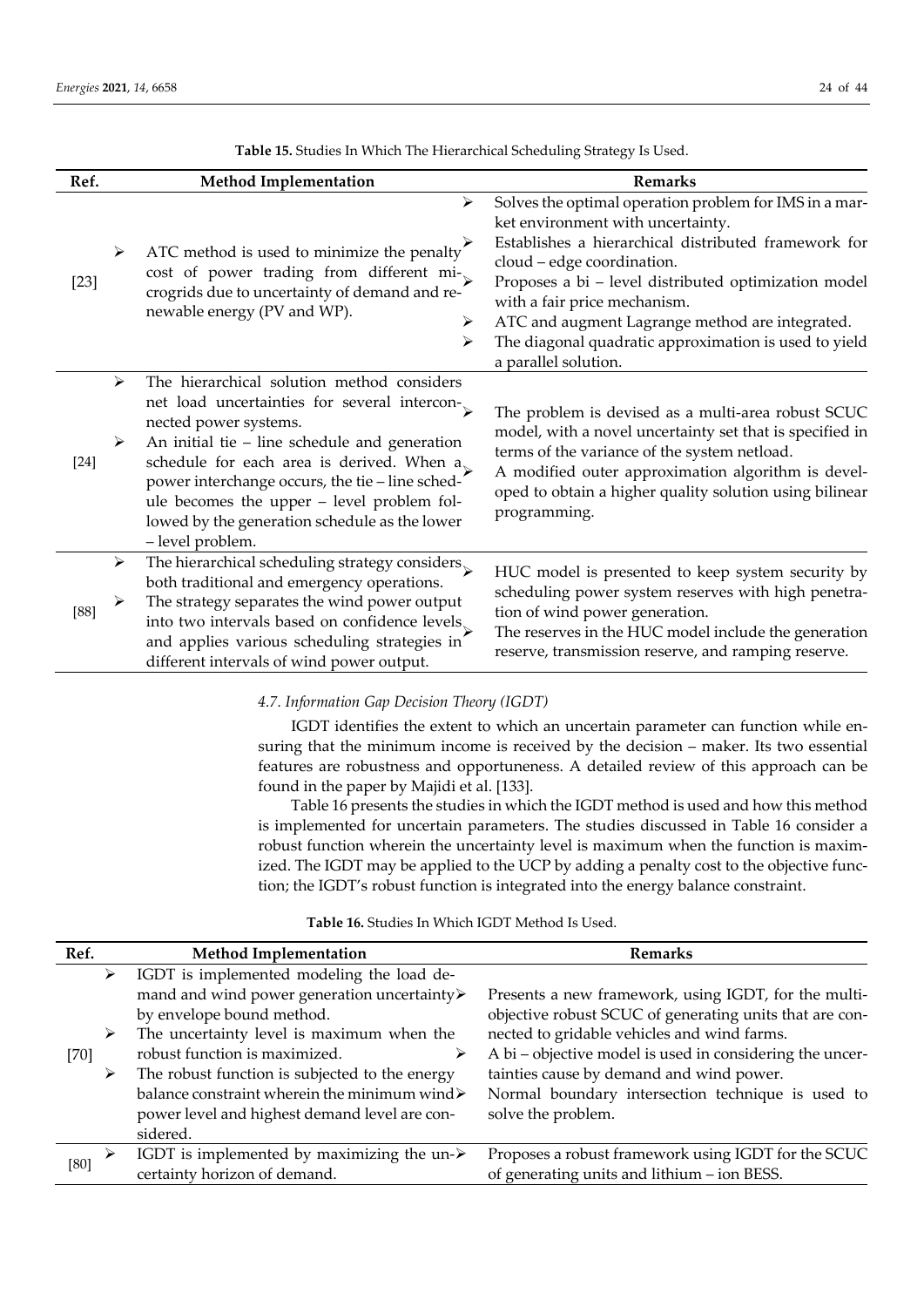| The model is subjected to the energy balance $\triangleright$ | The cost of the degradation of the BESS is considered in  |
|---------------------------------------------------------------|-----------------------------------------------------------|
| constraint wherein the highest load level is                  | the objective function as an element that strongly influ- |
| considered.                                                   | ences the BESS operation.                                 |
| ➤                                                             | The framework is independent of PDFs or the member-       |
|                                                               | ship of sets and allows the SO to modify the operating    |
|                                                               | strategy (between over - conservative and reckless)       |
|                                                               | against the demand uncertainty.                           |
|                                                               | The day - ahead scheduling problem is modeled as          |
|                                                               |                                                           |

#### *4.8. Discussion of Reviewed Methods*

A comprehensive review of the different studies and the method implementation were discussed in Sections 4.4–4.7. These include SP, probabilistic methods, CCP, RO, risk-based optimization, hierarchical scheduling strategy, and IGDT. SP is a method that optimizes the expected outcome on a risk-neutral perspective using a probability distribution. Commonly used PDFs are Gaussian, Rayleigh, Weibull, and Beta Distribution. In most cases, this method is transformed into a deterministic approach making it much simpler and easily implemented. Renewable energy and demand uncertainty are the most common areas of study that implement this method. The PDF can be formulated using historical data, forecasted data, or simulation results. Aside from using a given PDF, other ways of generating input are numerical and analytic methods which fall under the second discussed method which is the probabilistic method. This method together with SP has been applied by many studies involving outages, demand, and renewable uncertainty. Unfortunately, using these two methods may lead to an infeasible solution due to the constraint violation. In this case, the use of IGDT and CCP methods can be applied. These two methods can relax constraint violations by augmenting a penalty factor when these violations are relaxed.

SCUC using MILP.

CCP is an approach wherein a constraint violation is allowed. When these constraints are violated, a penalty cost is introduced on the UCP. Commonly used penalty costs are related to the load shedding and wind spillage of renewable energy spillage. Like the SP and probabilistic methods, the expected outcome can be compared over a known PDF or interval. Unfortunately, CCP does not consider the given interval or known PDF, resulting in a limitation of its flexibility and robustness. IGDT, on the other hand, like the CCP, allows constraint violations. The difference is that a robust function is implemented in IGDT. In this method, the framework is independent of the PDF or membership set and it allows the SO to vary the operating strategy easily.

The risk-based method, unlike the SP, optimizes the UCP using a risk-level approach. Most of the studies that applied this method involve the wind power and demand uncertainty. Unlike the SP, the reserve allocation in the UCP is fixed and cannot be adjusted; the risk-based optimization allows violations on constraints at a given risk level. Some risk-based methods consider the penalty cost while others just integrate it in the energy balance constraint or in the reserve constraint.

The other two methods discussed in Section 4 are the hierarchical scheduling strategy and RO. The hierarchical scheduling strategy is, unlike SP, CCP, and IGDT, a hierarchical process which is implemented to mitigate the effect of uncertainty. Reserve allocation is the common application of this method. RO solves the UCP by considering the worst-case scenario which may not be considered by the previous methods.

Lastly, since more uncertainty parameters in the UCP can be considered, it results in more data and variables to be considered. Different methods may be integrated together to increase computational efficiency.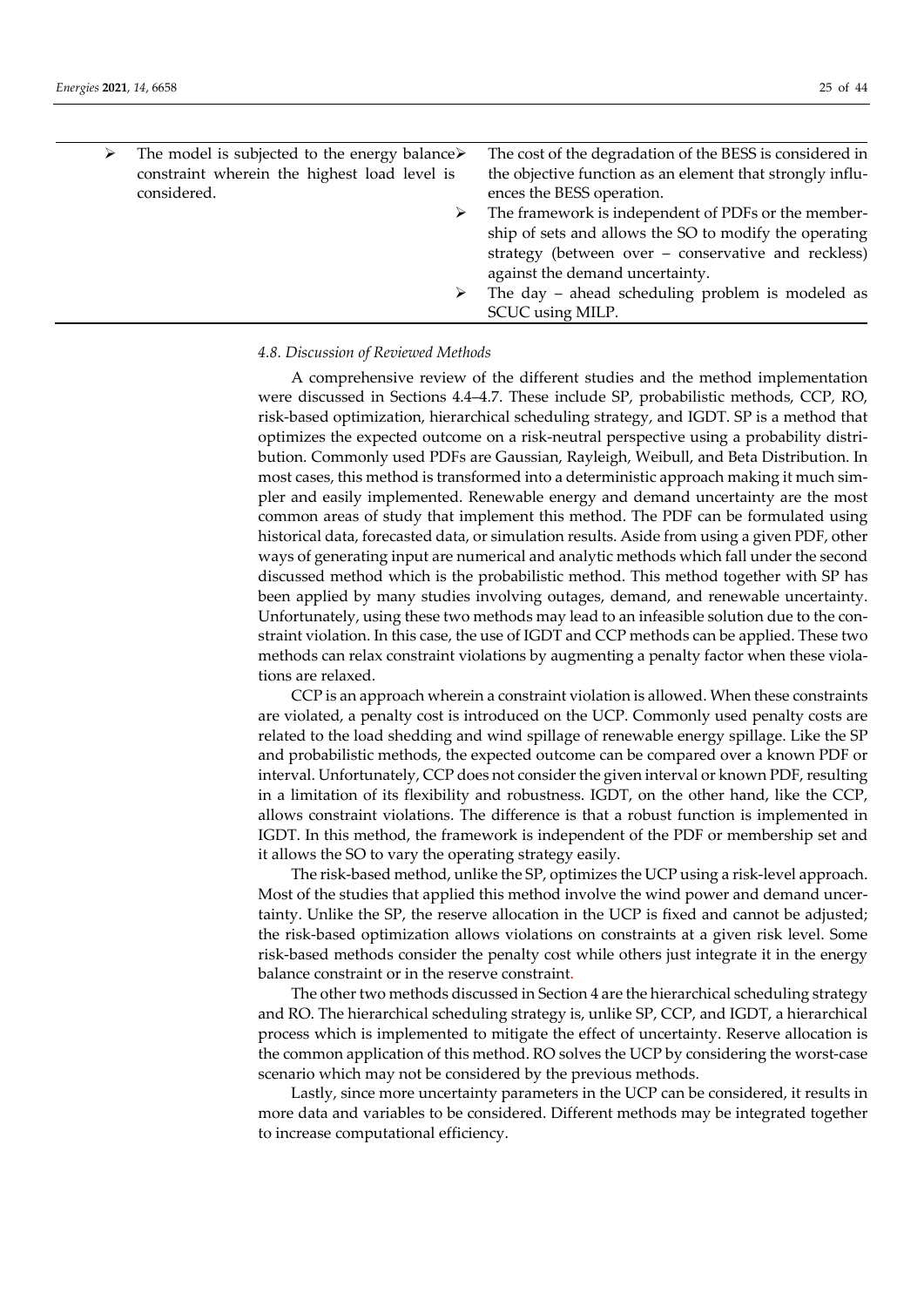# **5. Evaluation of Constraints, Test System, and Simulation Tools of Different Studies**

Table 17 gives an outline of studies on the UCP that consider uncertainty. The constraints that are applied in the problem, along with the test system and the applied simulation tools, are shown in each scenario.

|        |    |            |    |  |  | Constraints                                 |           |            | Uncertainty              |                                            | Simulation        |
|--------|----|------------|----|--|--|---------------------------------------------|-----------|------------|--------------------------|--------------------------------------------|-------------------|
| Ref.   | EB | ${\rm EC}$ | RR |  |  | TL PULs RULs MUT/MDT RRLs USLs ACPF TLF BVC |           |            | Considered               | <b>Studied System</b>                      | <b>Tool</b>       |
|        |    |            |    |  |  |                                             |           |            |                          | 6 Bus System                               | $C+$ with         |
| $[9]$  |    |            |    |  |  |                                             |           |            | Wind Power               | IEEE 118 Bus                               | <b>CPLEX 12.1</b> |
|        |    |            |    |  |  |                                             |           |            |                          | System                                     |                   |
|        |    |            |    |  |  |                                             |           |            |                          | IEEE RTS79 Sys-                            | <b>CPLEX 12.5</b> |
| $[10]$ |    |            |    |  |  |                                             |           |            | <b>Wind Power</b>        | tem                                        | using             |
|        |    |            |    |  |  |                                             |           |            |                          | (24h)<br>IEEE 118 Bus                      | <b>MATLAB</b>     |
| $[11]$ |    |            |    |  |  |                                             |           |            | Demand                   |                                            | $_{\rm NS}$       |
|        |    |            |    |  |  |                                             |           |            |                          | System<br>Irish System in                  |                   |
| $[12]$ |    |            |    |  |  |                                             | $\bullet$ |            | Wind Power               | 2020                                       | <b>CPLEX</b>      |
|        |    |            |    |  |  |                                             |           |            |                          | 3 Generator Sys-                           |                   |
|        |    |            |    |  |  |                                             |           |            |                          | tem                                        |                   |
|        |    |            |    |  |  |                                             |           |            |                          | Complicated                                | $C+$ with         |
| $[13]$ |    |            |    |  |  |                                             |           |            | Wind Power               | System                                     | <b>CPLEX 12.1</b> |
|        |    |            |    |  |  |                                             |           |            |                          | Multi-Bus                                  |                   |
|        |    |            |    |  |  |                                             |           |            |                          | System                                     |                   |
|        |    |            |    |  |  |                                             |           |            |                          | (24 h)                                     |                   |
|        |    |            |    |  |  |                                             |           |            |                          | 6 Bus System<br>IEEE 118 Bus               | $C+$ with         |
| $[14]$ |    |            |    |  |  |                                             |           |            | Wind Power               | System                                     | <b>CPLEX 12.1</b> |
|        |    |            |    |  |  |                                             |           |            |                          | (24h)                                      |                   |
|        |    |            |    |  |  |                                             |           |            |                          | 6 Bus System                               |                   |
|        |    |            |    |  |  |                                             |           |            |                          | IEEE 118 Bus                               |                   |
| $[15]$ |    |            |    |  |  |                                             |           |            | Wind Power               | System                                     | <b>CPLEX 12.1</b> |
|        |    |            |    |  |  |                                             |           |            |                          | (24 h)                                     |                   |
|        |    |            |    |  |  |                                             |           |            | Wind Power               | IEEE 118 Bus                               |                   |
| $[16]$ |    |            |    |  |  |                                             |           |            | Demand                   | System                                     | <b>CPLEX 12.1</b> |
|        |    |            |    |  |  |                                             |           |            | <b>Electricity Price</b> | 118 TW System                              |                   |
|        |    |            |    |  |  |                                             |           |            |                          | (24 h)                                     |                   |
|        |    |            |    |  |  |                                             |           |            |                          | IEEE 118 Bus                               | $C+$ with         |
| $[17]$ |    |            |    |  |  |                                             |           |            | Demand                   | System                                     | <b>CPLEX 12.1</b> |
|        |    |            |    |  |  |                                             |           |            |                          | (24 h)                                     |                   |
|        |    |            |    |  |  |                                             |           |            | <b>Electricity Price</b> | ISO New Eng-                               | GAMS with         |
| $[18]$ |    |            |    |  |  |                                             |           |            | Demand                   | land Inc.                                  | <b>CPLEX 12.1</b> |
|        |    |            |    |  |  |                                             |           |            |                          | (24 h)<br>Electric Utility in Optimization |                   |
|        |    |            |    |  |  |                                             |           |            |                          | the midwestern Subroutine Li-              |                   |
| $[19]$ |    |            |    |  |  |                                             |           |            | <b>Electricity Price</b> | <b>United States</b>                       | brary of IBM      |
|        |    |            |    |  |  |                                             |           |            |                          | (168 h)                                    | (OSL)             |
|        |    |            |    |  |  |                                             |           |            |                          | Thermal genera-                            |                   |
|        |    |            |    |  |  |                                             |           |            | Outages of               | tion mix of Elec-                          |                   |
| $[20]$ |    |            |    |  |  |                                             |           |            | Generation               | tricite de France                          | $_{\rm NS}$       |
|        |    |            |    |  |  |                                             |           |            | Units                    | (24 h)                                     |                   |
|        |    |            |    |  |  |                                             |           |            | Outages of               | Michigan Elec-                             |                   |
| $[21]$ |    |            |    |  |  |                                             |           | Generation | tric Power Coor-         | $\mathsf C$                                |                   |
|        |    |            |    |  |  |                                             |           |            | Units                    | dination Center                            |                   |
|        |    |            |    |  |  |                                             |           | Demand     | (168 h)                  |                                            |                   |

**Table 17.** Methods For UCP With Uncertainty Management.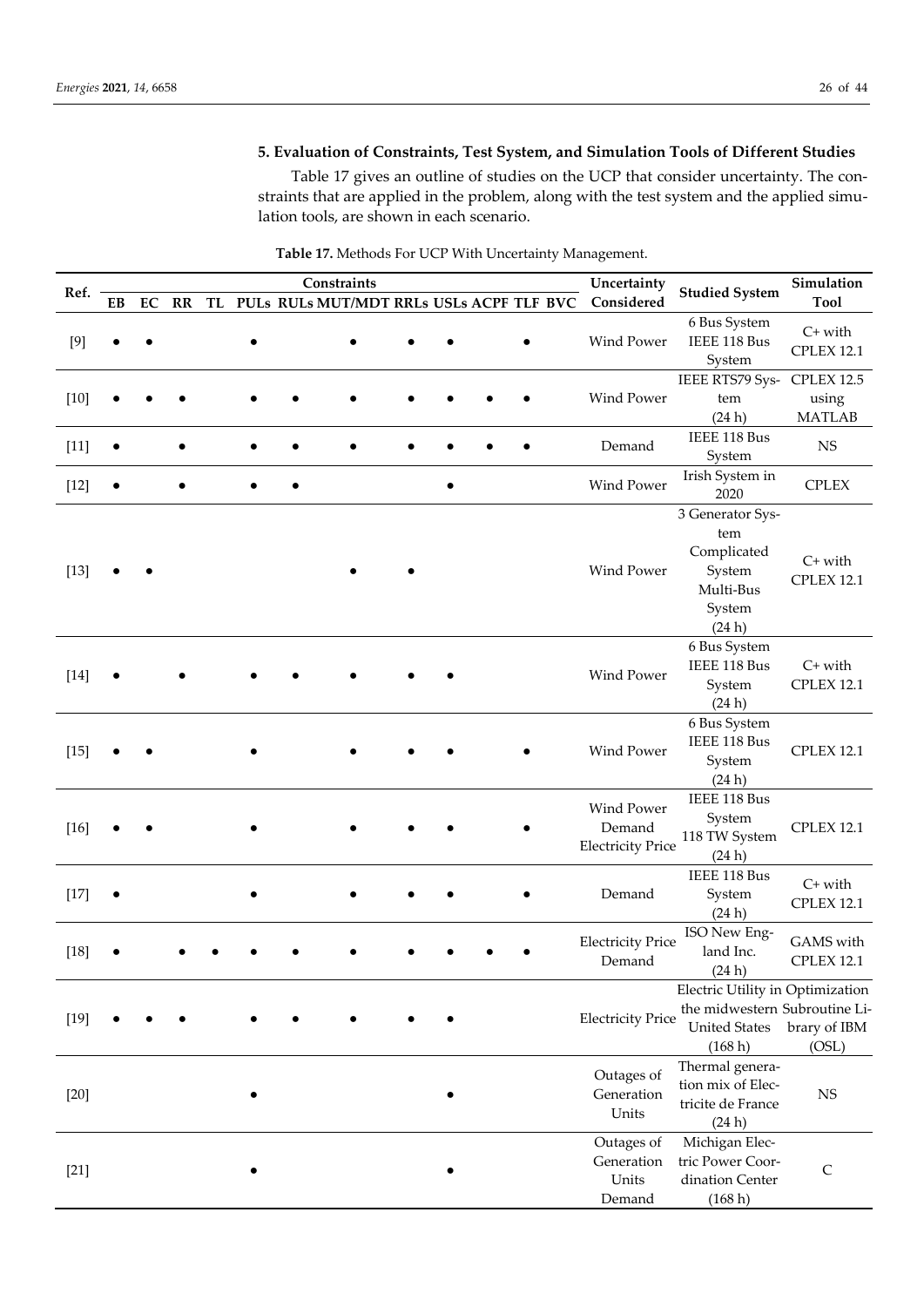|        |  |  |  |  |  | <b>Electricity Price</b>                    |                                                                                                                                                                                                             |                                                         |
|--------|--|--|--|--|--|---------------------------------------------|-------------------------------------------------------------------------------------------------------------------------------------------------------------------------------------------------------------|---------------------------------------------------------|
| $[22]$ |  |  |  |  |  | Renewable En-<br>ergy                       | 2383 Bus Test<br>Case-Polish<br>Transmission<br>Grid<br>(24h)                                                                                                                                               | CPLEX and<br><b>MATLAB</b>                              |
| $[23]$ |  |  |  |  |  | Renewable En-<br>ergy<br>Demand             | IM (Intercon-<br>nected Micro-<br>gird) system<br>consisting of<br>three MGs (Mi-<br>crogrids) and an<br>IMO (Integrated<br>Microgrid Sys-<br>tem Operator) in<br>a DN (Distrib-<br>uted Network)<br>(24 h) | <b>MATLAB</b><br>2019 and<br>Gurobi                     |
| $[24]$ |  |  |  |  |  | Demand                                      | 2 Area 157 Bus<br>System (IEEE 39<br>and 118)<br>(24h)                                                                                                                                                      | <b>CPLEX 12.5</b>                                       |
| $[25]$ |  |  |  |  |  | Renewable En-<br>ergy                       | IEEE 6 Bus Sys-<br>tem<br>IEEE 30 Bus Sys-<br>tem<br>IEEE 300 Bus<br>System<br>(24 h)                                                                                                                       | <b>MATLAB</b><br>with YALMIP<br>and Gurobi              |
| $[26]$ |  |  |  |  |  | ergy                                        | Barry Island<br>Renewable En- Multicarrier En-<br>ergy System<br>(2 h)                                                                                                                                      | <b>CPLEX</b>                                            |
| $[27]$ |  |  |  |  |  | Wind Power                                  | IEEE 39 Bus Sys-<br>tem<br>(24h)                                                                                                                                                                            | YALMIP<br>toolbox in<br>MATLAB and<br><b>CPLEX 12.8</b> |
| $[28]$ |  |  |  |  |  | Demand<br>Outages of<br>Generation<br>Units | Wind Power 10 Unit Test Sys-<br>tem<br>IEEE 118 Bus<br>System<br>(24 h)                                                                                                                                     | <b>FORTRAN</b><br>Power Station                         |
| $[29]$ |  |  |  |  |  | Renewable En-<br>ergy<br>Demand             | 4 Bus System<br>IEEE 118 Bus<br>System<br>(24 h)                                                                                                                                                            | Gurobi 7.0.2<br>under JuMP<br>(Julia 0.5)               |
| $[30]$ |  |  |  |  |  | Wind Power<br>Demand                        | IEEE 118 Bus<br>System<br>(24 h)                                                                                                                                                                            | GAMS with<br><b>CPLEX</b>                               |
| $[32]$ |  |  |  |  |  | Renewable En-<br>ergy<br>Demand             | Power Grid of<br>Southern Island                                                                                                                                                                            | <b>CPLEX 12.1</b>                                       |
| $[33]$ |  |  |  |  |  | Wind Power                                  | 3 Bus System<br>(4h)                                                                                                                                                                                        | <b>CPLEX 10.2.0</b><br>under GAMS                       |
| $[34]$ |  |  |  |  |  | Wind Power                                  | IEEE 39 Bus Sys-<br>$+ \sim$                                                                                                                                                                                | <b>GAMS</b>                                             |

tem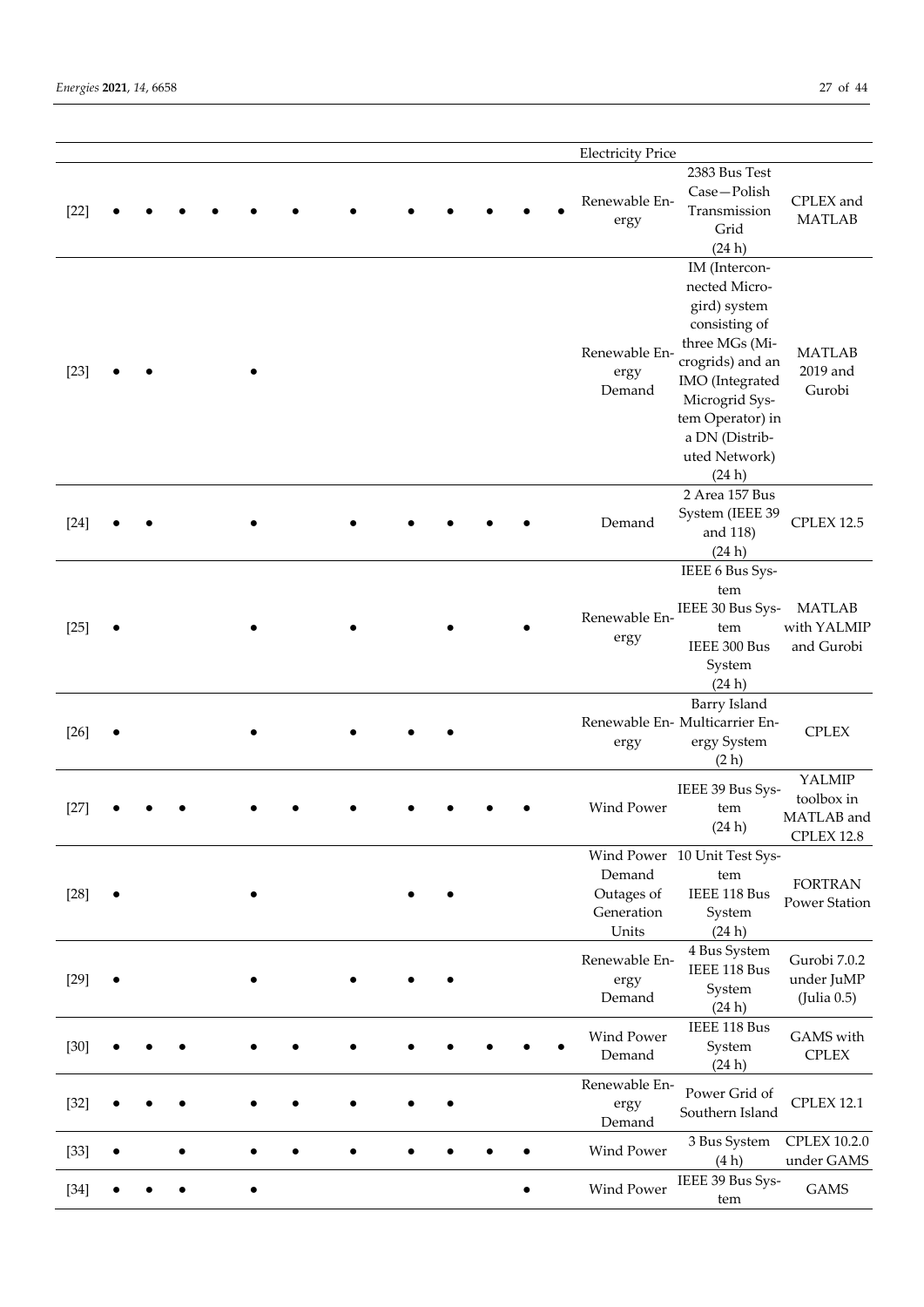| $[35]$ | $\bullet$ |  |  |  |  | Renewable En-<br>ergy                                                    | IEEE 6 Bus Sys-<br>tem<br>(24 h and 30<br>days)                                                         | <b>GUROBI 8.1.1</b><br>and MO-<br><b>SEK8.1</b>                |
|--------|-----------|--|--|--|--|--------------------------------------------------------------------------|---------------------------------------------------------------------------------------------------------|----------------------------------------------------------------|
| $[36]$ |           |  |  |  |  | Disaster (Hur-<br>ricane)                                                | <b>IEEE RTS</b><br><b>IEEE RTS-96</b><br>(24 h)                                                         | <b>CPLEX</b>                                                   |
| $[37]$ |           |  |  |  |  | <b>Disaster</b><br>Wind Power<br>PV Power De-<br>mand                    | (Windstorms) IEEE 33 Bus Sys-<br>tem<br>(24 h)                                                          | GAMS using<br><b>CPLEX</b>                                     |
| $[38]$ |           |  |  |  |  | Wind Power                                                               | IEEE 6 Bus Sys-<br>tem<br>IEEE 118 Bus<br>System<br>(24h)                                               | <b>MATLAB</b><br>with YALMIP<br>toolbox using<br><b>GUROBI</b> |
| $[39]$ |           |  |  |  |  | Wind Power                                                               | 6 Bus System<br>IEEE 118 Bus<br>System<br>(24h)                                                         | <b>CPLEX 12.8</b>                                              |
| $[40]$ |           |  |  |  |  | Wind Power                                                               | IEEE 39 Bus Sys-MATLAB and<br>tem<br>(24h)                                                              | GAMS with<br><b>CPLEX</b>                                      |
| $[42]$ |           |  |  |  |  | Wind Power                                                               | <b>NS</b>                                                                                               | <b>MATLAB</b><br>Optimization<br>toolbox                       |
| $[43]$ |           |  |  |  |  | Wind Power                                                               | NS<br>(48h)                                                                                             | <b>NS</b>                                                      |
| $[44]$ |           |  |  |  |  | Renewable En-<br>ergy                                                    | <b>IEEE RTS-24</b><br>System with 20<br>node gas net-<br>work<br>(24h)                                  | CPLEX 12.5                                                     |
| $[45]$ |           |  |  |  |  | Wind Power                                                               | 6 Bus System<br>IEEE 118 Bus<br>System<br>(24h)                                                         | <b>CPLEX 12.4</b>                                              |
| $[47]$ |           |  |  |  |  | Wind Power                                                               | <b>Isolated Power</b><br>System<br>(8760 h)                                                             | $_{\rm NS}$                                                    |
| $[48]$ |           |  |  |  |  | Outages of<br>Generation<br>Units and<br>Transmission<br>Lines<br>Demand | 6 Bus System<br>IEEE 118 Bus<br>System<br>1168 Bus System                                               | $_{\rm NS}$                                                    |
| $[49]$ |           |  |  |  |  | Wind Power<br>Demand                                                     | <b>Test System</b><br>with 10 conven-<br>Outage of Gen-tional generator<br>eration Units and 1 windfarm | <b>NS</b>                                                      |
| $[50]$ |           |  |  |  |  | Demand                                                                   | <b>IEEE RTS-96</b><br>System<br>IEEE 300 Bus<br>System<br>(24h)                                         | Gurobi 7.5.1                                                   |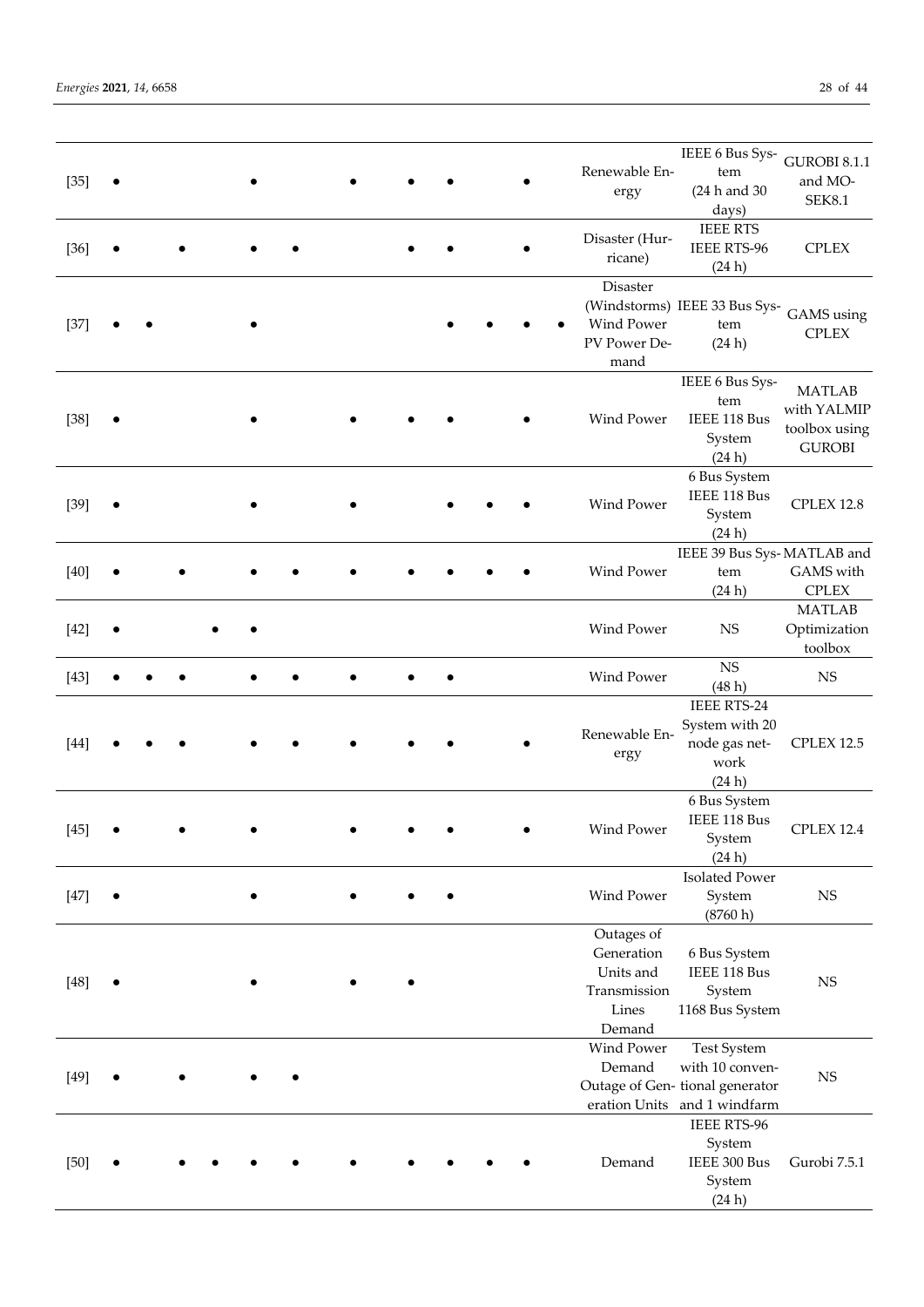| $[51]$ |           |  |           |           |           |  |  |           | Wind Power                                                            | <b>IEEE RTS 24 Bus</b><br>System<br>(24h)                                                                                        | NS                                                 |
|--------|-----------|--|-----------|-----------|-----------|--|--|-----------|-----------------------------------------------------------------------|----------------------------------------------------------------------------------------------------------------------------------|----------------------------------------------------|
| $[52]$ |           |  |           |           |           |  |  |           | Renewable En-<br>ergy                                                 | $_{\rm NS}$                                                                                                                      | Python with<br>GUROBI 6.5.1                        |
| $[53]$ |           |  |           |           |           |  |  |           | Demand<br>Wind Power<br>Outages of<br>Generation<br>Units             | Simplified Illi-<br>nois Power Sys-<br>tem<br>(744 h)                                                                            | NS                                                 |
| $[54]$ |           |  |           |           |           |  |  |           | Outages of<br>Generation<br>Units<br>Demand                           | <b>IEEE Reliability</b><br>Test System<br>(48h)                                                                                  | <b>NS</b>                                          |
| $[58]$ |           |  |           |           |           |  |  |           | <b>Wind Power</b>                                                     | Portfolio 5 of All<br>Island Grid<br>Study<br>(24 h)                                                                             | GAMS with<br>CPLEX 12                              |
| $[59]$ |           |  |           |           |           |  |  |           | Outage of Gen-<br>eration Units                                       | 3 Generator Unit<br>System<br>Case Study built $X$ press-MP 7.0<br>on a Base Test<br>System with 10<br>generators (Real<br>Size) | under MOSEL                                        |
| [60]   |           |  |           |           |           |  |  |           | Outages of<br>Generation<br>Units<br>Demand Wind<br>Power             | Generation Sys-<br>tem of a me-<br>dium-size Greek<br>Island<br>(6h)                                                             | <b>NS</b>                                          |
| [61]   | $\bullet$ |  | $\bullet$ | $\bullet$ | $\bullet$ |  |  | $\bullet$ |                                                                       | Electricity Price 3 Bus System                                                                                                   | NS                                                 |
| $[64]$ |           |  |           |           |           |  |  |           | Demand                                                                | Wind Power 10-Unit System GAMS with<br>(24h)                                                                                     | CPLEX 11                                           |
| $[65]$ |           |  |           |           |           |  |  |           | Wind Power                                                            | IEEE 30 Bus Sys-<br>tem<br>(24h)                                                                                                 | YALMIP<br>toolbox in<br>MATLAB and<br><b>CPLEX</b> |
| $[66]$ |           |  |           |           |           |  |  |           | Wind Power<br>Demand<br>Outages of<br>Generation<br>Units             | <b>IEEE Reliability</b><br><b>Test System</b><br>(24 h)                                                                          | <b>MATLAB</b><br>with CPLEX<br>12.2                |
| $[67]$ |           |  |           |           |           |  |  |           | Outages of<br>Generation<br>Units<br>Wind Power<br>PV Power<br>Demand | <b>Test System</b>                                                                                                               | <b>MATLAB</b><br>2016a                             |
| $[69]$ |           |  |           |           |           |  |  |           | Outages of<br>Generation<br>Units                                     | <b>IEEE RTS</b><br>(24 h)                                                                                                        | GAMS with<br><b>CPLEX 12.7</b>                     |
| $[70]$ |           |  |           |           |           |  |  |           | PEV<br>Wind Power                                                     | 6 Bus System<br><b>IEEE RTS 24 Bus</b><br>System<br>IEEE 118 Bus<br>System                                                       | GAMS with<br><b>CPLEX</b>                          |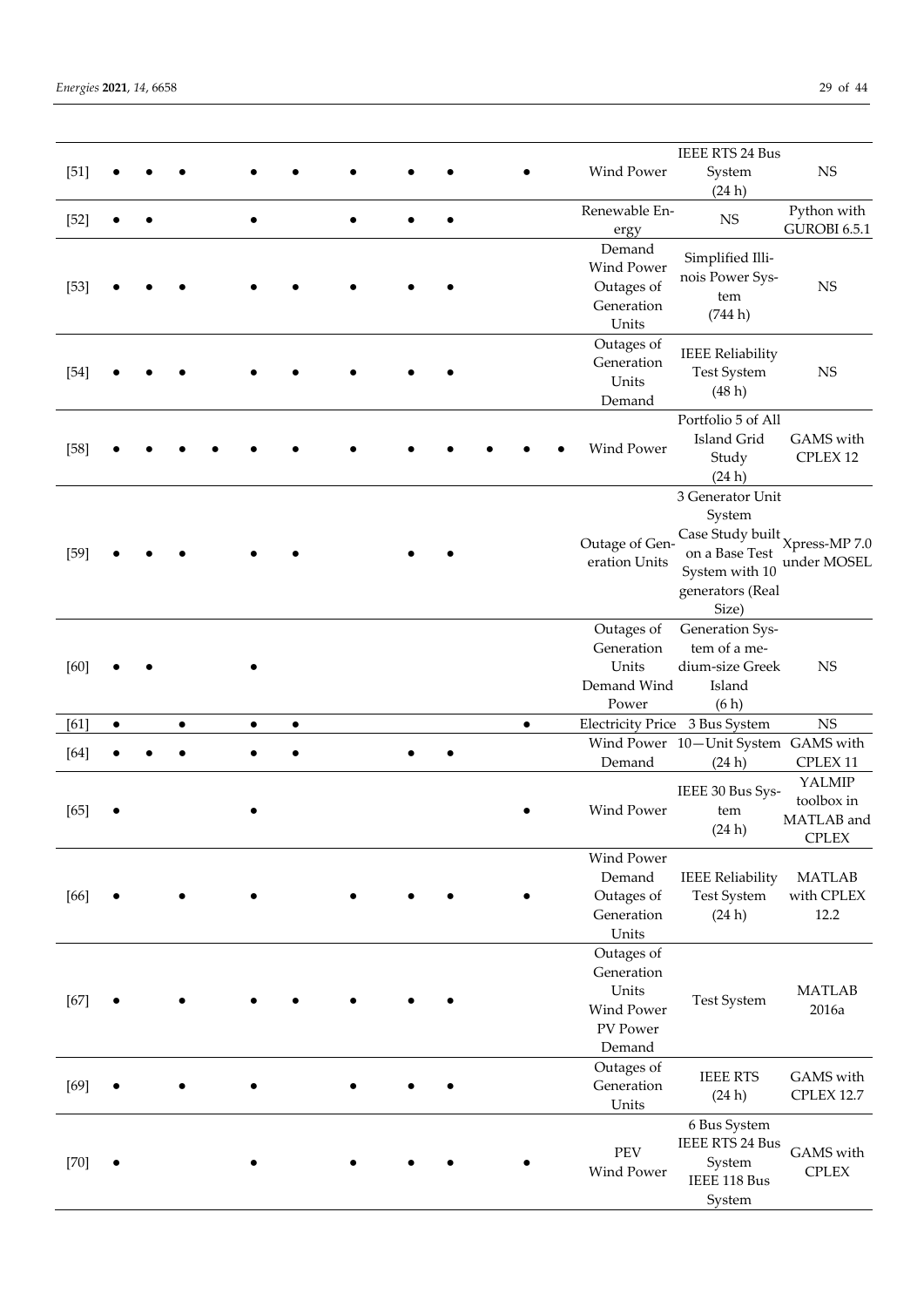|        |   |   |  |  |           |           |  |                          | (24h)                          |                     |
|--------|---|---|--|--|-----------|-----------|--|--------------------------|--------------------------------|---------------------|
|        |   |   |  |  |           |           |  |                          | Typical MG Net-                |                     |
| $[71]$ |   |   |  |  |           |           |  | Wind Power               | work                           | <b>MATLAB</b>       |
|        |   |   |  |  |           |           |  |                          | (24h)                          |                     |
|        |   |   |  |  |           |           |  | PEV                      | 6 Bus System                   |                     |
| $[72]$ |   |   |  |  |           |           |  | Demand                   | 118 Bus System                 | <b>CPLEX 12.1</b>   |
|        |   |   |  |  |           |           |  | Wind Power               | (24 h)                         |                     |
|        |   |   |  |  |           |           |  |                          |                                | <b>GAMS 22.5</b>    |
| $[73]$ |   |   |  |  |           |           |  | Wind Power               | <b>IEEE RTS</b>                | with CPLEX          |
|        |   |   |  |  |           |           |  |                          | (24h)                          | 10.2                |
|        |   |   |  |  |           |           |  |                          | Residential PV-                |                     |
|        |   |   |  |  |           |           |  | Demand                   | <b>Battery System</b>          |                     |
| $[75]$ |   |   |  |  |           |           |  | PEV                      | with EV                        | <b>MATLAB</b>       |
|        |   |   |  |  |           |           |  | ${\rm PV}$               | (24 h)                         |                     |
|        |   |   |  |  |           |           |  |                          | IEEE 30 Bus Sys-               |                     |
| $[76]$ |   |   |  |  |           |           |  | Demand                   | tem                            | <b>CPLEX 12.1</b>   |
|        |   |   |  |  |           |           |  | Wind Power               | (24 h)                         |                     |
|        |   |   |  |  |           |           |  |                          | IEEE 57 Bus Sys-               |                     |
| $[77]$ |   |   |  |  |           |           |  | Demand                   | tem                            | $_{\rm NS}$         |
|        |   |   |  |  |           |           |  |                          | (24h)                          |                     |
|        |   |   |  |  |           |           |  |                          | IEEE 118 Bus                   |                     |
| $[79]$ |   |   |  |  |           |           |  | Wind Power               | System                         | GAMS with           |
|        |   |   |  |  |           |           |  | Demand                   | (24 h)                         | <b>CPLEX 12.5</b>   |
|        |   |   |  |  |           |           |  |                          | 6 Bus System                   |                     |
|        |   |   |  |  |           |           |  |                          | IEEE 24 Bus Sys-               |                     |
|        |   |   |  |  |           |           |  |                          | tem                            | GAMS with           |
| $[80]$ |   |   |  |  |           |           |  | Demand                   | IEEE 118 Bus                   | <b>CPLEX</b>        |
|        |   |   |  |  |           |           |  |                          | System                         |                     |
|        |   |   |  |  |           |           |  |                          | (24 h)                         |                     |
|        |   |   |  |  |           |           |  |                          | 12 Generators                  |                     |
|        |   |   |  |  |           |           |  | Wind Power               | and a windfarm                 |                     |
| $[82]$ |   |   |  |  |           |           |  | Demand                   | serving a load of              | $_{\rm NS}$         |
|        |   |   |  |  |           |           |  |                          | 8 GW                           |                     |
|        |   |   |  |  |           |           |  |                          | (24 h)                         |                     |
|        |   |   |  |  |           |           |  | Load Growth              | European Power                 | GAMS with           |
| $[83]$ |   |   |  |  |           |           |  | <b>Electricity Price</b> | System                         | <b>CPLEX 12.6.1</b> |
|        |   |   |  |  |           |           |  |                          | (8760 h)                       |                     |
|        |   |   |  |  |           |           |  |                          | PJM 5 Bus Sys-                 |                     |
|        |   |   |  |  |           |           |  |                          | tem                            | GAMS with           |
| $[85]$ |   |   |  |  |           |           |  |                          | Electricity Price IEEE 118 Bus | <b>MINOS</b>        |
|        |   |   |  |  |           |           |  |                          | System                         |                     |
|        |   |   |  |  |           |           |  |                          | (8760 h)                       |                     |
|        |   |   |  |  |           |           |  |                          | IEEE 69 Bus Sys-               |                     |
| $[86]$ |   |   |  |  |           |           |  | PEV                      | ${\rm tem}$                    | $_{\rm NS}$         |
|        |   |   |  |  |           |           |  |                          | (24h)                          |                     |
|        |   |   |  |  |           |           |  |                          | 8 Bus System                   |                     |
|        |   |   |  |  |           |           |  |                          | Province level                 |                     |
| $[88]$ |   |   |  |  |           |           |  | Wind Power               | Power Grid in                  | <b>CPLEX 12.4</b>   |
|        |   |   |  |  |           |           |  |                          | China                          |                     |
|        |   |   |  |  |           |           |  |                          | (24h)                          |                     |
|        |   |   |  |  |           |           |  |                          | 6 Bus System                   |                     |
| $[89]$ |   |   |  |  |           |           |  | Wind Power               | 118 IEEE Bus                   | $_{\rm NS}$         |
|        |   |   |  |  |           |           |  |                          | System                         |                     |
|        |   |   |  |  |           |           |  |                          | (24 h)                         |                     |
| [91]   | ٠ | ٠ |  |  | $\bullet$ | $\bullet$ |  | Wind Power               | $_{\rm NS}$                    | AMPL                |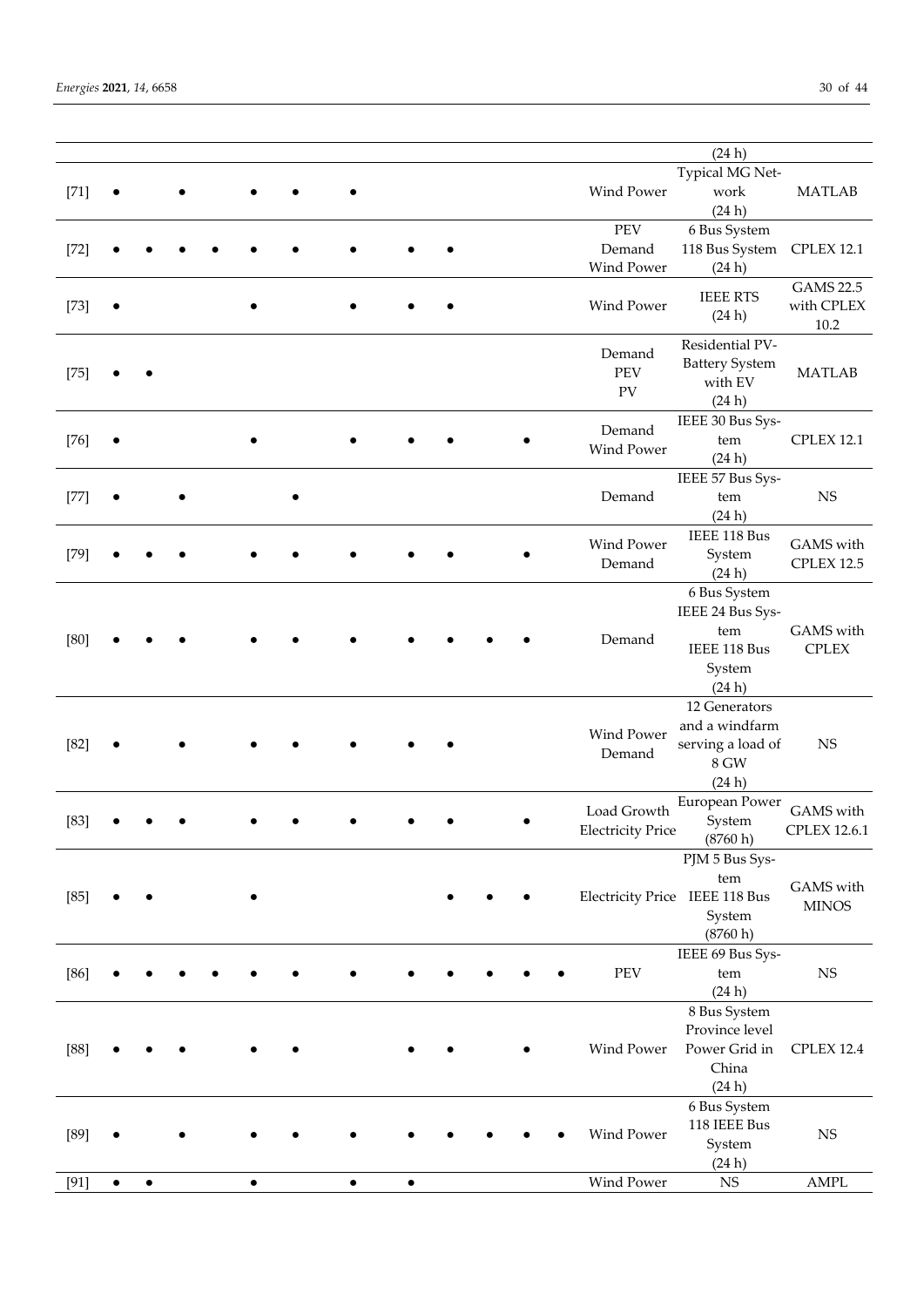|         |           |           |  |  |   |           |  |                          |                 | <b>CBC</b> Solver    |
|---------|-----------|-----------|--|--|---|-----------|--|--------------------------|-----------------|----------------------|
|         |           |           |  |  |   |           |  |                          |                 | from the             |
|         |           |           |  |  |   |           |  |                          |                 | COIN-OR              |
|         |           |           |  |  |   |           |  |                          |                 | repository           |
|         |           |           |  |  |   |           |  |                          | 6 Bus System    |                      |
| $[92]$  |           |           |  |  |   |           |  | Wind Power               | IEEE 118 Bus    | <b>CPLEX 12.1</b>    |
|         |           |           |  |  |   |           |  |                          | System          |                      |
|         |           |           |  |  |   |           |  |                          | (24h)           |                      |
|         |           |           |  |  |   |           |  |                          | IEEE 118 Bus    |                      |
| $[93]$  |           |           |  |  |   |           |  | <b>Wind Power</b>        | System          | <b>CPLEX 12.1</b>    |
|         |           |           |  |  |   |           |  |                          | (24 h)          |                      |
|         |           |           |  |  |   |           |  |                          | IEEE-118 Bus    |                      |
| $[94]$  |           |           |  |  |   |           |  | Wind Power               | System          | <b>CPLEX 12.1</b>    |
|         |           |           |  |  |   |           |  |                          | (24h)           |                      |
|         |           |           |  |  |   |           |  |                          | Denmark, Fin-   |                      |
|         |           |           |  |  |   |           |  |                          | land, Germany,  |                      |
| $[96]$  |           |           |  |  |   |           |  | Wind Power               | Norway, and     | <b>NS</b>            |
|         |           |           |  |  |   |           |  |                          | Sweden          |                      |
|         |           |           |  |  |   |           |  |                          | (168 h)         |                      |
|         |           |           |  |  |   |           |  |                          | IEEE 118 Bus    |                      |
| $[97]$  |           |           |  |  |   |           |  | Wind Power               | System          | <b>MATLAB</b>        |
|         |           |           |  |  |   |           |  |                          | (24 h)          |                      |
|         |           |           |  |  |   |           |  |                          | Modified IEEE   |                      |
| $[98]$  |           |           |  |  |   |           |  | Wind Power               | <b>RTS</b>      | <b>CPLEX 12.6.2</b>  |
|         |           |           |  |  |   |           |  |                          | Modified IEEE   |                      |
|         |           |           |  |  |   |           |  |                          | 118 Bus System  |                      |
|         |           |           |  |  |   |           |  |                          | Single Bus Test |                      |
| $[99]$  |           |           |  |  |   |           |  | Wind Power               | System          | <b>NS</b>            |
|         |           |           |  |  |   |           |  |                          | (12 h)          |                      |
|         |           |           |  |  |   |           |  |                          | Wind-Solar-Hy-  |                      |
| $[100]$ |           |           |  |  |   |           |  | Disaster                 | dro Hybrid Sys- | NS                   |
|         |           |           |  |  |   |           |  |                          | tem             |                      |
|         |           |           |  |  |   |           |  |                          | (24h)           |                      |
|         |           |           |  |  |   |           |  |                          | 26-Generator    |                      |
| $[101]$ |           |           |  |  |   |           |  | Wind Power               | System          | <b>NS</b>            |
|         |           |           |  |  |   |           |  |                          | 100-Generator   |                      |
|         |           |           |  |  |   |           |  |                          | System          |                      |
|         |           |           |  |  |   |           |  |                          | Hubei Power     |                      |
| $[102]$ | $\bullet$ |           |  |  |   | ٠         |  | Wind Power               | Grid            | <b>NS</b>            |
|         |           |           |  |  |   |           |  |                          | (24h)           |                      |
| $[103]$ |           | $\bullet$ |  |  | ٠ | $\bullet$ |  | Wind Power               | <b>IEEE RTS</b> | GAMS with            |
|         |           |           |  |  |   |           |  |                          | (24h)           | CPLEX 12.3           |
| $[105]$ | $\bullet$ |           |  |  | ٠ | $\bullet$ |  | <b>Electricity Price</b> | $_{\rm NS}$     | GAMS with            |
|         |           |           |  |  |   |           |  | Wind Power<br>PEV        |                 | CPLEX 12             |
| [106]   | $\bullet$ |           |  |  |   |           |  | Wind Power               | 10 Unit System  | $\text{MATLAB}\,7.8$ |
|         |           |           |  |  |   |           |  | Demand                   | (24h)           |                      |
|         |           |           |  |  |   |           |  | Renewable En-            | Fort Sill Mi-   |                      |
| $[107]$ |           |           |  |  |   |           |  |                          | crogrid         | <b>NS</b>            |
|         |           |           |  |  |   |           |  | ergy<br>Demand           | (24h)           |                      |
|         |           |           |  |  |   |           |  |                          | 6 Bus System    |                      |
| [109]   |           |           |  |  |   |           |  | Wind Power               | <b>IEEE RTS</b> | <b>CPLEX 12.1</b>    |
|         |           |           |  |  |   |           |  |                          | (24h)           |                      |
|         |           |           |  |  |   |           |  | Renewable En-            | East China      |                      |
| $[111]$ | $\bullet$ |           |  |  |   |           |  | ergy                     | Power Grid      | <b>NS</b>            |
|         |           |           |  |  |   |           |  | Demand                   | (24h)           |                      |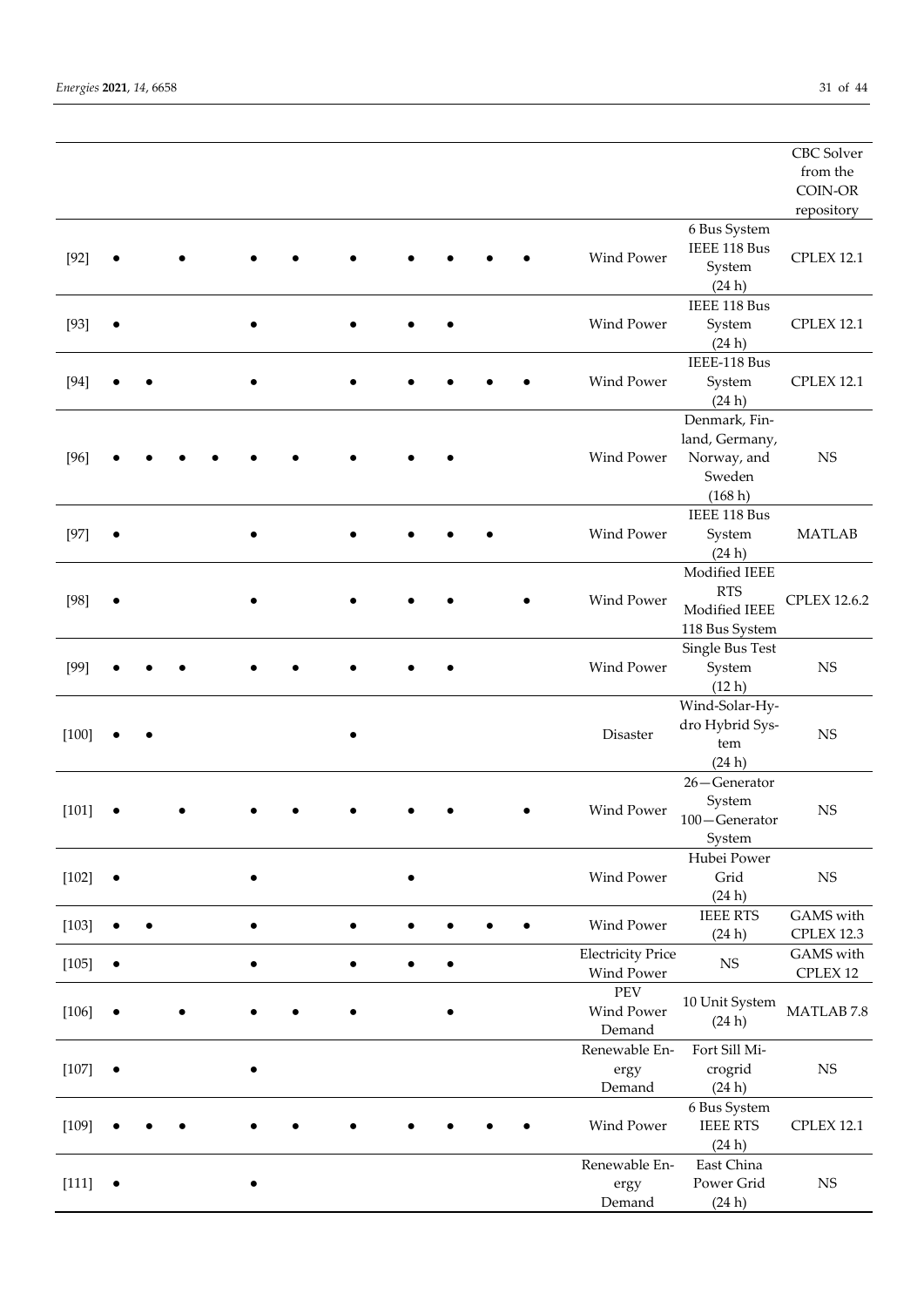| [113] |           |           |           | $\bullet$ | $\bullet$ | $\bullet$ | $\bullet$ | $\bullet$ |           |           | Renewable En-                        | Electricity Price<br>Standard System<br>(8760 h) | <b>MATLAB</b><br><b>GAMS</b>     |
|-------|-----------|-----------|-----------|-----------|-----------|-----------|-----------|-----------|-----------|-----------|--------------------------------------|--------------------------------------------------|----------------------------------|
| [115] |           |           |           |           |           | $\bullet$ | $\bullet$ | ٠         |           |           | ergy<br><b>Electricity Price</b>     | Iberian Penin-<br>sula<br>(24 h)                 | GAMS with<br><b>CPLEX 11.2.1</b> |
| [116] | $\bullet$ | $\bullet$ |           | $\bullet$ |           | $\bullet$ | $\bullet$ |           | $\bullet$ | $\bullet$ | Random<br>Disaster                   | IEEE 118 Bus<br>System                           | <b>NS</b>                        |
| [119] | $\bullet$ |           | $\bullet$ | $\bullet$ | $\bullet$ |           | $\bullet$ | $\bullet$ |           |           | PV Power<br><b>Wind Power</b>        | Study System<br>(24 h)                           | <b>MATLAB</b>                    |
| [135] |           |           |           | $\bullet$ | $\bullet$ | $\bullet$ |           |           |           |           | <b>PV</b> Power<br><b>Wind Power</b> | 10 unit Bench-<br>mark System (24<br>h)          | <b>NS</b>                        |

A variety of constraints are identified in the studies and the demand balance and constraints on thermal units are mentioned in most of them.

The studied systems range from simple systems to IEEE bus systems and sometimes real-life grids with periods of 4, 24, 168, and 8760 h. Most of the studies involve the IEEE test system for 24 h.

CPLEX and GUROBI have been the most used solvers to be implemented using C, C++, Python, MATLAB, and GAMS. In most of the studies, MATLAB and GAMS have been used for simulation owing to their availability and ease of use.

#### **6. General Notes on Reviewed Methods**

Section 6 discusses some important issues regarding the reviewed methods. Table 18 summarizes all the reviewed studies in this paper in terms of method, solver, hardware specification, run – time, and simulation results. Based on Table 18, the following information can be summarized:

- 1. As the system size increases, the corresponding run time also increases.
- 2. As more constraints are included in the UCP, the solution steps require a longer run time.
- 3. The modeling of uncertainty parameters affects the UCP result.
- 4. The CPLEX solver can be applied to any method.
- 5. The Gurobi solver is used on some methods where uncertainty can be adjusted; they include CCP, risk-based optimization and RO.
- 6. Advanced computing tools result in short run time regardless of methods applied.
- 7. SP has been used in the majority of the studies due to the short run time. The drawback is it may result in a sub-optimal result or infeasible solution due to its limitation. SP combined with other methods will optimize the solution but increase the run time. This has been the commonly used strategy due to the advancement of computing tools.
- 8. RO has become of interest to a lot of researchers since it can handle more constraints compared to other methods. The only drawback to this method is its run – time, but this has already been solved due to more advanced computing tools.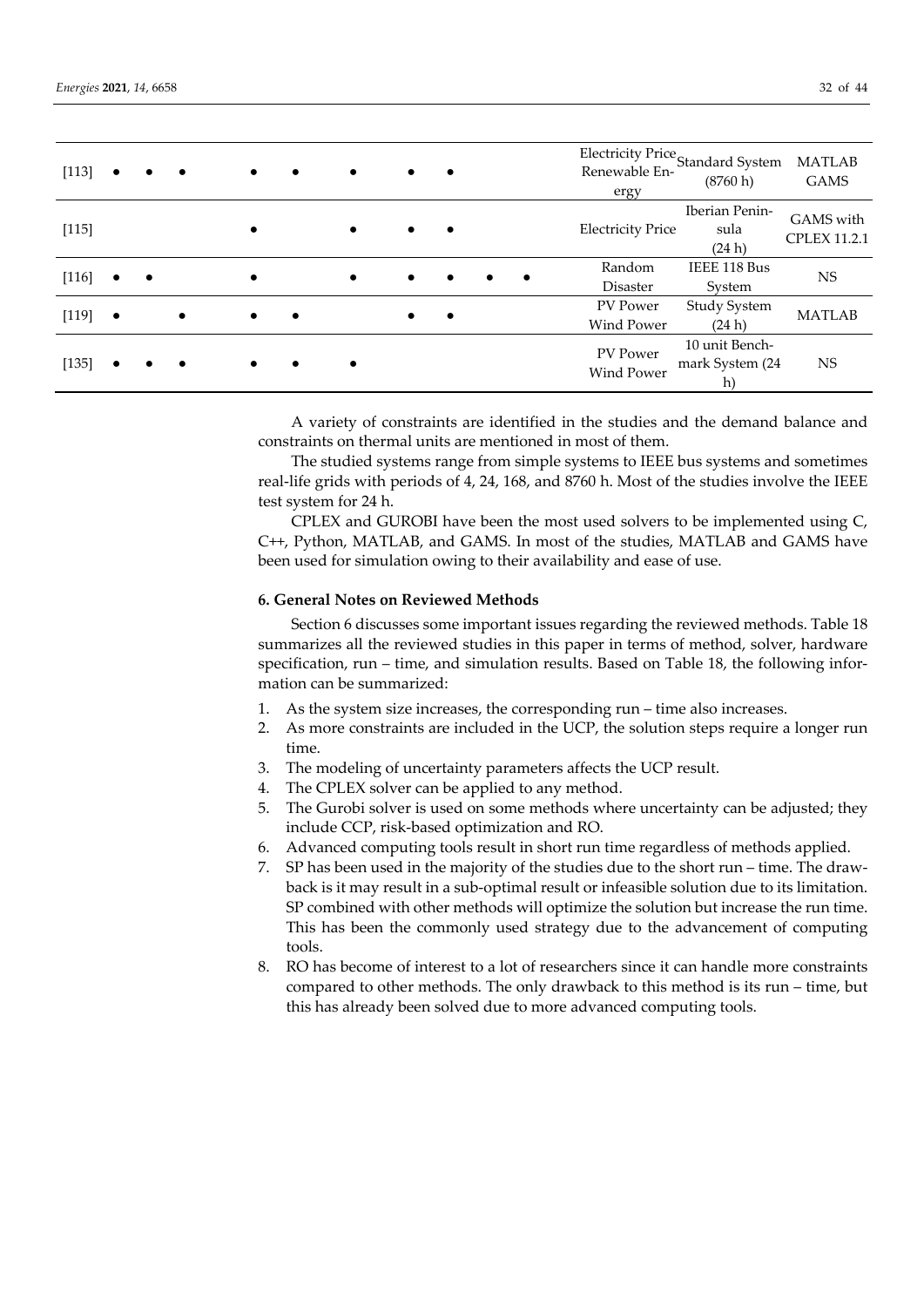| Method     | Solver       | Ref.    | <b>Hardware Specification</b>                                          | Run - time, or Simulation Results                                                                            |  |
|------------|--------------|---------|------------------------------------------------------------------------|--------------------------------------------------------------------------------------------------------------|--|
| SP         | <b>CPLEX</b> | $[12]$  | Intel Core Duo (1.83 MHz), 1 GB RAM                                    | <b>NS</b>                                                                                                    |  |
| SP         | <b>CPLEX</b> | [30]    | Intel core i7-7700 (4.2 GHz), 32 GB RAM                                | 21.25 s                                                                                                      |  |
| ${\rm SP}$ | <b>CPLEX</b> | $[44]$  | <b>NS</b>                                                              | 28.3 min. in 153 iterations                                                                                  |  |
| ${\rm SP}$ | <b>CPLEX</b> | $[58]$  | Intel Xeon-W3520 (2.67 GHz), 12 GB<br><b>RAM</b>                       | 24 h                                                                                                         |  |
| ${\rm SP}$ | <b>CPLEX</b> | $[72]$  | <b>NS</b>                                                              | <b>NS</b>                                                                                                    |  |
| ${\rm SP}$ | <b>CPLEX</b> | $[73]$  | 64-bit Dual Core (2.39 GHz) AMD Op-<br>teron                           | <b>NS</b>                                                                                                    |  |
| ${\rm SP}$ | <b>CPLEX</b> | $[83]$  | Server using Linux with four 3.0 GHz<br>processors, 250 GB RAM         | NS                                                                                                           |  |
| ${\rm SP}$ | <b>CPLEX</b> | $[103]$ | i5 with 4 cores (3.2 GHz), 4 GB RAM                                    | 1.155 s                                                                                                      |  |
| SP         | OSL          | $[19]$  | <b>NS</b>                                                              | 553.1 s at 729 scenarios                                                                                     |  |
| ${\rm SP}$ | <b>CBC</b>   | [91]    | 350 compute nodes (each with a 2.4-GHz<br>Pentium Xeon and 1.5 GB RAM) | 32 CPUs for 10 h                                                                                             |  |
| <b>CCP</b> | <b>CPLEX</b> | [9]     | Computer workstation with 4 Intel<br>Cores, 8 GB RAM                   | 1364 s                                                                                                       |  |
| <b>CCP</b> | <b>CPLEX</b> | $[13]$  | Workstation with 4 Intel Cores, 8 GB<br><b>RAM</b>                     | 1334.5 s                                                                                                     |  |
| <b>CCP</b> | <b>CPLEX</b> | $[14]$  | Intel Quad Core (2.40 GHz), 8 GB RAM                                   | 6 Bus System - 0.02 s<br>118 Bus System - 64.5 s                                                             |  |
| <b>CCP</b> | <b>CPLEX</b> | $[40]$  | <b>NS</b>                                                              | 18.142 s                                                                                                     |  |
| <b>CCP</b> | <b>CPLEX</b> | $[64]$  | Intel Core Duo-E7500 (2.93 GHz), 4 GB<br><b>RAM</b>                    | Independent Constrained-11.8 s<br>Jointly Constrained-149 s                                                  |  |
| <b>CCP</b> | <b>CPLEX</b> | [65]    | <b>NS</b>                                                              | <b>NS</b>                                                                                                    |  |
| <b>CCP</b> | <b>CPLEX</b> | $[79]$  | 3.10 GHz, 8 GB RAM                                                     | 6 Bus System - 42.40 s<br>118 Bus System - 1092 s                                                            |  |
| <b>CCP</b> | Gurobi       | $[38]$  | Intel Core i7-6700 (3.40 GHz), 8 GB RAM                                | <b>NS</b>                                                                                                    |  |
| <b>CCP</b> | Gurobi       | $[52]$  | Intel Core i7-4790 (3.60 GHz), 16 GB<br><b>RAM</b>                     | 397,696 constraints-889.24 s<br>389,952 constraints-160.69 s                                                 |  |
| <b>RO</b>  | <b>CPLEX</b> | $[15]$  | Intel Quad Core (2.40 GHz), 8 GB RAM                                   | No Uncertainty-1876 s<br>50% Uncertainty-3594 s                                                              |  |
| RO         | <b>CPLEX</b> | [16]    | Intel Quad Core (2.40 GHz), 8 GB RAM                                   | 1126 s                                                                                                       |  |
| <b>RO</b>  | <b>CPLEX</b> | $[18]$  | Intel Core 2 Duo (2.50 GHz), 3 GB RAM                                  | NS                                                                                                           |  |
| <b>RO</b>  | <b>CPLEX</b> | $[22]$  | Intel Core i7-7500U Two Core (2.70<br>GHz), 16 GB RAM                  | 500 s/iteration                                                                                              |  |
| <b>RO</b>  | <b>CPLEX</b> | $[24]$  | Intel i5 (1.80 GHz), 8 GB RAM                                          | 680 s for 3 iterations                                                                                       |  |
| <b>RO</b>  | <b>CPLEX</b> | $[26]$  | Intel Core (3.2 GHz), 8 GB RAM                                         | 2 Uncertainty Sets-0.36 s<br>20 Uncertainty Sets-2.18 s                                                      |  |
| <b>RO</b>  | <b>CPLEX</b> | $[27]$  | Intel Core i3, 8 GB RAM                                                | $UC-3.50$ s (\$485,195.9)<br>FRRUC-38.23 s (\$484,970.2)                                                     |  |
| <b>RO</b>  | <b>CPLEX</b> | $[32]$  | PC with a 2.2 GHz, 4 GB RAM                                            | <b>NS</b>                                                                                                    |  |
| <b>RO</b>  | <b>CPLEX</b> | $[36]$  | <b>NS</b>                                                              | <b>NS</b>                                                                                                    |  |
| <b>RO</b>  | <b>CPLEX</b> | $[37]$  | Core i7 (3.0 GHz), 8 GB RAM                                            | NS                                                                                                           |  |
| <b>RO</b>  | <b>CPLEX</b> | $[93]$  | Dell OPTIPLEX 760 (3.00 GHz), 3 GB<br><b>RAM</b>                       | 1 Uncertainty Budget Constraint-85 s (\$<br>587,606)<br>5 Uncertainty Budget Constraint-622 s<br>(\$580,419) |  |
| <b>RO</b>  | <b>CPLEX</b> | $[94]$  | Intel Quad Core (2.40 GHz), 8 GB RAM                                   | 3468.16 s                                                                                                    |  |

| Table 18. Summaries Regarding Methods, Hardware Specification, Run - time And Simulation Results. |  |  |  |  |  |  |  |  |  |  |
|---------------------------------------------------------------------------------------------------|--|--|--|--|--|--|--|--|--|--|
|---------------------------------------------------------------------------------------------------|--|--|--|--|--|--|--|--|--|--|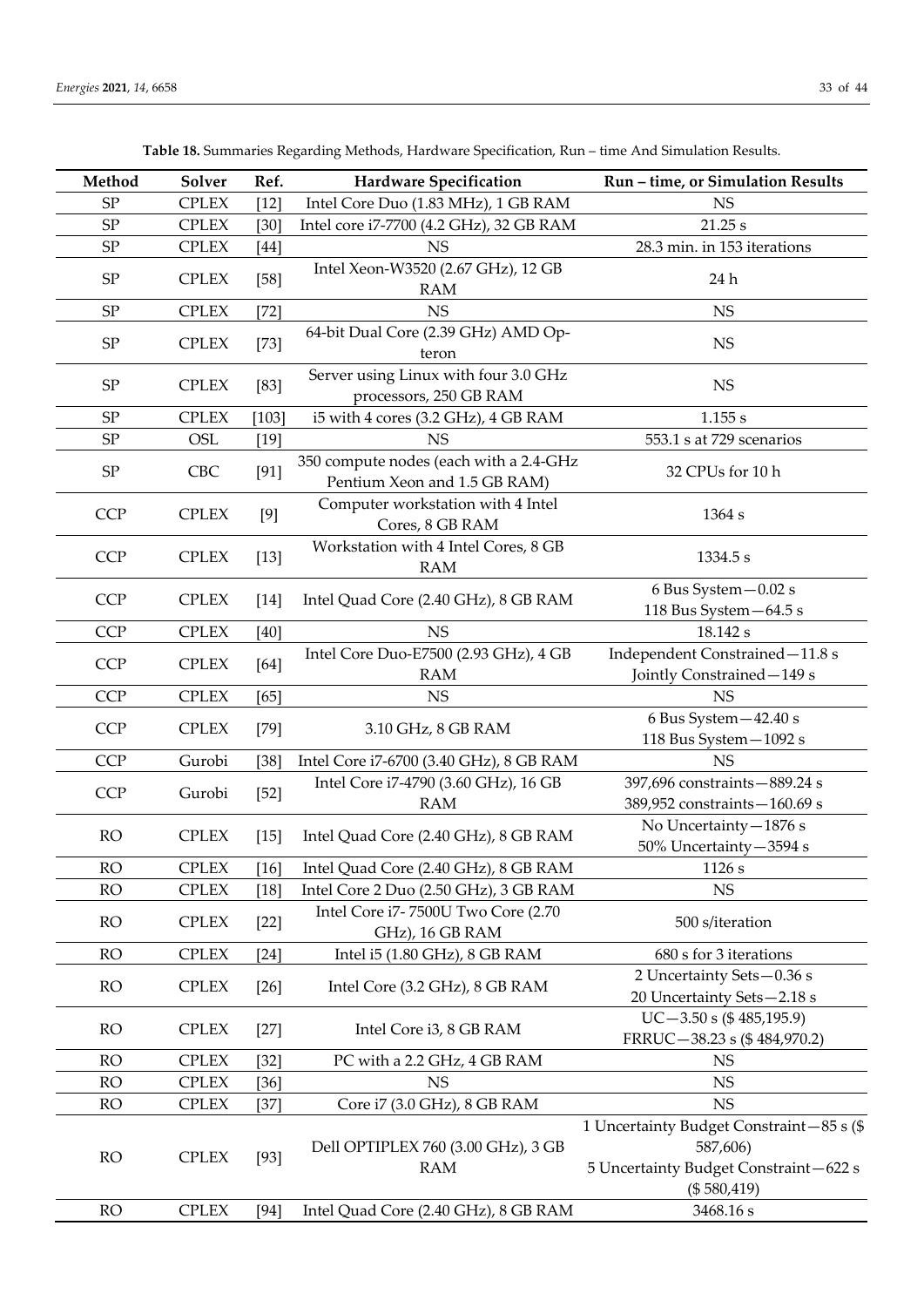| 34 of |  |
|-------|--|
|       |  |

| <b>RO</b>                              | <b>CPLEX</b><br>$[115]$ |        | Server using Linux with four 2.6 GHz<br>processors, 32 GB RAM | <b>NS</b>                                                                                                                                       |
|----------------------------------------|-------------------------|--------|---------------------------------------------------------------|-------------------------------------------------------------------------------------------------------------------------------------------------|
| <b>RO</b>                              | Gurobi                  | $[25]$ | 3.2 GHz CPU, 32 GB RAM                                        | <b>NS</b>                                                                                                                                       |
| <b>RO</b>                              | Gurobi                  | $[29]$ | Xeon E5-2680 (2.5 GHz), 128 GB RAM                            | 6 Bus System - 20 s<br>118 Bus System-774 s                                                                                                     |
| <b>RO</b>                              | Gurobi                  | $[35]$ | Intel i5 CPU (1.80 GHz), 8 GB RAM                             | $UC - 0.25$ s<br>$RUC-0.94s$<br>DRUC-271.57 s                                                                                                   |
| <b>RO</b>                              | <b>MOSEL</b>            | $[59]$ | Intel Core i7 (3.2-GHz), 16 GB RAM                            | 10 Unit System - 0.8 s<br>100 Unit System-33.6 s                                                                                                |
| Risk-based Op-<br>timization           | <b>CPLEX</b>            | $[10]$ | Windows-based PC with four threads<br>(2.5 GHz), 4 GB RAM     | DUC (5924 constraints) - 5.52 s<br>RUC (15524 constraints)-10.4 s<br>SUC1 (70924 constraints) - 286.39 s<br>SUC2 (77164 constraints) - 518.75 s |
| Risk-based Op-<br>timization           | <b>CPLEX</b>            | $[39]$ | Intel Core i7-8700k, 16 GB RAM                                | 6 Bus System - 0.172 s<br>118 Bus System - 8.417 s                                                                                              |
| Risk-based Op-<br>timization           | <b>CPLEX</b>            | $[98]$ | Intel Core-i7 (4.2 GHz), 32 GB RAM                            | 35 min.                                                                                                                                         |
| Risk-based Op-<br>timization           | Gurobi                  | [50]   | Intel Xeon (3.50 GHz), 32 GB RAM                              | 325s                                                                                                                                            |
| Hierarchical<br>Scheduling<br>Strategy | <b>CPLEX</b>            | [88]   | Intel dual core (3.2 GHz), 4 GB RAM                           | With Constraints Simplification-40.33 s<br>(\$1,612,972)<br>Without Constraints Simplification-<br>398.31 s (\$1,612,436)                       |
| <b>IGDT</b>                            | <b>CPLEX</b>            | [80]   | Core i5, 4 GB RAM                                             | <b>NS</b>                                                                                                                                       |
| SP and RO                              | <b>CPLEX</b>            | $[17]$ | 4 Intel Cores, 8 GB RAM                                       | $SP - 62 s ( $ 49,500)$<br>SP and RO-50 s (\$49,500)<br>$RO-375 s ($49,500)$                                                                    |
| CCP and RO                             | Gurobi                  | $[38]$ | Core i7-6700 (3.40 GHz), 8 GB RAM                             | 50 Data Size-\$1,150,931.70<br>5000 Data Size-\$1,144,773.40                                                                                    |
| CCP and RO                             | <b>CPLEX</b>            | $[45]$ | <b>NS</b>                                                     | <b>NS</b>                                                                                                                                       |
| RO and IGDT                            | <b>CPLEX</b>            | $[70]$ | Core i7 CPU, 16 GB RAM                                        | <b>NS</b>                                                                                                                                       |
| CCP and RO                             | Minos                   | [85]   | <b>NS</b>                                                     | Gaussian Distribution-\$54,165.50<br>Symmetrical Robustness-\$57,524.10<br>Distributional Robustness-\$59,636.10                                |

# **7. Conclusions**

Uncertainty management in a UCP is crucial in the operations, control, and monitoring of power systems. It has attracted considerable attention since it influences the cost of the operation and maintenance of power grids. Considering the significance of this topic, this paper reviews a significant number of studies in this area.

The review identifies various types of uncertainty parameters and identifies how each is modeled. These types are technical, economic, and "epidemics, pandemics, and disasters". The latter category is found to be of great importance because this type cannot be modeled as simply as the first two types because it affects not only the techno-economic aspect of the energy sector but also the social aspect and thus, may lead to future studies.

This review examines various methods for uncertainty management and describes key concepts and innovations. The management of uncertainties related to renewable energy has seen an increase in studies conducted in recent years. These uncertainties arise from sustainable grid reconstruction and evolving environmental policies. In addition, the management of uncertainties related to electricity prices and demand continue to be of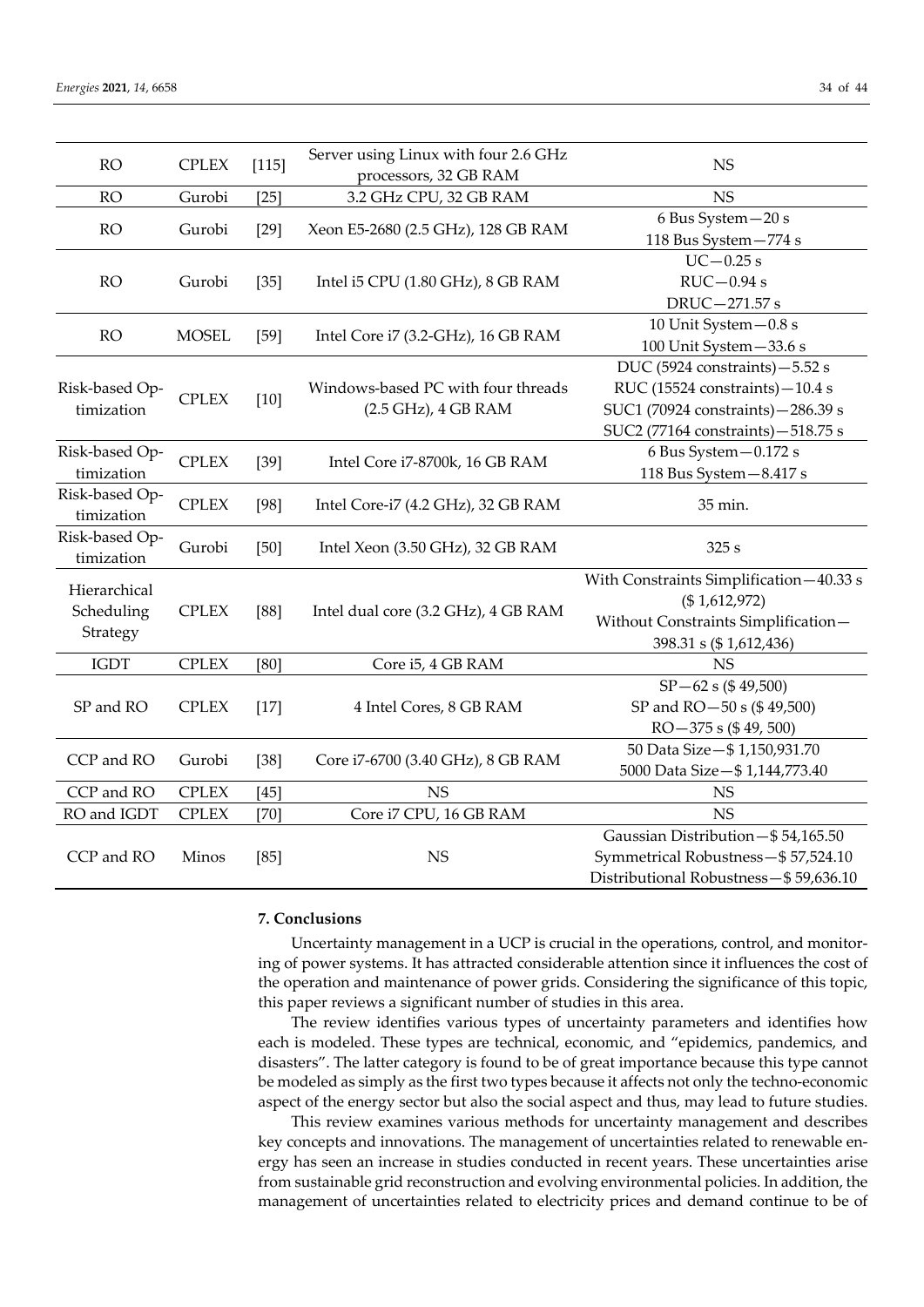great importance today. These uncertainties arise from market liberalization and the increase in world population.

Computing tools such as GAMS and MATLAB are identified as the most used software tools, along with CPLEX or GUROBI solvers. For the studied system, IEEE test systems using 24-h intervals are easily implemented owing to data availability and their ease of use. A realistic test system (real power grid) should also be considered in conducting the uncertainty management of a UCP. Robust optimization has recently become a method of interest due to the availability of highly advanced computing tools. Lastly, this review shows how different studies propose policies or strategies in improving the control and operation for power systems. These strategies include the hierarchical scheduling of reserve, penalty cost for RE spillage and load shedding, and proper management of thermal units and ESS.

**Author Contributions:** Conceptualization, Y.-Y.H.; methodology, G.F.D.G.A.; writing—original draft preparation, G.F.D.G.A.; supervision, Y.-Y.H.; funding acquisition, Y.-Y.H. All authors have read and agreed to the published version of the manuscript.

**Funding:** This research was funded by the Ministry of Science and Technology in Taiwan, grant number MOST 110-3116-F-008-001.

**Acknowledgments:** The authors would also like to thank the editors and reviewers for their valuable insight and suggestions on this paper.

**Conflicts of Interest:** The authors declare no conflict of interest.

### **Nomenclature**

| Abbreviations |                                                            |
|---------------|------------------------------------------------------------|
| <b>ACPF</b>   | <b>AC Power Flow</b>                                       |
| ADP           | <b>Adaptive Dynamic Programming</b>                        |
| <b>ATC</b>    | <b>Analytical Target Cascading</b>                         |
| <b>BB</b>     | Branch/Bound                                               |
| <b>BCD</b>    | <b>Block Coordinate Descent</b>                            |
| <b>BESS</b>   | Battery Energy Storage System                              |
| <b>BPECI</b>  | <b>Bulk Power Energy Curtailment Index</b>                 |
| <b>BPII</b>   | <b>Bulk Power Interruption Index</b>                       |
| BVC           | <b>Bus Voltage Constraint</b>                              |
| <b>CCP</b>    | <b>Chance Constrained Programming</b>                      |
| <b>CCTS</b>   | Chance - Constrained Two - Stage                           |
| <b>CHP</b>    | Combined Heat and Power                                    |
| <b>CFSDP</b>  | Clustering by Fast Search and the finding of Density Peaks |
| <b>CVaR</b>   | <b>Conditional Value-at-Risk</b>                           |
| <b>DDRC</b>   | Data-driven Distributionally Robust Chance - Constrained   |
| DG            | Distributed Generation                                     |
| <b>DHN</b>    | <b>District Heating Network</b>                            |
| <b>DLOL</b>   | Duration of Loss of Load                                   |
| DR            | Demand Response                                            |
| DR&RO         | Distributionally Robust and Robust Optimization            |
| <b>DRUC</b>   | Distributionally Robust UC                                 |
| EB            | <b>Energy Balance</b>                                      |
| EC            | <b>Energy Constraint</b>                                   |
| ED            | Economic Dispatch                                          |
| <b>EENS</b>   | <b>Expected Energy Not Supplied</b>                        |
| <b>EOB</b>    | <b>Expected Overflow of Branch</b>                         |
| <b>EWPC</b>   | <b>Expected Wind Power Curtailed</b>                       |
| ESS           | <b>Electricity Storage System</b>                          |
| <b>ESU</b>    | <b>Energy Storage Unit</b>                                 |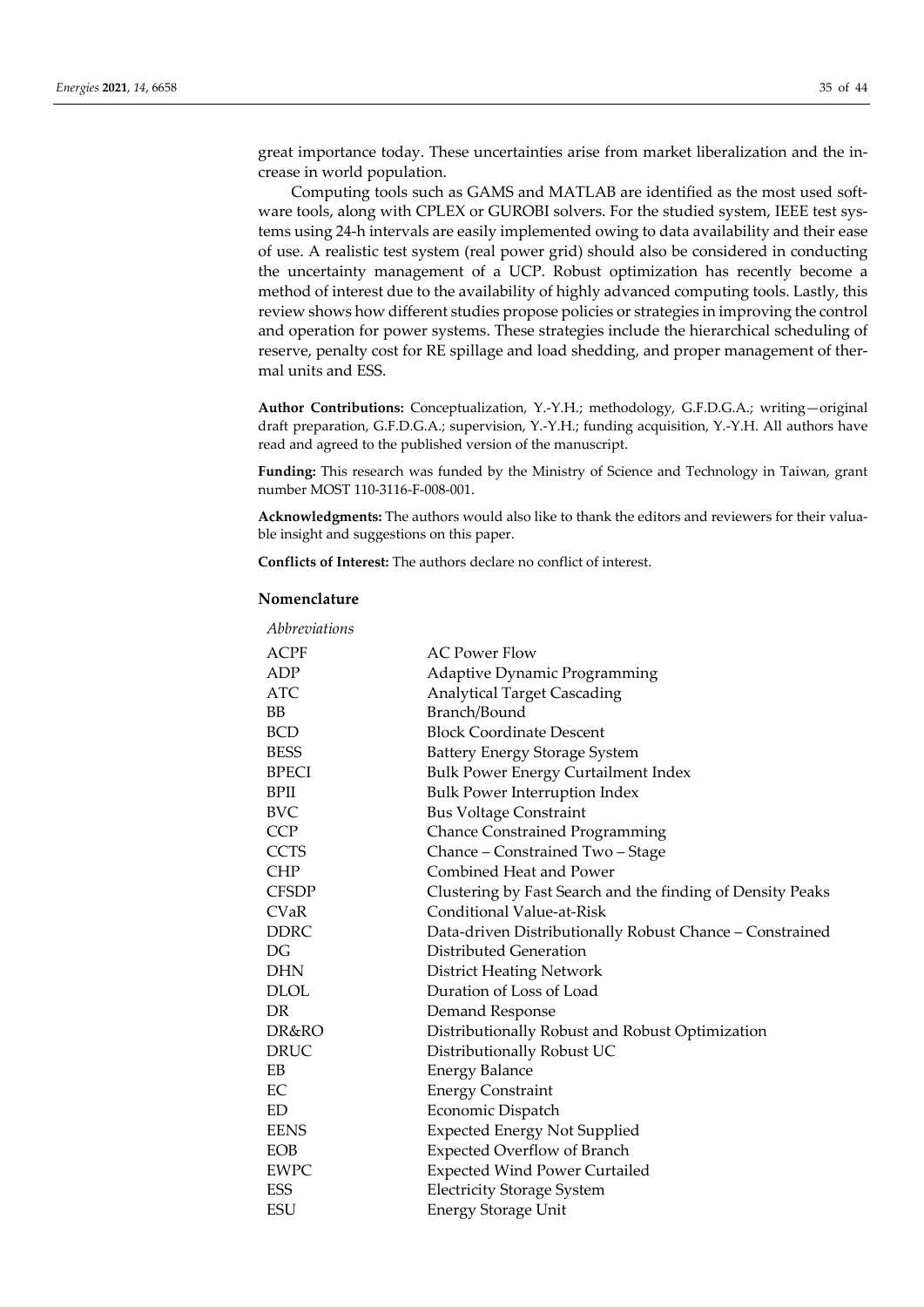| <b>EUE</b>      | <b>Expected Unserved Energy</b>                          |
|-----------------|----------------------------------------------------------|
| EV              | <b>Electric Vehicle</b>                                  |
| <b>FDCUCP</b>   | Frequency Dynamics - Constrained UCP                     |
| <b>FLOL</b>     | Frequency of Loss Of Load                                |
| <b>GAMS</b>     | General Algebraic Modeling Language                      |
| GENCO           | <b>Generation Company</b>                                |
| GP              | <b>Gaussian Process</b>                                  |
| GRCC-RTD        | Generalized Robust Chance Constrained Real-Time Dispatch |
| HLOLE           | Hourly Loss of Load Expectation                          |
| HUC             | Hierarchical Unit Commitment                             |
| <b>IEEE</b>     | Institute of Electrical and Electronics Engineers        |
| <b>IEEE RTS</b> | <b>IEEE Reliability Test System</b>                      |
| IGDT            | <b>Information Gap Decision Theory</b>                   |
| <b>IMS</b>      | Interconnected Microgrid System                          |
| $\rm IP$        | Interior - Point                                         |
| LMP             | Locational Marginal Price                                |
| <b>LOLE</b>     | Loss of Load Expectation                                 |
| <b>LOLP</b>     | Loss of Load Probability                                 |
| LS              | Line Search                                              |
| <b>MBA</b>      | Modified Bat Algorithm                                   |
| <b>MCMCS</b>    | Markov Chain MCS                                         |
| <b>MCS</b>      | Monte Carlo Simulation                                   |
| MI-SDP          | Mixed - Integer Semi - Definite Programming              |
| <b>MDT</b>      | Minimum Down Time                                        |
| MILP            | Mixed - Integer Linear Programming                       |
| MIP             | Mixed - Integer Programming                              |
| MUT             | Minimum Up Time                                          |
| <b>NCUC</b>     | Network - Constrained Unit Commitment                    |
| NS.             | Not Stated                                               |
| <b>NWP</b>      | <b>Numerical Weather Predictions</b>                     |
| PDF             | Probability Density Function                             |
| <b>PDN</b>      | <b>Power Distribution Network</b>                        |
| <b>PEM</b>      | Point Estimate Method                                    |
| PEV             | Plug-in Electric Vehicle                                 |
| PHEV            | Plug-in Hybrid Electric Vehicle                          |
| <b>PLOL</b>     | Probability of Loss of Load                              |
| <b>POPM</b>     | Probability of Positive Margin                           |
| PPD             | Payment for Power Delivered                              |
| PPRP            | Price Process for Reserve Price Payment                  |
| <b>PRA</b>      | Payment for Reserve Allocation                           |
| PRCBUC          | Probabilistic Risk/Cost-Based UC                         |
| <b>PSO</b>      | Particle Swarm Optimization                              |
| PUL             | Power Unit Limit                                         |
| PV              | Photovoltaics                                            |
| Q               | Quality index                                            |
| <b>RBDAUC</b>   | Risk - Based Day - Ahead UC                              |
| RE              | Renewable Energy                                         |
| <b>RES</b>      | Renewable Energy Source                                  |
| <b>RLD</b>      | Risk - Limiting Dispatch                                 |
| RR              | Reserve Requirement                                      |
| <b>RRL</b>      | Ramp Rate Limit                                          |
| <b>RTED</b>     |                                                          |
| <b>RTD</b>      | Real - Time Economic Dispatch                            |
|                 | Real - Time Dispatch                                     |
| <b>RUC</b>      | Robust UC                                                |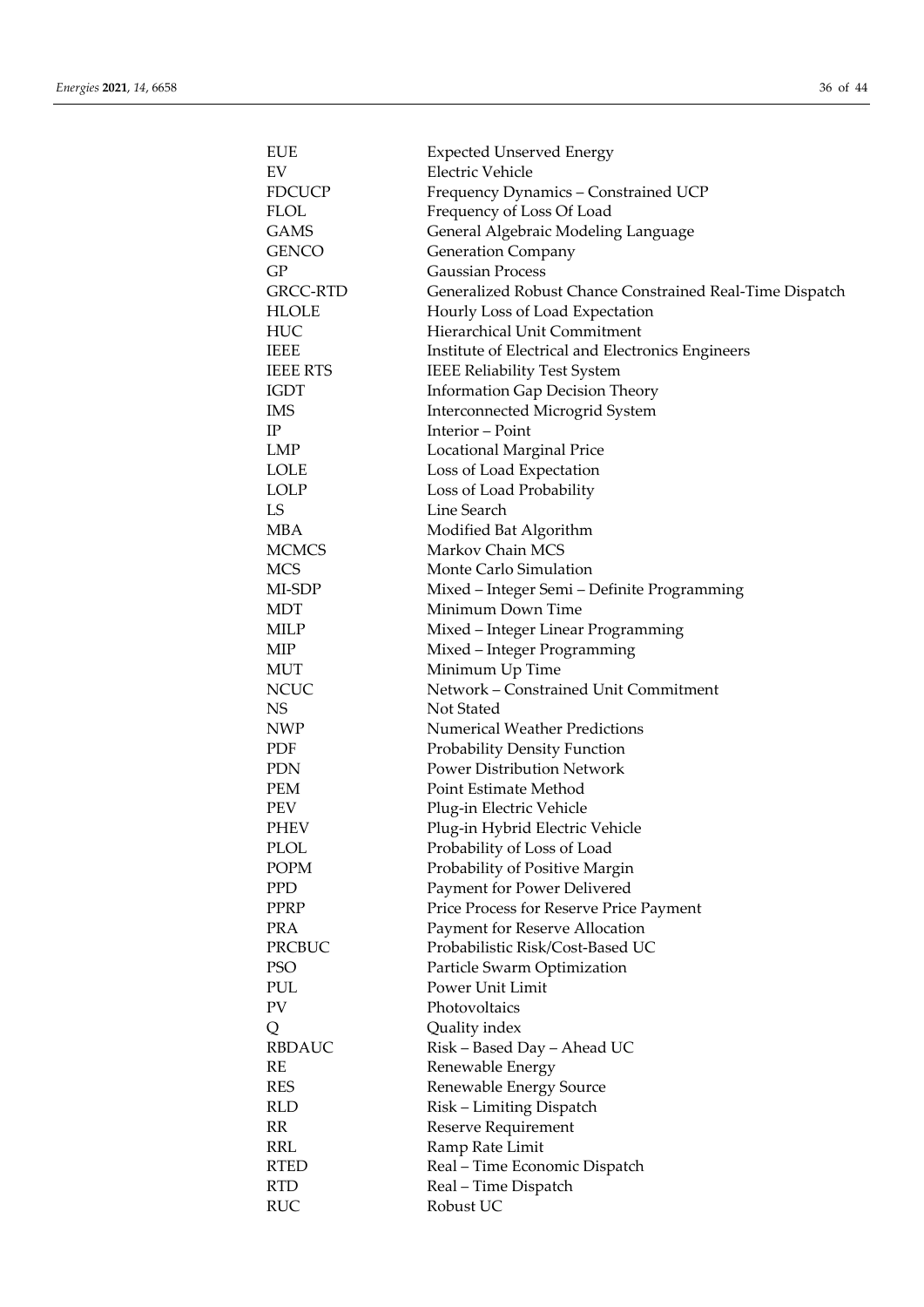| RUL                            | Reserve Unit Limit                                                                        |
|--------------------------------|-------------------------------------------------------------------------------------------|
| SAA                            | Sample Average Approximation                                                              |
| <b>SCED</b>                    | Security - Constrained Economic Dispatch                                                  |
| <b>SCUC</b>                    | Security - Constrained UC                                                                 |
| <b>SCUCP</b>                   | Security - Constrained UCP                                                                |
| SO                             | <b>System Operator</b>                                                                    |
| SOC                            | <b>State of Charge</b>                                                                    |
| SP                             |                                                                                           |
|                                | Stochastic Programming<br>Scenario Tree Tool                                              |
| <b>STT</b>                     |                                                                                           |
| TL                             | <b>Transmission Loss</b>                                                                  |
| <b>TLF</b>                     | <b>Transmission Line MVA Flow Limits</b>                                                  |
| U-LMP                          | Uncertainty - contained - Locational Marginal Price                                       |
| <b>UBFUCCDRRS</b>              | Uncertainty - Based Flexible UC and Construction in Combi-                                |
|                                | nation with Demand Response Resources                                                     |
| UC                             | Unit Commitment                                                                           |
| <b>UCP</b>                     | Unit Commitment Problem                                                                   |
| <b>USL</b>                     | Unit Status Limit                                                                         |
| UT                             | <b>Unscented Transformation</b>                                                           |
| <b>VOLL</b>                    | Value Of Lost Load                                                                        |
| V <sub>2</sub> G               | Vehicle – to – Grid                                                                       |
| <b>WECS</b>                    | Wind Energy Conversion System                                                             |
| <b>XLNS</b>                    | Conditional Expectation of Load Not Supplied                                              |
| XLOL                           | <b>Expected Loss of Load</b>                                                              |
|                                |                                                                                           |
| Index                          |                                                                                           |
|                                | Generator Unit                                                                            |
| i and j                        |                                                                                           |
| p and q                        | Bus                                                                                       |
| t                              | Period (hour)                                                                             |
| Parameters                     |                                                                                           |
| A                              | Area swept by the rotor                                                                   |
|                                |                                                                                           |
| $A_{PV}$                       | Area of the PV power plant                                                                |
| $A_i$                          | Confidence interval (p.u.)                                                                |
| $a_i$ , $b_i$ and $c_i$        | Cost coefficients for thermal generator i                                                 |
| $B_i$                          | Target value                                                                              |
| $B_{i,j}$ , $B_0$ and $B_{00}$ | Coefficients of power losses in the B matrix                                              |
| $B_{pq}$                       | Mutual susceptance of the connected lines between buses p                                 |
|                                | and q                                                                                     |
| C                              | PV module constant                                                                        |
| $C_p$                          | Power coefficient                                                                         |
| $CC_i$                         | Cooling constant of thermal generator i                                                   |
|                                | Total cold start maintenance and staff cost of thermal genera-                            |
| $CSSMC_i$                      | tor i $(\frac{5}{h})$                                                                     |
| $CSUC_i$                       | Cold start-up costs for thermal generator $i$ (\$/h)                                      |
| $\text{DR}_\text{i}$           | Allowable rate of decrease of generator i                                                 |
| $E_i^{MAX}$                    | Maximum energy deliveries of generator i                                                  |
| $E_i^{\min}$                   |                                                                                           |
|                                |                                                                                           |
|                                | Minimum energy deliveries of generator i                                                  |
| EP                             | Electricity price                                                                         |
| FF                             | Fill factor of the PV module                                                              |
| $G_{pq}$                       | Conductance of the connected lines between buses p and q                                  |
| $G_{std}$                      | Solar radiation in the standard environment $(1000 \text{ W/m}^2)$                        |
| $HSUC_i$<br>$I_{\text{mpp}}$   | Hot start-up costs for thermal generator $i$ (\$/h)<br>Current at the maximum power point |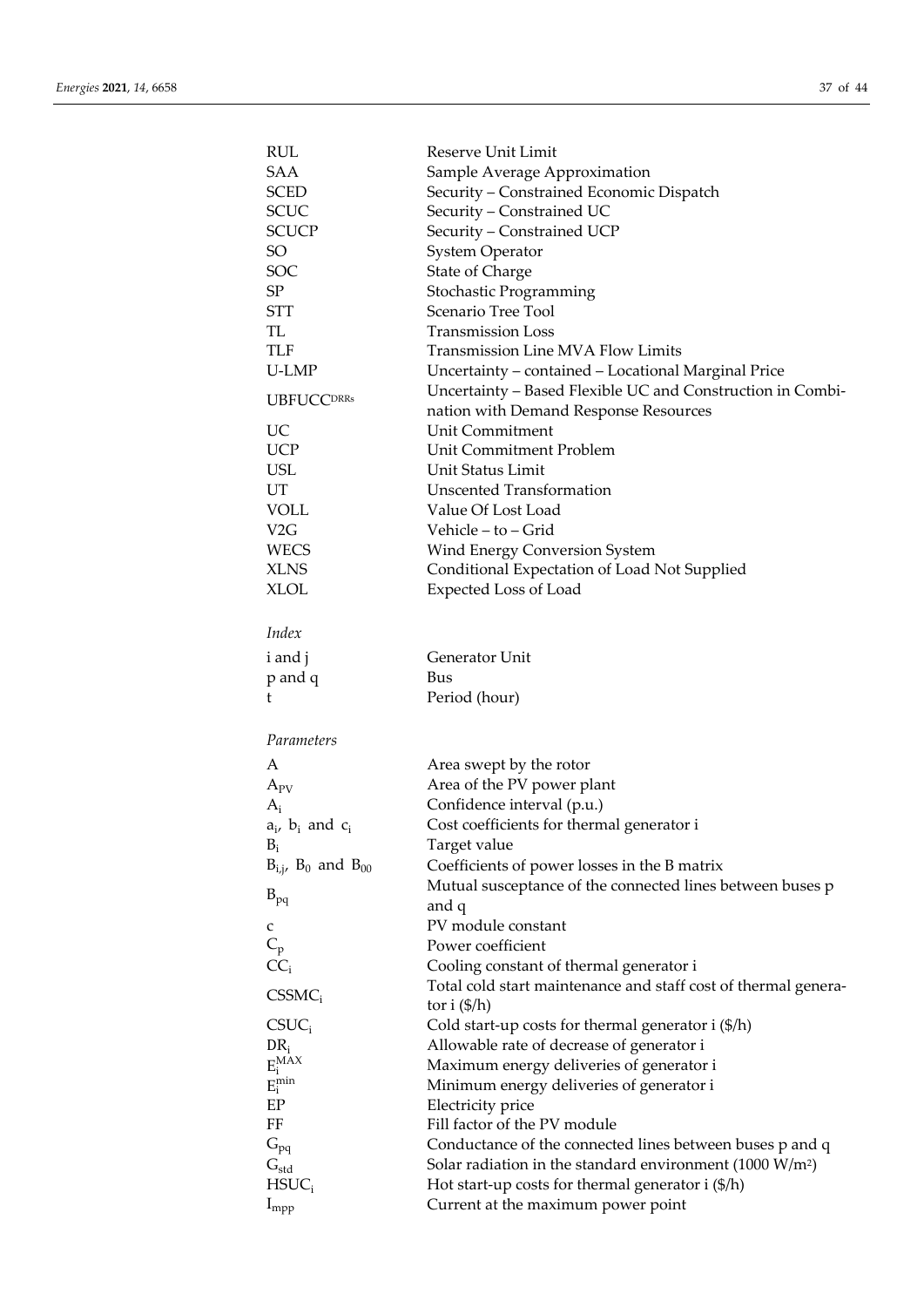| $I_{\text{NSC}}$                                                                                                         | Nominal short - circuit current                     |
|--------------------------------------------------------------------------------------------------------------------------|-----------------------------------------------------|
| $I_{SC}$                                                                                                                 | Short – circuit current of the PV module            |
| $\bf k$                                                                                                                  | Boltzmann constant                                  |
| $K_i$                                                                                                                    | Current temperature coefficient                     |
| $K_v$                                                                                                                    | Voltage temperature coefficient                     |
| $MVAflow_{pq}^{MAX}$                                                                                                     | Maximum MVA flow of transmission line p-q           |
| n                                                                                                                        | Density factor $(n = 1.5)$                          |
| $N_B$                                                                                                                    | Set number of network buses                         |
| $N_g$                                                                                                                    | Total generator units                               |
| $N_S$                                                                                                                    | Number of PV modules in series                      |
| $N_{P}$                                                                                                                  | Number of PV modules in parallel                    |
| $N_{PQ}$                                                                                                                 | Set number of PQ buses                              |
| <b>NOCT</b>                                                                                                              | Normal operational cell temperature                 |
| $\begin{array}{l} P_{\rm d}^{\rm t} \\ P_{\rm gi}^{\rm MAX} \\ P_{\rm gi}^{\rm min} \\ P_{\rm loss}^{\rm t} \end{array}$ | Demand in period t                                  |
|                                                                                                                          | Maximum generations of generator i                  |
|                                                                                                                          | Minimum generations of generator i                  |
|                                                                                                                          | Transmission power loss in period t                 |
| $P_{sr}$                                                                                                                 | Rated power output of PV                            |
| $P_r$                                                                                                                    | Rated wind power                                    |
| q                                                                                                                        | Charge of an electron                               |
| SDC <sub>i</sub>                                                                                                         | Shutdown cost of generator i                        |
| <b>SI</b>                                                                                                                | Forecasted solar irradiance                         |
| SR <sup>t</sup>                                                                                                          | Forecasted reserve in period t                      |
| $SUC_i$                                                                                                                  | Start-up cost of generator i                        |
| T                                                                                                                        | Time horizon (24, 48, 96, 168, 8760 h)              |
| $T_i^{down}$<br>$T_i^{up}$                                                                                               | Minimum downtime duration of generator i            |
|                                                                                                                          | Minimum uptime duration of generator i              |
| $UR_i$                                                                                                                   | Allowable rate of increase of generator i           |
| $V_{mpp}$                                                                                                                | Voltage at the maximum power point                  |
| $V_{NOC}$                                                                                                                | Nominal open - circuit voltage                      |
| $V_{OC}$                                                                                                                 | Open – circuit voltage of the PV module             |
| $V_q^{\widetilde{MAX}}\ V_q^{\min}$                                                                                      | Allowable maximum voltage at bus q                  |
|                                                                                                                          | Allowable minimum voltage at bus q                  |
| $X_c$                                                                                                                    | Certain radiation point (150 W/m <sup>2</sup> )     |
| $\alpha_i$ , $\beta_i$ , $\gamma_i$ , $\xi_i$ and $\lambda_i$                                                            | Emission coefficients for generator i               |
| $\Theta_{pq}$                                                                                                            | Voltage angle difference between buses p and q      |
| $\alpha$                                                                                                                 | Scale parameter for the PDF of the Weibull function |
| β                                                                                                                        | Shape parameter for the PDF of the Weibull function |
| $\beta_T$                                                                                                                | PV temperature coefficient                          |
| ξ                                                                                                                        | Error of the function $f_i(x)$                      |
| $\zeta_{\rm PV}$                                                                                                         | Efficiency of the PV power plant                    |
| $\mu_D$                                                                                                                  | Mean value of the load demand                       |
| $\mu_{EP}$                                                                                                               | Mean value of electricity price                     |
| $\mu_{\rm S}$                                                                                                            | Mean deviation of solar irradiance                  |
| $\mu_{\Delta P_L}$                                                                                                       | Mean value of load growth                           |
| $\eta_{\rm PV}$                                                                                                          | Power reduction factor of photo-voltaic panels (%)  |
| $\sigma_{D}$                                                                                                             | Standard deviation of the load demand               |
| $\sigma_{EP}$                                                                                                            | Standard deviation of electricity price             |
| $\sigma_{\rm S}$                                                                                                         | Standard deviation of solar irradiance              |
| $\sigma_{\Delta P_{L}}$                                                                                                  | Standard deviation of load growth                   |
| ω                                                                                                                        | Wind speed (m/s)                                    |
| $\omega_i$                                                                                                               | Cut – in wind speed $(m/s)$                         |
| $\omega_{\rm o}$                                                                                                         | Cut – off wind speed $(m/s)$                        |
|                                                                                                                          |                                                     |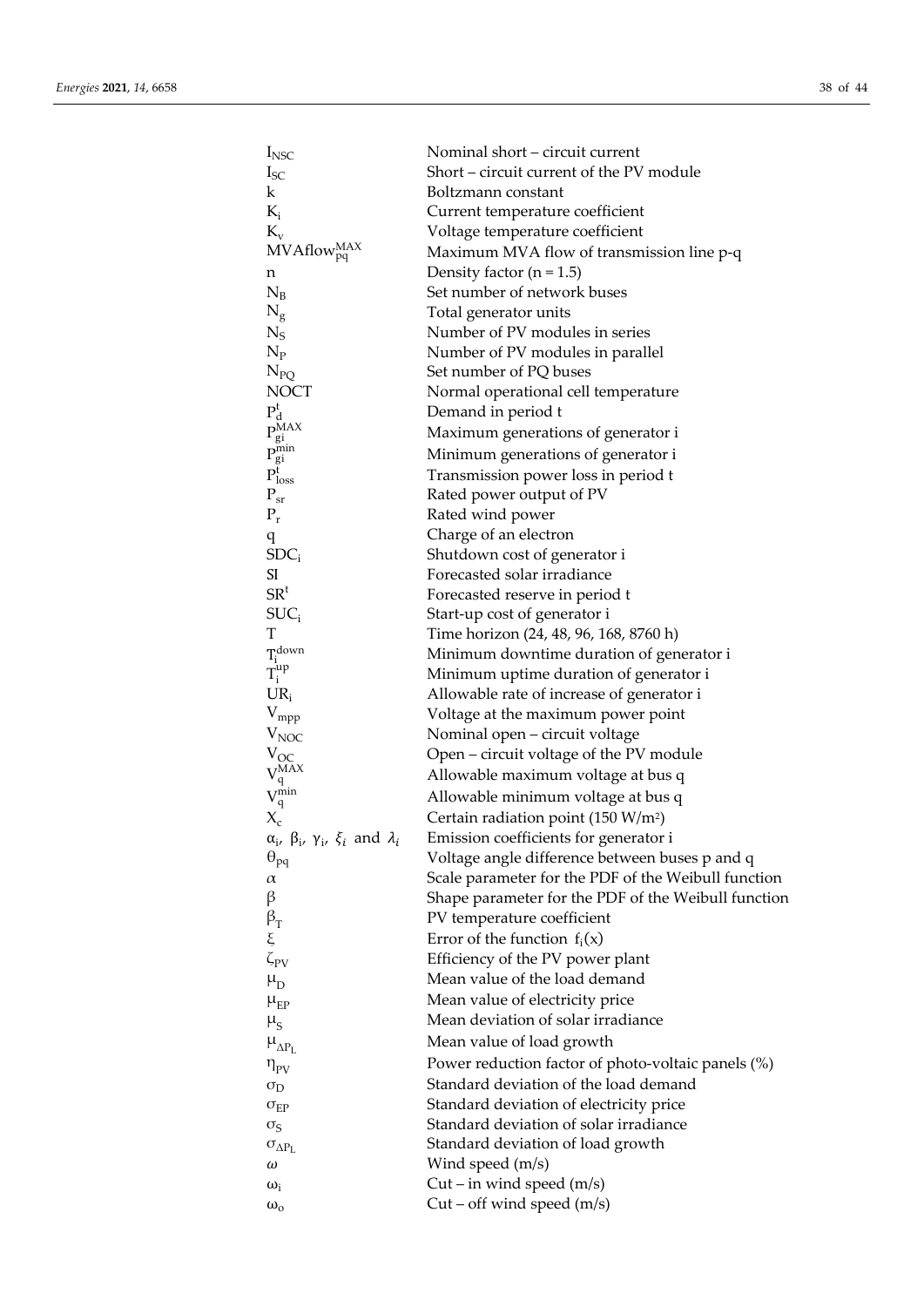| $\omega_{\rm r}$                                                                                                                                                                                                                                                                       | Rated wind speed (m/s)                                    |
|----------------------------------------------------------------------------------------------------------------------------------------------------------------------------------------------------------------------------------------------------------------------------------------|-----------------------------------------------------------|
| τ                                                                                                                                                                                                                                                                                      | Temperature                                               |
| $\tau_{\rm a}$                                                                                                                                                                                                                                                                         | Actual module temperature                                 |
| $\tau_{\rm C}$                                                                                                                                                                                                                                                                         | Cell temperature                                          |
| $\tau_{\rm N}$                                                                                                                                                                                                                                                                         | Nominal module temperature                                |
| ρ                                                                                                                                                                                                                                                                                      | Air density                                               |
| Variables                                                                                                                                                                                                                                                                              |                                                           |
| $E_i(P_{gi}^t+R_{gi}^t)$                                                                                                                                                                                                                                                               | Emission function of generator i in period t              |
| $F_i(P_{gi}^t + R_{gi}^t)$                                                                                                                                                                                                                                                             | Fuel cost of generator i in period t                      |
| $\rm{f_{EP}}$                                                                                                                                                                                                                                                                          | PDF of the electricity price                              |
| $\rm{f_{L}}$                                                                                                                                                                                                                                                                           | PDF of the load demand                                    |
| $\rm f_S$                                                                                                                                                                                                                                                                              | PDF of the solar irradiance                               |
| $f_\omega$                                                                                                                                                                                                                                                                             | PDF of the wind speed                                     |
| f(G <sub>S</sub> )                                                                                                                                                                                                                                                                     | PDF of $G_s$                                              |
| $f_{\Delta P_L}$                                                                                                                                                                                                                                                                       | PDF of the incremental load growth                        |
| $MVAflow_{pq}^t$                                                                                                                                                                                                                                                                       | MVA flow of the power transmission line p-q in period t   |
| $P_{gi}^t$<br>$P_{gj}^t$<br>$P_{Bdp}^t$                                                                                                                                                                                                                                                | Real power that is delivered by generator i in period t   |
|                                                                                                                                                                                                                                                                                        | Real power that is delivered by generator j in period t   |
|                                                                                                                                                                                                                                                                                        | Absorbed active power at bus p in period t                |
| $\mathbf{P}_{\text{Bgp}}^t$                                                                                                                                                                                                                                                            | Generated active power at bus p in period t               |
| $P_W(\omega)$                                                                                                                                                                                                                                                                          | Output wind power (kW or MW) at wind speed (m/s)          |
| $P_{PV,out}$                                                                                                                                                                                                                                                                           | Output power of PV                                        |
| $P_a(G_s)$                                                                                                                                                                                                                                                                             | Average power output from a PV module for a given $GS$    |
| $Q_{\text{Bdp}}^t$<br>$Q_{\text{Bgp}}^t$<br>$R_{gi}^t$<br>$SX_{i(OFF)}^t$                                                                                                                                                                                                              | Absorbed reactive power at bus p in period t              |
|                                                                                                                                                                                                                                                                                        | Generated reactive power at bus p in period t             |
|                                                                                                                                                                                                                                                                                        | Reserve of generator i in period t                        |
|                                                                                                                                                                                                                                                                                        | Cumulative downtime of thermal generator i in period t    |
|                                                                                                                                                                                                                                                                                        | Time taken to cool thermal generator i in period t        |
|                                                                                                                                                                                                                                                                                        | Time of downstate for thermal generator i in period t     |
|                                                                                                                                                                                                                                                                                        | Time of the ON state for thermal generator i in period t  |
|                                                                                                                                                                                                                                                                                        | Time of the OFF state for thermal generator i in period t |
|                                                                                                                                                                                                                                                                                        | Total cost (\$) of generator i at period t                |
|                                                                                                                                                                                                                                                                                        | Total revenue (\$) of generator i at period t             |
|                                                                                                                                                                                                                                                                                        | Status of generator i in period t                         |
| $\begin{array}{l} \displaystyle T_{i(cold)}^t \\ \displaystyle T_{i(down)}^t \\ \displaystyle T_{i(ON)}^t \\ \displaystyle T_{i(OFF)}^t \\ \displaystyle T_{i(cFF)}^t \\ \displaystyle T_{i}^t \\ \displaystyle U_{i}^t \\ \displaystyle V_{q}^t \\ \displaystyle X_{i}^t \end{array}$ | Voltage of bus q in period t                              |
|                                                                                                                                                                                                                                                                                        | ON/OFF status of generator i in period t                  |

# **References**

- 1. Ebeed, M.; Aleem, S.H.E.A. *Overview of Uncertainties in Modern Power Systems: Uncertainty Models and Methods*; Elsevier Inc.: Amsterdam, The Netherlands, 2021. https://doi.org/10.1016/b978-0-12-820491-7.00001-3.
- 2. OECD. The Impact of the Coronavirus (COVID-19) Crisis on Development Finance, Tackling Coronavirus Contribution to a Global Effort. 2020. Volume 100, pp. 468–470. Available online:<http://www.oecd.org/termsandconditions> (accessed August 4, 2021).
- 3. Emovon, I. A Fuzzy Multi-Criteria Decision-Making Approach for Power Generation Problem Analysis. *J. Eng. Sci.* **2020**, *7*, E26– E31. https://doi.org/10.21272/jes.2020.7(2).e5.
- 4. Kanagasabai, L. Heat Transfer and Simulated Coronary Circulation System Optimization Algorithms for Real Power Loss Reduction. *J. Eng. Sci.* **2021**, *8*, E1–E8. https://doi.org/10.21272/jes.2021.8(1).e1.
- 5. Abujarad, S.Y.; Mustafa, M.W.; Jamian, J.J. Recent approaches of unit commitment in the presence of intermittent renewable energy resources: A review. *Renew. Sustain. Energy Rev.* **2017**, *70*, 215–223. https://doi.org/10.1016/j.rser.2016.11.246.
- 6. Dai, H.; Zhang, N.; Su, W. A Literature Review of Stochastic Programming and Unit Commitment. *J. Power Energy Eng.* **2015**, *3*, 206–214. https://doi.org/10.4236/jpee.2015.34029.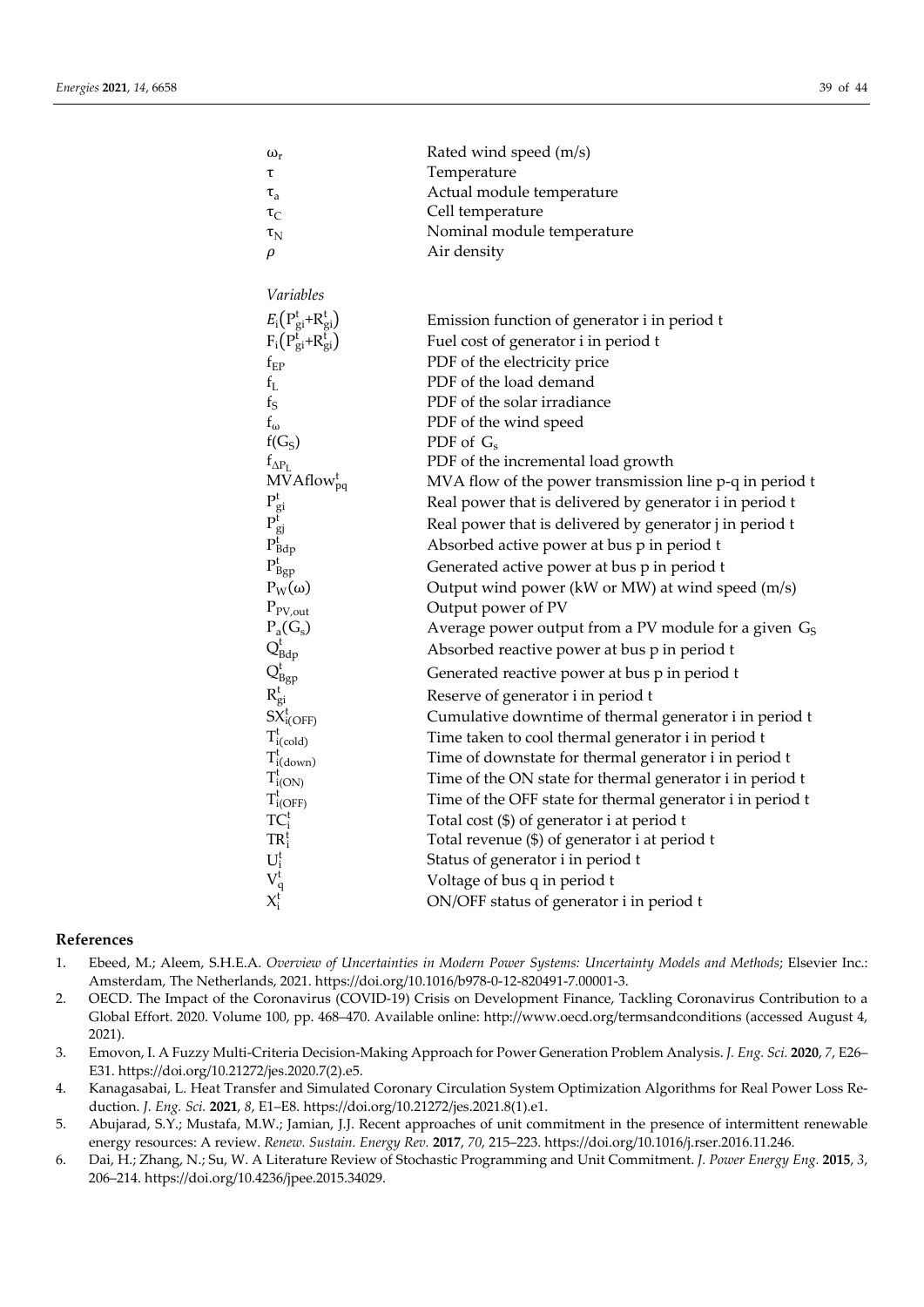- 7. Jurković, K.; Pandžić, H.; Kuzle, I. Review on unit commitment under uncertainty approaches. In Proceedings of the 2015 38th International Convention on Information and Communication Technology, Electronics and Microelectronics (MIPRO), Opatija, Croatia, 25–29 May 2015; pp. 1093–1097. https://doi.org/10.1109/MIPRO.2015.7160438.
- 8. Reddy, S.; Panwar, L.; Panigrahi, B.K.; Kumar, R.; Goel, L.; Al-Sumaiti, A.S. A profit-based self-scheduling framework for generation company energy and ancillary service participation in multi-constrained environment with renewable energy penetration. *Energy Environ.* **2020**, *31*, 549–569. https://doi.org/10.1177/0958305X19878426.
- 9. Zhao, C.; Wang, Q.; Wang, J.; Guan, Y. Expected value and chance constrained stochastic unit commitment ensuring wind power utilization. *IEEE Trans. Power Syst.* **2014**, *29*, 2696–2705. https://doi.org/10.1109/TPWRS.2014.2319260.
- 10. Zhang, N.; Kang, C.; Xia, Q.; Ding, Y.; Huang, Y.; Sun, R.; Huang, J.; Bai, J. A Convex Model of Risk-Based Unit Commitment for Day-Ahead Market Clearing Considering Wind Power Uncertainty. *IEEE Trans. Power Syst.* **2015**, *30*, 1582–1592. https://doi.org/10.1109/TPWRS.2014.2357816.
- 11. Wang, Q.; Wang, J.; Guan, Y. Stochastic unit commitment with uncertain demand response. *IEEE Trans. Power Syst.* **2013**, *28*, 562–563. https://doi.org/10.1109/TPWRS.2012.2202201.
- 12. Tuohy, A.; Meibom, P.; Denny, E.; O'Malley, M. Unit Commitment for Systems with Significant Wind Penetration. *IEEE Trans. Power Syst.* **2009**, *24*, 592–601. https://doi.org/10.1109/TPWRS.2009.2016470.
- 13. Wang, Q.; Wang, J.; Guan, Y. Price-based unit commitment with wind power utilization constraints. *IEEE Trans. Power Syst.*  **2013**, *28*, 2718–2726. https://doi.org/10.1109/TPWRS.2012.2231968.
- 14. Wang, Q.; Guan, Y.; Wang, J. A chance-constrained two-stage stochastic program for unit commitment with uncertain wind power output. *IEEE Trans. Power Syst.* **2012**, *27*, 206–215. https://doi.org/10.1109/TPWRS.2011.2159522.
- 15. Jiang, R.; Wang, J.; Guan, Y. Robust Unit Commitment with Wind Power and Pumped Storage Hydro. *IEEE Trans. Power Syst.* **2012**, *27*, 800–810. https://doi.org/10.1109/TPWRS.2011.2169817.
- 16. Zhao, C.; Wang, J.; Watson, J.P.; Guan, Y. Multi-stage robust unit commitment considering wind and demand response uncertainties. *IEEE Trans. Power Syst.* **2013**, *28*, 2708–2717. https://doi.org/10.1109/TPWRS.2013.2244231.
- 17. Zhao, C.; Guan, Y. Unified stochastic and robust unit commitment. *IEEE Trans. Power Syst.* **2013**, *28*, 3353–3361. https://doi.org/10.1109/TPWRS.2013.2251916.
- 18. Lorca, Á.; Sun, X.A.; Litvinov, E.; Zheng, T. Multistage adaptive robust optimization for the unit commitment problem. *Oper. Res.* **2016**, *64*, 32–51. https://doi.org/10.1287/opre.2015.1456.
- 19. Takriti, S.; Krasenbrink, B.; Wu, L.S.Y. Incorporating fuel constraints and electricity spot prices into the stochastic unit commitment problem. *Oper. Res.* **2000**, *48*, 268–280. https://doi.org/10.1287/opre.48.2.268.12379.
- 20. Carpentier, P.; Cohen, G.; Culioli, J.C. Stochastic Optimization of Unit Commitment: A New Decomposition Framework. *IEEE Trans. Power Syst.* **1996**, *11*, 1067–1073. https://doi.org/10.1109/59.496196.
- 21. Takriti, S.; Birge, J.R.; Long, E. A stochastic model for the unit commitment problem. *IEEE Trans. Power Syst.* **1996**, *11*, 1497– 1508. https://doi.org/10.1109/59.535691.
- 22. Isuru, M.; Hotz, M.; Gooi, H.B.; Utschick, W. Network-constrained thermal unit commitment fortexhybrid AC/DC transmission grids under wind power uncertainty. *Appl. Energy* **2020**, *258*, 114031. https://doi.org/10.1016/j.apenergy.2019.114031.
- 23. Kong, X.; Liu, D.; Wang, C.; Sun, F.; Li, S. Optimal operation strategy for interconnected microgrids in market environment considering uncertainty. *Appl. Energy* **2020**, *275*, 115336. https://doi.org/10.1016/j.apenergy.2020.115336.
- 24. Zheng, X.; Chen, H.; Xu, Y.; Liang, Z.; Chen, Y. A Hierarchical Method for Robust SCUC of Multi-Area Power Systems with Novel Uncertainty Sets. *IEEE Trans. Power Syst.* **2020**, *35*, 1364–1375. https://doi.org/10.1109/TPWRS.2019.2939395.
- 25. Du, Y.; Li, Y.; Duan, C.; Gooi, H.B.; Jiang, L. Adjustable Uncertainty Set Constrained Unit Commitment with Operation Risk Reduced through Demand Response. *IEEE Trans. Ind. Inform.* **2021**, *17*, 1154–1165. https://doi.org/10.1109/TII.2020.2979215.
- 26. Zhou, Y.; Shahidehpour, M.; Wei, Z.; Sun, G.; Chen, S. Multistage robust look-ahead unit commitment with probabilistic forecasting in multi-carrier energy systems. *IEEE Trans. Sustain. Energy* **2021**, *12*, 70–82. https://doi.org/10.1109/TSTE.2020.2979925.
- 27. Zhang, G.; Li, F.; Xie, C. Flexible Robust Risk-Constrained Unit Commitment of Power System Incorporating Large Scale Wind Generation and Energy Storage. *IEEE Access* **2020**, *8*, 209232–209241. https://doi.org/10.1109/ACCESS.2020.3038685.
- 28. Bavafa, F.; Niknam, T.; Azizipanah-Abarghooee, R.; Terzija, V. A New Biobjective Probabilistic Risk-Based Wind-Thermal Unit Commitment Using Heuristic Techniques. *IEEE Trans. Ind. Inform*. **2017**, *13*, 115–124. https://doi.org/10.1109/TII.2016.2616109.
- 29. Velloso, A.; Street, A.; Pozo, D.; Arroyo, J.M.; Cobos, N.G. Two-stage robust unit commitment for co-optimized electricity markets: An adaptive data-driven approach for scenario-based uncertainty sets. *IEEE Trans. Sustain. Energy* **2020**, *11*, 958–969. https://doi.org/10.1109/TSTE.2019.2915049.
- 30. Naghdalian, S.; Amraee, T.; Kamali, S.; Capitanescu, F. Stochastic Network-Constrained Unit Commitment to Determine Flexible Ramp Reserve for Handling Wind Power and Demand Uncertainties. *IEEE Trans. Ind. Inform.* **2020**, *16*, 4580–4591. https://doi.org/10.1109/TII.2019.2944234.
- 31. Zhang, M.; Fang, J.; Ai, X.; Zhou, B.; Yao, W.; Wu, Q.; Wen, J. Partition-Combine Uncertainty Set for Robust Unit Commitment. *IEEE Trans. Power Syst.* **2020**, *35*, 3266–3269. https://doi.org/10.1109/TPWRS.2020.2967887.
- 32. Wang, Y.; Dong, K.; Zeng, K.; Lan, X.; Zhou, W.; Yang, M.; Hao, W. Robust unit commitment model based on optimal uncertainty set. *IEEE Access* **2020**, *8*, 192787–192796. https://doi.org/10.1109/ACCESS.2020.3023765.
- 33. Morales, J.M.; Conejo, A.J.; Pérez-Ruiz, J. Economic valuation of reserves in power systems with high penetration of wind power. *IEEE Trans. Power Syst.* **2009**, *24*, 900–910. https://doi.org/10.1109/PES.2009.5260229.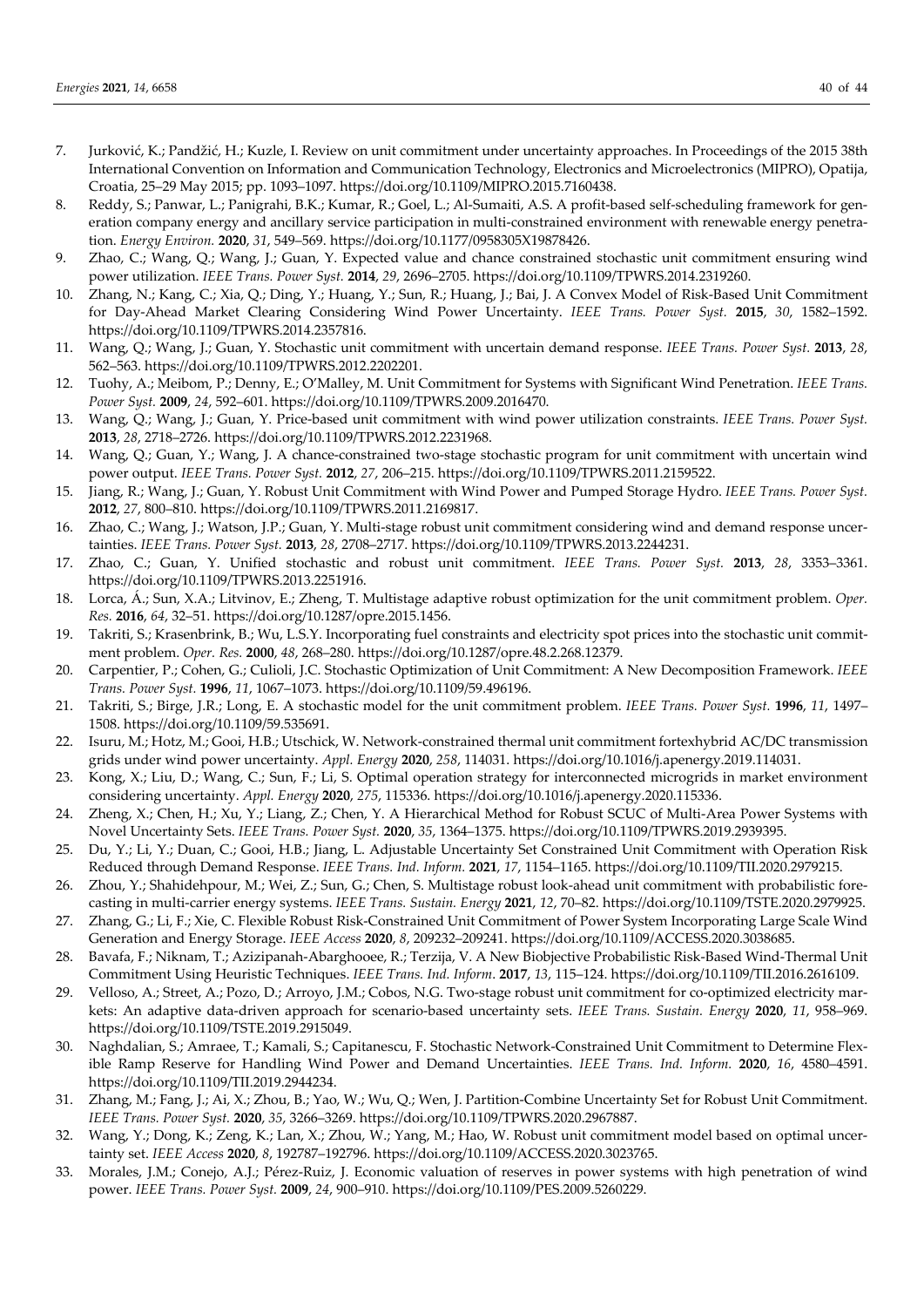- 34. Liu, K.; Zhong, J. Generation dispatch considering wind energy and system reliability. In Proceedings of the IEEE PES General Meeting, Minneapolis, MN, USA, 25–29 July 2010; pp. 1–7. https://doi.org/10.1109/PES.2010.5590047.
- 35. Zheng, X.; Chen, H.; Xu, Y.; Li, Z.; Lin, Z.; Liang, Z. A mixed-integer SDP solution to distributionally robust unit commitment with second order moment constraints. *CSEE J. Power Energy Syst.* **2020**, *6*, 374–383. https://doi.org/10.17775/CSEE-JPES.2019.00930.
- 36. Zhao, T.; Zhang, H.; Liu, X.; Yao, S.; Wang, P. Resilient Unit Commitment for Day-Ahead Market Considering Probabilistic Impacts of Hurricanes. *IEEE Trans. Power Syst.* **2021**, *36*, 1082–1094. https://doi.org/10.1109/TPWRS.2020.3025185.
- 37. Esfahani, M.; Amjady, N.; Bagheri, B.; Hatziargyriou, N.D. Robust Resiliency-Oriented Operation of Active Distribution Networks Considering Windstorms. *IEEE Trans. Power Syst.* **2020**, *35*, 3481–3493. https://doi.org/10.1109/TPWRS.2020.2977405.
- 38. Shi, Z.; Liang, H.; Dinavahi, V. Data-Driven Distributionally Robust Chance-Constrained Unit Commitment with Uncertain Wind Power. *IEEE Access* **2019**, *7*, 135087–135098. https://doi.org/10.1109/ACCESS.2019.2942178.
- 39. Zhang, Y.; Han, X.; Xu, B.; Wang, M.; Ye, P.; Pei, Y. Risk-Based Admissibility Analysis of Wind Power Integration into Power System with Energy Storage System. *IEEE Access* **2018**, *6*, 57400–57413. https://doi.org/10.1109/ACCESS.2018.2870736.
- 40. Wang, Y.; Zhao, S.; Zhou, Z.; Botterud, A.; Xu, Y.; Chen, R. Risk Adjustable Day-Ahead Unit Commitment with Wind Power Based on Chance Constrained Goal Programming. *IEEE Trans. Sustain. Energy* **2017**, *8*, 530–541. https://doi.org/10.1109/TSTE.2016.2608841.
- 41. Poncelet, K.; Delarue, E.; D'haeseleer, W. Unit commitment constraints in long-term planning models: Relevance, pitfalls and the role of assumptions on flexibility. *Appl. Energy* **2020**, *258*, 113843. https://doi.org/10.1016/j.apenergy.2019.113843.
- 42. Hetzer, J.; Yu, D.C.; Bhattarai, K. An Economic Dispatch Model Incorporating Wind Power. *IEEE Trans. Energy Convers.* **2008**, *23*, 603–611. https://doi.org/10.1109/TEC.2007.914171.
- 43. de Jonghe, C.; Hobbs, B.F.; Belmans, R. Value of price responsive load for wind integration in unit commitment. *IEEE Trans. Power Syst.* **2014**, *29*, 675–685. https://doi.org/10.1109/TPWRS.2013.2283516.
- 44. Xu, Y.; Ding, T.; Qu, M.; Du, P. Adaptive Dynamic Programming for Gas-Power Network Constrained Unit Commitment to Accommodate Renewable Energy with Combined-Cycle Units. *IEEE Trans. Sustain. Energy* **2020**, *11*, 2028–2039. https://doi.org/10.1109/TSTE.2019.2951616.
- 45. Upadhyay, A.; Hu, B.; Li, J.; Wu, L. A chance-constrained wind range quantification approach to robust scuc by determining dynamic uncertainty intervals. *CSEE J. Power Energy Syst.* **2016**, *2*, 54–64. https://doi.org/10.17775/cseejpes.2016.00009.
- 46. Wen, T.; Zhang, Z.; Lin, X.; Li, Z.; Chen, C.; Wang, Z. Research on Modeling and the Operation Strategy of a Hydrogen-Battery Hybrid Energy Storage System for Flexible Wind Farm Grid-Connection. *IEEE Access.* **2020**, *8*, 79347–79356. https://doi.org/10.1109/ACCESS.2020.2990581.
- 47. Pérez-Díaz, J.I.; Jiménez, J. Contribution of a pumped-storage hydropower plant to reduce the scheduling costs of an isolated power system with high wind power penetration. *Energy* **2016**, *109*, 92–104. https://doi.org/10.1016/j.energy.2016.04.014.
- 48. Wu, L.; Shahidehpour, M.; Li, T. Stochastic Security-Constrained Unit Commitment. *IEEE Trans. Power Syst.* **2007**, *22*, 800–811. https://doi.org/10.1109/TPWRS.2007.894843.
- 49. Zhou, W.; Sun, H.; Peng, Y. Risk reserve constrained economic dispatch model with wind power penetration. *Energies* **2010**, *3*, 1880–1894. https://doi.org/10.3390/en3121880.
- 50. Ghorani, R.; Pourahmadi, F.; Moeini-Aghtaie, M.; Fotuhi-Firuzabad, M.; Shahidehpour, M. Risk-Based Networked-Constrained Unit Commitment Considering Correlated Power System Uncertainties. *IEEE Trans. Smart Grid.* **2020**, *11*, 1781–1791. https://doi.org/10.1109/TSG.2019.2943311.
- 51. Li, N.; Uckun, C.; Constantinescu, E.M.; Birge, J.R.; Hedman, K.W.; Botterud, A. Flexible Operation of Batteries in Power System Scheduling with Renewable Energy. *IEEE Trans. Sustain. Energy* **2016**, *7*, 685–696. https://doi.org/10.1109/TSTE.2015.2497470.
- 52. Marino, C.; Quddus, M.A.; Marufuzzaman, M.; Cowan, M.; Bednar, A.E. A chance-constrained two-stage stochastic programming model for reliable microgrid operations under power demand uncertainty. *Sustain. Energy Grids Netw.* **2018**, *13*, 66–77. https://doi.org/10.1016/j.segan.2017.12.007.
- 53. Zhou, Z.; Botterud, A. Dynamic scheduling of operating reserves in co-optimized electricity markets with wind power. *IEEE Trans. Power Syst.* **2014**, *29*, 160–171. https://doi.org/10.1109/TPWRS.2013.2281504.
- 54. Abdi, H. Profit-based unit commitment problem: A review of models, methods, challenges, and future directions. *Renew. Sustain. Energy Rev.* **2021**, *138*, 110504. https://doi.org/10.1016/j.rser.2020.110504.
- 55. Wu, C.X.; Chung, C.Y.; Wen, F.S.; Du, D.Y. Reliability/cost evaluation with pev and wind generation system. *IEEE Trans. Sustain. Energy* **2014**, *5*, 273–281. https://doi.org/10.1109/TSTE.2013.2281515.
- 56. Ruiz, P.A.; Philbrick, C.R.; Zak, E.; Cheung, K.W.; Sauer, P.W. Uncertainty management in the unit commitment problem. *IEEE Trans. Power Syst.* **2009**, *24*, 642–651. https://doi.org/10.1109/TPWRS.2008.2012180.
- 57. Bouffard, F.; Galiana, F.D. Stochastic security for operations planning with significant wind power generation. In Proceedings of the 2008 IEEE Power and Energy Society General Meeting—Conversion and Delivery of Electrical Energy in the 21st Century, Pittsburgh, PA, USA, 20–24 July 2008; Volume 23, pp. 306–316. https://doi.org/10.1109/PES.2008.4596307.
- 58. Lowery, C.; O'Malley, M. Impact of Wind Forecast Error Statistics Upon Unit Commitment. *IEEE Trans. Sustain. Energy* **2012**, *3*, 760–768. https://doi.org/10.1109/TSTE.2012.2210150.
- 59. Jeong, J.; Park, S. A robust contingency-constrained unit commitment with an N-αk security criterion. *Int. J. Electr. Power Energy Syst.* **2020**, *123*, 1581–1590. https://doi.org/10.1016/j.ijepes.2020.106148.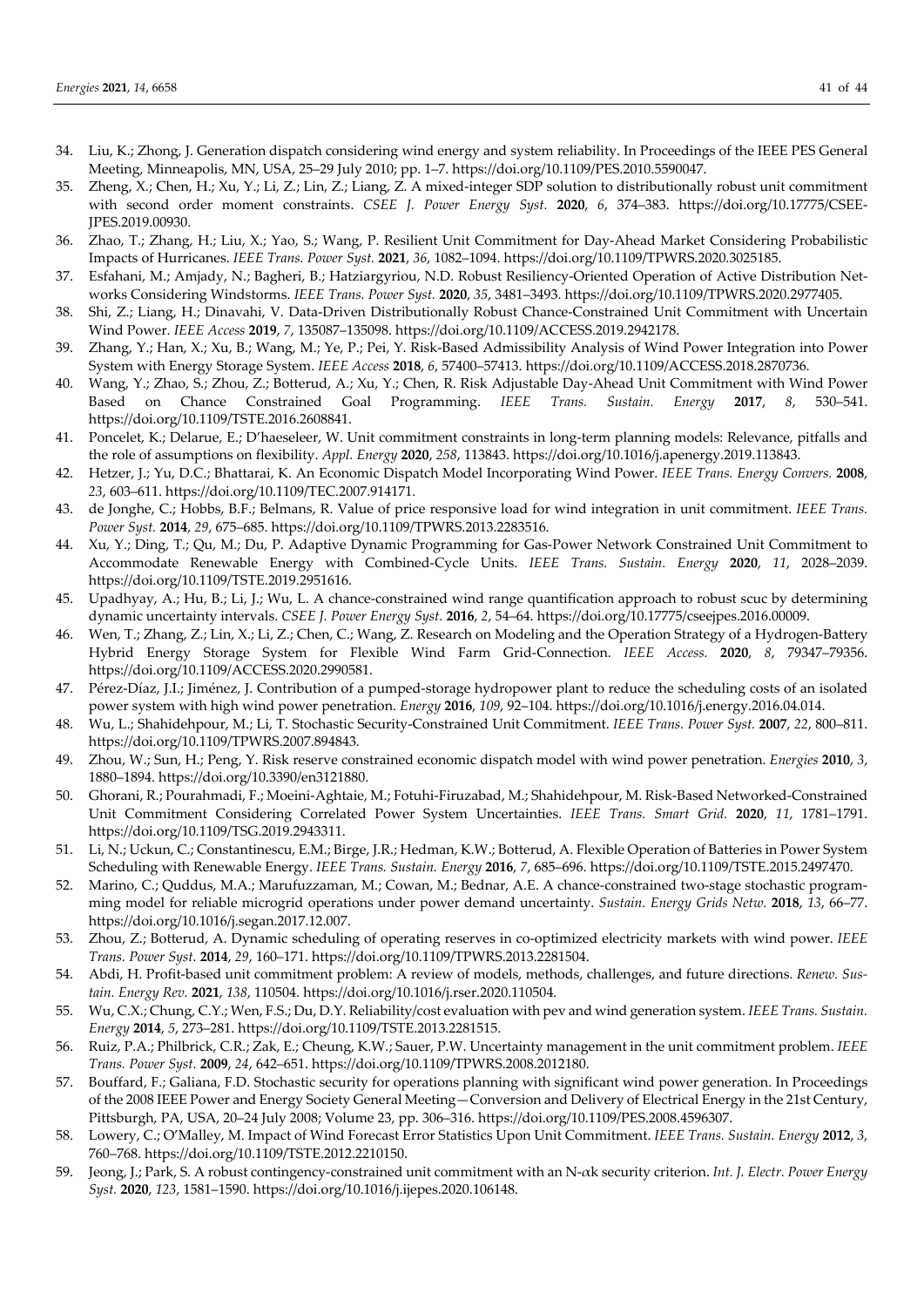- 60. Contaxis, G.C.; Kabouris, J. Short term scheduling in a wind/diesel autonomous energy system. *IEEE Trans. Power Syst.* **1991**, *6*, 1161–1167. https://doi.org/10.1109/59.119261.
- 61. Galiana, F.D.; Bouffard, F.; Arroyo, J.M.; Restrepo, J.F. Scheduling and pricing of coupled energy and primary, secondary, and tertiary reserves. *Proc. IEEE* **2005**, *93*, 1970–1982. https://doi.org/10.1109/JPROC.2005.857492.
- 62. Bouffard, F.; Galiana, F.D.; Conejo, A.J. Market-clearing with stochastic security—Part I: Formulation. *IEEE Trans. Power Syst.* **2005**, *20*, 1818–1826. https://doi.org/10.1109/TPWRS.2005.857016.
- 63. Bouffard, F.; Galiana, F.D.; Conejo, A.J. Market-clearing with stochastic security—Part II: Case studies. *IEEE Trans. Power Syst.*  **2006**, *20*, 1827–1835. https://doi.org/10.1109/pes.2006.1708880.
- 64. Pozo, D.; Contreras, J. A chance-constrained unit commitment with an n-k security criterion and significant wind generation. *IEEE Trans. Power Syst.* **2013**, *28*, 2842–2851. https://doi.org/10.1109/TPWRS.2012.2227841.
- 65. Vrakopoulou, M.; Margellos, K.; Lygeros, J.; Andersson, G. A Probabilistic Framework for Reserve Scheduling and N—1 Security Assessment of Systems with High Wind Power Penetration. *IEEE Trans. Power Syst.* **2013**, *28*, 3885–3896. https://doi.org/10.1109/TPWRS.2013.2272546.
- 66. Liu, G.; Tomsovic, K. Quantifying Spinning Reserve in Systems With Significant Wind Power Penetration, IEEE Trans. Power Syst. 27 (2012) 2385–2393. https://doi.org/10.1109/TPWRS.2012.2207465.
- 67. Salkuti, S.R. Day-ahead thermal and renewable power generation scheduling considering uncertainty. *Renew. Energy* **2019**, *131*, 956–965. https://doi.org/10.1016/j.renene.2018.07.106.
- 68. Osório, G.J.; Lujano-Rojas, J.M.; Matias, J.C.O.; Catalão, J.P.S. A probabilistic approach to solve the economic dispatch problem with intermittent renewable energy sources. *Energy* **2015**, *82*, 949–959. https://doi.org/10.1016/j.energy.2015.01.104.
- 69. Wang, M.Q.; Yang, M.; Liu, Y.; Han, X.S.; Wu, Q. Optimizing probabilistic spinning reserve by an umbrella contingencies constrained unit commitment. *Int. J. Electr. Power Energy Syst.* **2019**, *109*, 187–197. https://doi.org/10.1016/j.ijepes.2019.01.034.
- 70. Ahmadi, A.; Nezhad, A.E.; Siano, P.; Hredzak, B.; Saha, S. Information-Gap Decision Theory for Robust Security-Constrained Unit Commitment of Joint Renewable Energy and Gridable Vehicles. *IEEE Trans. Ind. Inform.* **2020**, *16*, 3064–3075. https://doi.org/10.1109/TII.2019.2908834.
- 71. Khorramdel, H.; Aghaei, J.; Khorramdel, B.; Siano, P. Optimal Battery Sizing in Microgrids Using Probabilistic Unit Commitment. *IEEE Trans. Ind. Inform.* **2016**, *12*, 834–843. https://doi.org/10.1109/TII.2015.2509424.
- 72. Khodayar, M.E.; Wu, L.; Shahidehpour, M. Hourly coordination of electric vehicle operation and volatile wind power generation in SCUC. *IEEE Trans. Smart Grid.* **2012**, *3*, 1271–1279. https://doi.org/10.1109/TSG.2012.2186642.
- 73. Restrepo, J.F.; Galiana, F.D. Assessing the yearly impact of wind power through a new hybrid deterministic/stochastic unit commitment. *IEEE Trans. Power Syst.* **2011**, *26*, 401–410. https://doi.org/10.1109/TPWRS.2010.2048345.
- 74. Ruiz-Rodriguez, F.J.; Hernández, J.C.; Jurado, F. Probabilistic load flow for photovoltaic distributed generation using the Cornish-Fisher expansion. *Electr. Power Syst. Res.* **2012**, *89*, 129–138. https://doi.org/10.1016/j.epsr.2012.03.009.
- 75. Langenmayr, U.; Wang, W.; Jochem, P. Unit commitment of photovoltaic-battery systems: An advanced approach considering uncertainties from load, electric vehicles, and photovoltaic. *Appl. Energy* **2020**, *280*, 115972. https://doi.org/10.1016/j.apenergy.2020.115972.
- 76. Wang, Y.; Xia, Q.; Kang, C. Unit Commitment with Volatile Node Injections by Using Interval Optimization. *IEEE Trans. Power Syst.* **2011**, *26*, 1705–1713. https://doi.org/10.1109/TPWRS.2010.2100050.
- 77. Shayesteh, E.; Yousefi, A.; Moghaddam, M.P. A probabilistic risk-based approach for spinning reserve provision using dayahead demand response program. *Energy* **2010**, *35*, 1908–1915. https://doi.org/10.1016/j.energy.2010.01.001.
- 78. Hou, Q.; Zhang, N.; Du, E.; Miao, M.; Peng, F.; Kang, C. Probabilistic duck curve in high PV penetration power system: Concept, modeling, and empirical analysis in China. *Appl. Energy* **2019**, *242*, 205–215. https://doi.org/10.1016/j.apenergy.2019.03.067.
- 79. Zhang, Y.; Wang, J.; Zeng, B.; Hu, Z. Chance-Constrained Two-Stage Unit Commitment under Uncertain Load and Wind Power Output Using Bilinear Benders Decomposition. *IEEE Trans. Power Syst.* **2017**, *32*, 3637–3647. https://doi.org/10.1109/TPWRS.2017.2655078.
- 80. Ahmadi, A.; Nezhad, A.E.; Hredzak, B. Security-Constrained Unit Commitment in Presence of Lithium-Ion Battery Storage Units Using Information-Gap Decision Theory. *IEEE Trans. Ind. Inform.* **2019**, *15*, 148–157. https://doi.org/10.1109/TII.2018.2812765.
- 81. Luo, L.; Abdulkareem, S.S.; Rezvani, A.; Miveh, M.R.; Samad, S.; Aljojo, N.; Pazhoohesh, M. Optimal scheduling of a renewable based microgrid considering photovoltaic system and battery energy storage under uncertainty. *J. Energy Storage* **2020**, *28*, 101306. https://doi.org/10.1016/j.est.2020.101306.
- 82. Swaroop, P.V.; Erlich, I.; Rohrig, K.; Dobschinski, J. A stochastic model for the optimal operation of a wind-thermal power system. *IEEE Trans. Power Syst.* **2009**, *24*, 940–950. https://doi.org/10.1109/TPWRS.2009.2016504.
- 83. Domínguez, R.; Carrión, M.; Oggioni, G. Planning and operating a renewable-dominated European power system under uncertainty. *Appl. Energy* **2020**, *258*, 113989. https://doi.org/10.1016/j.apenergy.2019.113989.
- 84. Entriken, R.; Varaiya, P.; Wu, F.; Bialek, J.; Dent, C.; Tuohy, A.; Rajagopal, R. Risk limiting dispatch. In Proceedings of the 2012 IEEE Power and Energy Society General Meeting, San Diego, CA, USA, 22–26 July 2012; pp. 1–5. https://doi.org/10.1109/PESGM.2012.6344589.
- 85. Fang, X.; Hodge, B.M.; Du, E.; Kang, C.; Li, F. Introducing uncertainty components in locational marginal prices for pricing wind power and load uncertainties. *IEEE Trans. Power Syst.* **2019**, *34*, 2013–2024. https://doi.org/10.1109/TPWRS.2018.2881131.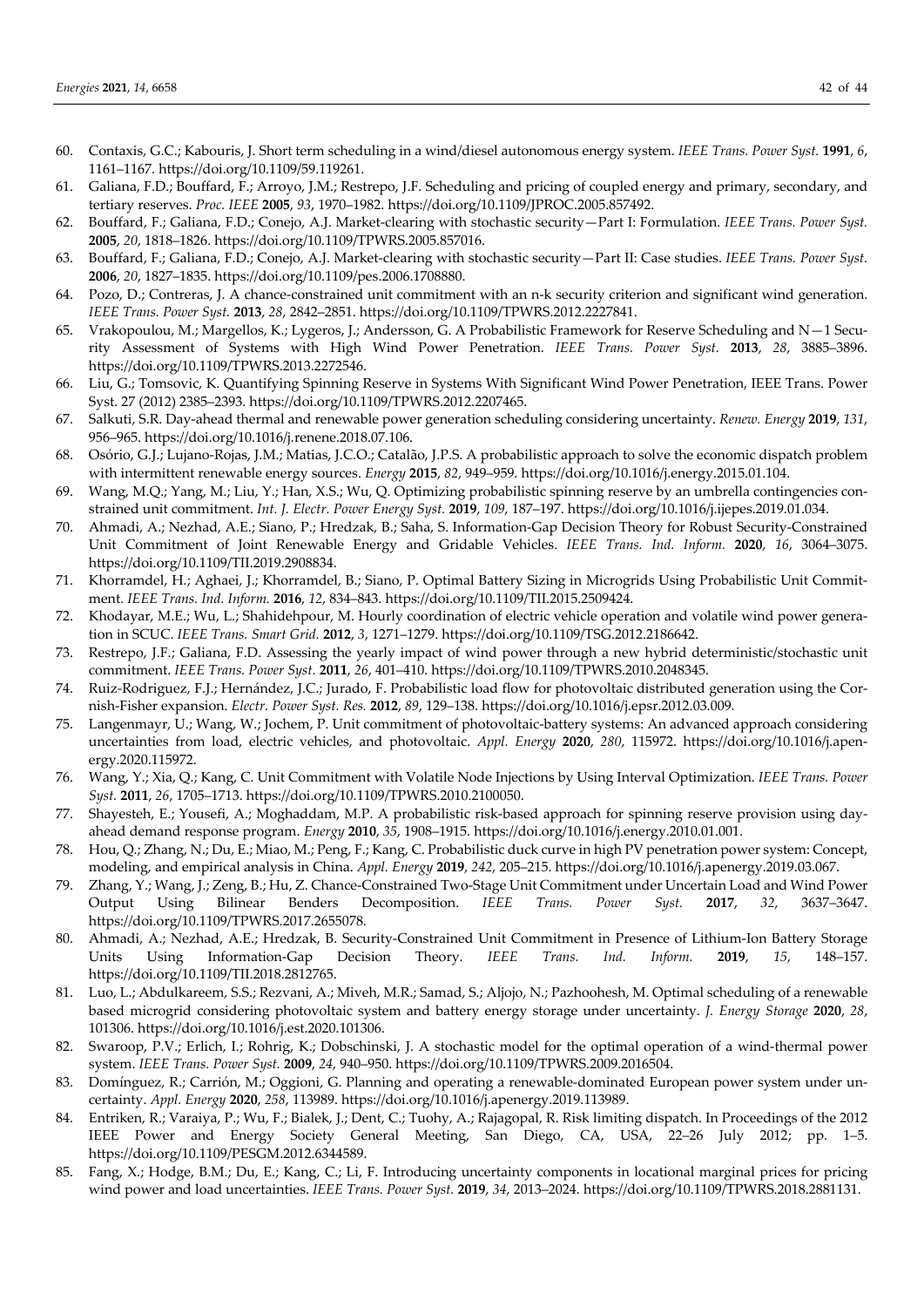- 86. Kavousi-Fard, A.; Niknam, T.; Fotuhi-Firuzabad, M. Stochastic Reconfiguration and Optimal Coordination of V2G Plug-in Electric Vehicles Considering Correlated Wind Power Generation. *IEEE Trans. Sustain. Energy* **2015**, *6*, 822–830. https://doi.org/10.1109/TSTE.2015.2409814.
- 87. Wu, T.; Yang, Q.; Bao, Z.; Yan, W. Coordinated energy dispatching in microgrid with wind power generation and plug-in electric vehicles. *IEEE Trans. Smart Grid.* **2013**, *4*, 1453–1463. https://doi.org/10.1109/TSG.2013.2268870.
- 88. Zhou, B.; Geng, G.; Jiang, Q. Hierarchical unit commitment with uncertain wind power generation. *IEEE Trans. Power Syst.* **2016**, *31*, 94–104. https://doi.org/10.1109/TPWRS.2014.2387118.
- 89. Wang, J.; Shahidehpour, M.; Li, Z. Security-constrained unit commitment with volatile wind power generation. *IEEE Trans. Power Syst.* **2008**, *23*, 1319–1327. https://doi.org/10.1109/TPWRS.2008.926719.
- 90. Khorramdel, B.; Raoofat, M. Optimal stochastic reactive power scheduling in a microgrid considering voltage droop scheme of DGs and uncertainty of wind farms. *Energy* **2012**, *45*, 994–1006. https://doi.org/10.1016/j.energy.2012.05.055.
- 91. Constantinescu, E.M.; Zavala, V.M.; Rocklin, M.; Lee, S.; Anitescu, M. A computational framework for uncertainty quantification and stochastic optimization in unit commitment with wind power generation. *IEEE Trans. Power Syst.* **2011**, *26*, 431–441. https://doi.org/10.1109/TPWRS.2010.2048133.
- 92. Wu, L.; Shahidehpour, M.; Li, Z. Comparison of scenario-based and interval optimization approaches to stochastic SCUC. *IEEE Trans. Power Syst.* **2012**, *27*, 913–921. https://doi.org/10.1109/TPWRS.2011.2164947.
- 93. Zhao, L.; Zeng, B. Robust unit commitment problem with demand response and wind energy. In Proceedings of the 2012 IEEE Power and Energy Society General Meeting, San Diego, CA, USA, 22–26 July 2012; pp. 1–8. https://doi.org/10.1109/PESGM.2012.6344860.
- 94. Jiang, R.; Wang, J.; Zhang, M.; Guan, Y. Two-stage minimax regret robust unit commitment. *IEEE Trans. Power Syst.* **2013**, *28*, 2271–2282. https://doi.org/10.1109/TPWRS.2013.2250530.
- 95. Methaprayoon, K.; Yingvivatanapong, C.; Lee, W.J.; Liao, J.R. An integration of ANN wind power estimation into unit commitment considering the forecasting uncertainty. *IEEE Trans. Ind. Appl.* **2007**, *43*, 1441–1448. https://doi.org/10.1109/TIA.2007.908203.
- 96. Barth, R.; Brand, H.; Meibom, P.; Weber, C. A stochastic unit-commitment model for the evaluation of the impacts of integration of large amounts of intermittent wind power. In Proceedings of the 2006 International Conference on Probabilistic Methods Applied to Power Systems, Stockholm, Sweden, 11–15 June 2006. https://doi.org/10.1109/PMAPS.2006.360195.
- 97. Zhu, X.; Yu, Z.; Liu, X. Security Constrained Unit Commitment with Extreme Wind Scenarios. *J. Mod. Power Syst. Clean Energy* **2020**, *8*, 464–472. https://doi.org/10.35833/MPCE.2018.000797.
- 98. Nikoobakht, A.; Aghaei, J.; Shafie-Khah, M.; Catalao, J.P.S. Minimizing Wind Power Curtailment Using a Continuous-Time Risk-Based Model of Generating Units and Bulk Energy Storage. *IEEE Trans. Smart Grid.* **2020**, *11*, 4833–4846. https://doi.org/10.1109/TSG.2020.3004488.
- 99. He, D.; Tan, Z.; Harley, R.G. Chance constrained unit commitment with wind generation and superconducting magnetic energy storages. In Proceedings of the 2012 IEEE Power and Energy Society General Meeting, San Diego, CA, USA, 22–26 July 2012; pp. 1–6. https://doi.org/10.1109/PESGM.2012.6345719.
- 100. Huang, K.; Liu, P.; Ming, B.; Kim, J.S.; Gong, Y. Economic operation of a wind-solar-hydro complementary system considering risks of output shortage, power curtailment and spilled water. *Appl. Energy* **2021**, *290*, 116805. https://doi.org/10.1016/j.apenergy.2021.116805.
- 101. Venkatesh, B.; Yu, P.; Gooi, H.B.; Choling, D. Fuzzy MILP Unit Commitment Incorporating Wind Generators. *IEEE Trans. Power Syst.* **2008**, *23*, 1738–1746. https://doi.org/10.1109/TPWRS.2008.2004724.
- 102. Yang, Y.; Zhou, J.; Liu, G.; Mo, L.; Wang, Y.; Jia, B.; He, F. Multi-plan formulation of hydropower generation considering uncertainty of wind power. *Appl. Energy* **2020**, *260*, 114239. https://doi.org/10.1016/j.apenergy.2019.114239.
- 103. Kalantari, A.; Restrepo, J.F.; Galiana, F.D. Security-constrained unit commitment with uncertain wind generation: The loadability set approach. *IEEE Trans. Power Syst.* **2013**, *28*, 1787–1796. https://doi.org/10.1109/TPWRS.2012.2230029.
- 104. Williams, T.; Crawford, C. Probabilistic load flow modeling comparing maximum entropy and gram-charlier probability density function reconstructions. *IEEE Trans. Power Syst.* **2013**, *28*, 272–280. https://doi.org/10.1109/TPWRS.2012.2205714.
- 105. Khaloie, H.; Abdollahi, A.; Shafiekhah, M.; Anvari-Moghaddam, A.; Nojavan, S.; Siano, P.; Catalão, J.P.S. Coordinated windthermal-energy storage offering strategy in energy and spinning reserve markets using a multi-stage model. *Appl. Energy* **2020**, *259*, 114168. https://doi.org/10.1016/j.apenergy.2019.114168.
- 106. Zhang, N.; Hu, Z.; Han, X.; Zhang, J.; Zhou, Y. A fuzzy chance-constrained program for unit commitment problem considering demand response, electric vehicle and wind power. *Int. J. Electr. Power Energy Syst.* **2015**, *65*, 201–209. https://doi.org/10.1016/j.ijepes.2014.10.005.
- 107. Soltani, N.Y.; Nasiri, A. Chance-Constrained Optimization of Energy Storage Capacity for Microgrids. *IEEE Trans. Smart Grid.* **2020**, *11*, 2760–2770. https://doi.org/10.1109/TSG.2020.2966620.
- 108. Zhou, A.; Yang, M.; Wang, Z.; Li, P. A linear solution method of generalized robust chance constrained real-time dispatch. *IEEE Trans. Power Syst.* **2018**, *33*, 7313–7316. https://doi.org/10.1109/TPWRS.2018.2865184.
- 109. Wen, Y.; Li, W.; Huang, G.; Liu, X. Frequency Dynamics Constrained Unit Commitment with Battery Energy Storage. *IEEE Trans. Power Syst.* **2016**, *31*, 5115–5125. https://doi.org/10.1109/TPWRS.2016.2521882.
- 110. Kamjoo, A.; Maheri, A.; Putrus, G.A. Chance constrained programming using non-Gaussian joint distribution function in design of standalone hybrid renewable energy systems. *Energy* **2014**, *66*, 677–688. https://doi.org/10.1016/j.energy.2014.01.027.